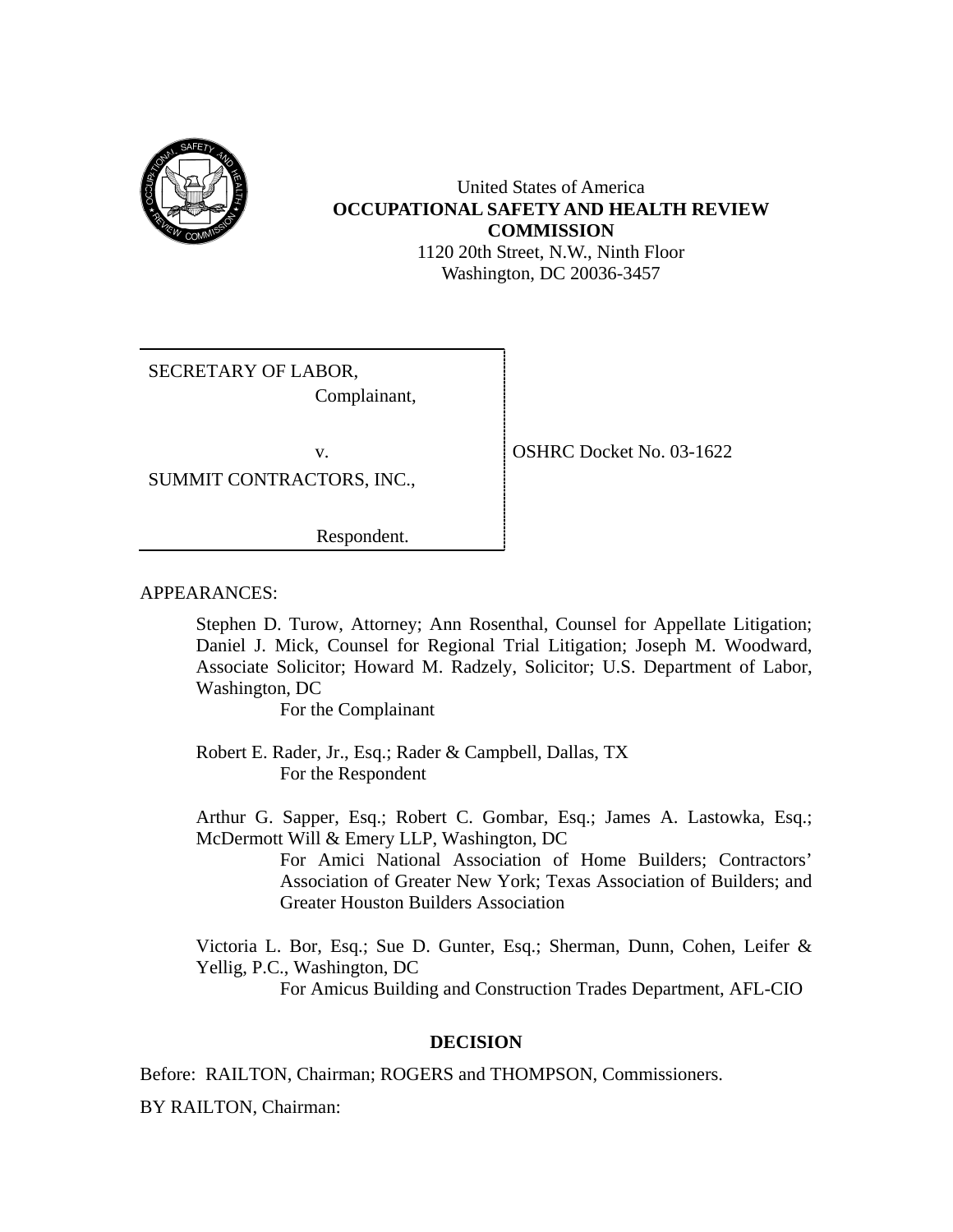At issue before the Commission is a decision of Judge Ken S. Welsch affirming a citation issued to Summit Contractors, Inc. ("Summit") for an alleged scaffolding violation under 29 C.F.R. § [1](#page-1-0)926.451(g)(1)(vii).<sup>1</sup> Commissioner Thompson and I join in vacating the citation in its entirety. $2$ 

# **Background**

Summit is a general building contractor with its corporate office located in Jacksonville, Florida. In June 2003, Summit was the prime contractor for the construction of a college dormitory in Little Rock, Arkansas. Summit employed only a job superintendent and three assistant superintendents at the worksite. The superintendents were responsible for coordinating the vendors, scheduling the work for the various subcontractors, and ensuring that the work of the subcontractors was performed according to contract. Summit subcontracted the project's exterior brick masonry work to All Phase Construction, Inc. ("All Phase"). All Phase workers used scaffolding to perform their work.

On June 18 and 19, 2003, an Occupational Safety and Health Administration ("OSHA") Compliance Safety and Health Officer ("CSHO") observed and photographed All Phase employees who were not protected from falls working from scaffolds at 12-18 feet above the ground. The CSHO also observed other employees working from a scaffold inside a building on June 19; these workers were also not protected against falls. None of the exposed workers were employed by Summit. Summit did not create the hazardous conditions observed by the CSHO. Some of Summit's superintendents were present at the worksite on June 18 and 19, and some of the instances were in plain view of Summit's trailer located on the worksite. Summit does not claim it lacked knowledge of the violative conditions observed by the CSHO.

The CSHO did not perform a walkaround inspection, however, until June 24, 2003, when Summit's safety officer could be present. At the time of the walkaround

<span id="page-1-0"></span><sup>&</sup>lt;sup>1</sup> Section 1926.451(g)(1)(vii) states:

For all scaffolds not otherwise specified in paragraphs  $(g)(1)(i)$  through  $(g)(1)(vi)$ of this section, each employee shall be protected by the use of personal fall arrest systems or guardrail systems meeting the requirements of paragraph (g)(4) of this section.

<span id="page-1-1"></span> $2$  This case was consolidated solely for purposes of oral argument before the Commission with Docket Number 05-0839, another case involving Summit.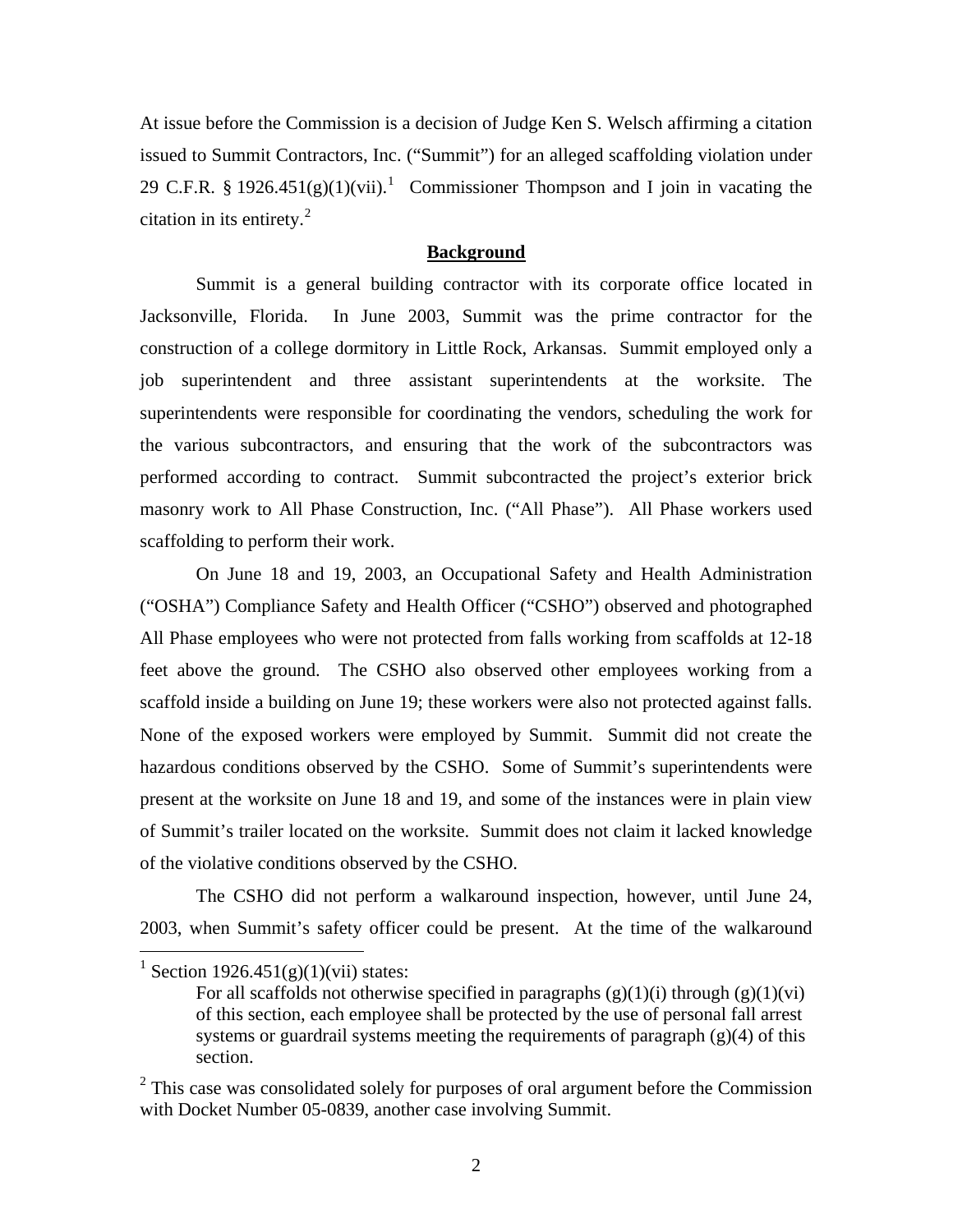inspection, the scaffolding violations the CSHO observed on June 18 and 19 had been corrected. According to Summit's project superintendent, Jimmy Guevara, he had previously observed All Phase employees working on scaffolds that lacked guardrails. Guevara had instructed All Phase to install guardrails two or three times prior to the OSHA inspection. Each time, All Phase would address the violation but then fall out of compliance when the scaffolding was moved to a different area.

Based on the CSHO's observations on June 18 and 19, OSHA issued Summit a citation for a violation of the construction safety standard set forth at  $§$  1926.451(g)(1)(vii) as a "controlling" employer in accordance with the agency's multiemployer worksite doctrine extant at the time. All Phase was also cited under the doctrine as the employer who created the hazard and as the employer having employees exposed to the hazard.<sup>[3](#page-2-0)</sup>

Before the judge, Summit argued that the multi-employer worksite doctrine is invalid as to a general contractor who neither created, nor had employees exposed to, the alleged and cited hazard. In other words, Summit challenged the Secretary's application of the doctrine to controlling contractors who have contractual authority over subcontractors. Summit argued before the judge, and also contends on review, that the doctrine as expressed in OSHA Directive CPL 2-0.124 (Multi-Employer Citation Policy) is not enforceable because it is contrary to 29 C.F.R. § 1910.12(a) which states as follows:

*Standards.* The standards prescribed in Part 1926 of this chapter are adopted as occupational safety and health standards under section 6 of the Act and shall apply, according to the provisions thereof, to every employment and place of employment of every employee engaged in construction work. Each employer shall protect the employment and places of employment of each of his employees engaged in construction work by complying with the appropriate standards prescribed in this paragraph.

29 C.F.R. § 1910.12(a).

 As the judge noted, Summit's argument focuses on the second sentence of this regulation. Specifically, Summit's position is that because it had no employees exposed to the hazard, and did not create the hazard, the regulation prohibits the issuance of a

<span id="page-2-0"></span><sup>&</sup>lt;sup>3</sup> All Phase did not contest the citations and paid the penalties proposed by the Secretary.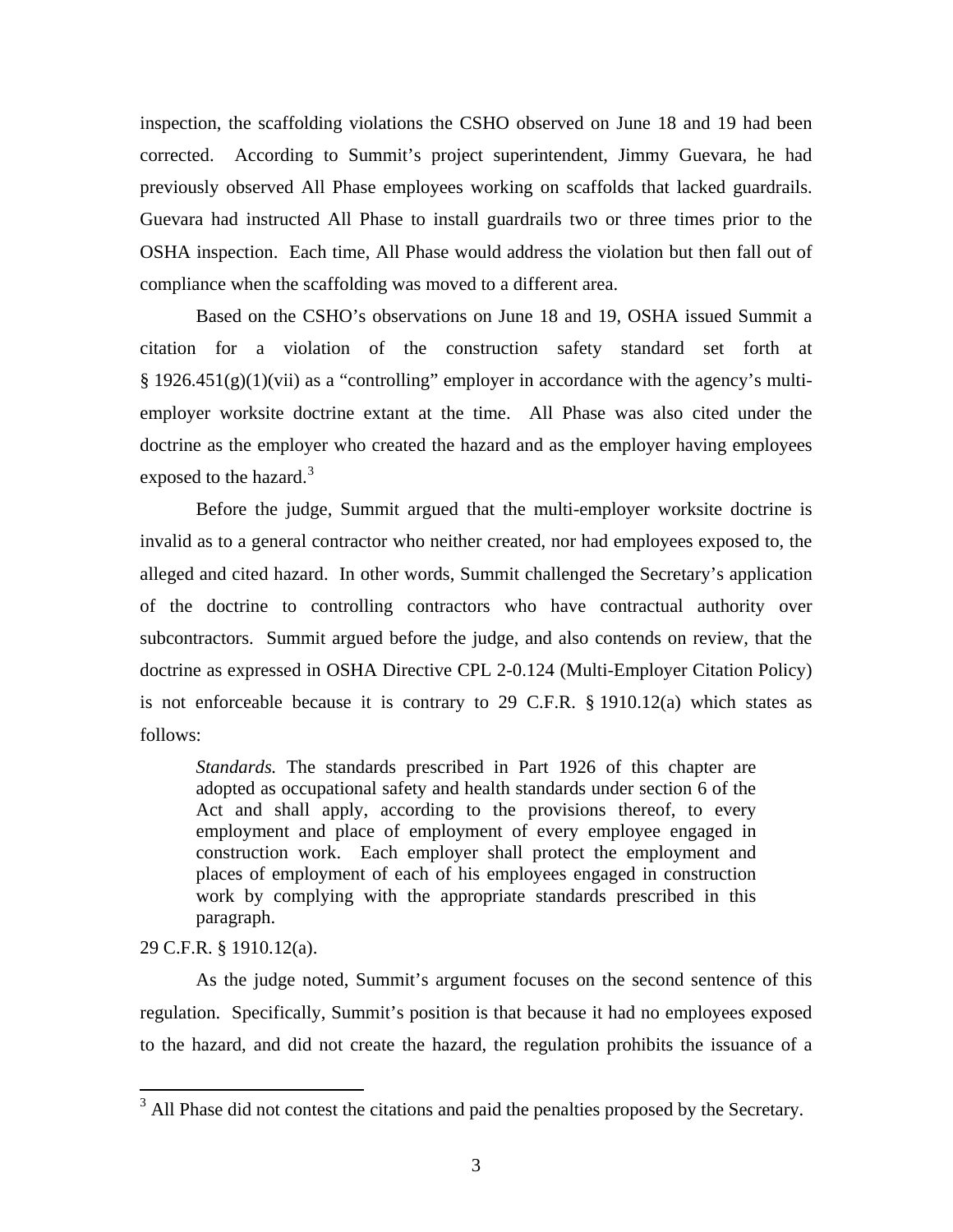citation to Summit for the hazard created by the subcontractor, All Phase. The judge noted that the Commission has on numerous occasions applied the doctrine to controlling employers like Summit and, therefore, rejected the argument. Among others, he cited the Commission's decision in *Access Equipment Systems, Inc.*, 18 BNA OSHC 1718, 1999 CCH OSHD ¶ 31,821 (No. 95-1449, 1999), and *McDevitt Street Bovis, Inc.*, 19 BNA OSHC 1108, 2000 CCH OSHD ¶ 32,204 (No. 97-1918, 2000). As for the specific argument relating to  $\S$  1910.12(a), the judge simply noted his view that the regulation does not prohibit finding an employer responsible for the safety of employees of other employers.

### **Discussion**

In a decision rendered almost 31 years ago, the Commission stated that "the general contractor is well situated to obtain abatement of hazards either through its own resources or through its supervisory capacity." *Grossman Steel & Aluminum Corp.*, 4 BNA OSHC 1185, 1188, 1975-76 CCH OSHD ¶ 20,691, p. 24,791 (No. 12775, 1976). The Commission went on to say that "we will hold the general contractor responsible for violations it could reasonably have expected to prevent or abate by reason of its supervisory capacity." *Id.* This holding was characterized as "*dictum*" in a footnote. *Id.* at 1188-89 n.6, 1975-76 CCH OSHD at p. 24,791 n.6. Nevertheless, it took on a life of its own during ensuing years as the Commission and some circuit courts relied on these statements to find some general contractors in violation of construction safety standards simply by virtue of their "supervisory capacity."<sup>[4](#page-3-0)</sup> See, e.g., Universal Constr. Co. v.

<span id="page-3-0"></span> 4 In effect, the Commission in 1976 was stating a policy decision. At that time *some*  Commissioners believed they were charged under the Act to set policy. *See, e.g., Cuyahoga Valley Ry. Co.*, 10 BNA OSHC 2156, 1982 CCH OSHD ¶ 26,296 (No. 76- 1188, 1982), *aff'd*, 748 F.2d 340 (6th Cir. 1984), *rev'd*, 474 U.S. 3 (1985) (Supreme Court reversed Commission and circuit court's decision that Secretary cannot unilaterally withdraw citation without Commission approval); *Am. Cyanamid Co.*, 8 BNA OSHC 1346, 1980 CCH OSHD ¶ 24,424 (No. 77-3752, 1980), *rev'd*, 647 F.2d 383 (3d Cir. 1981) (circuit court reversed Commission decision holding that Commission had authority to determine whether abatement has occurred under a settlement agreement); *Sun Petroleum Products Co.*, 7 BNA OSHC 1306, 1979 CCH OSHD ¶ 23,502 (No. 76- 3749, 1979), *aff'd on other grounds*, 622 F.2d 1176 (3d Cir. 1980) (circuit court held that Commission's role in settlement process was limited where Commissioners split on whether Commission had authority to reject settlement agreement); *IMC Chem*. *Group*, 6 BNA OSHC 2075, 1978 CCH OSHD ¶ 23,149 (No. 76-4761, 1978), *rev'd*, 635 F.2d 544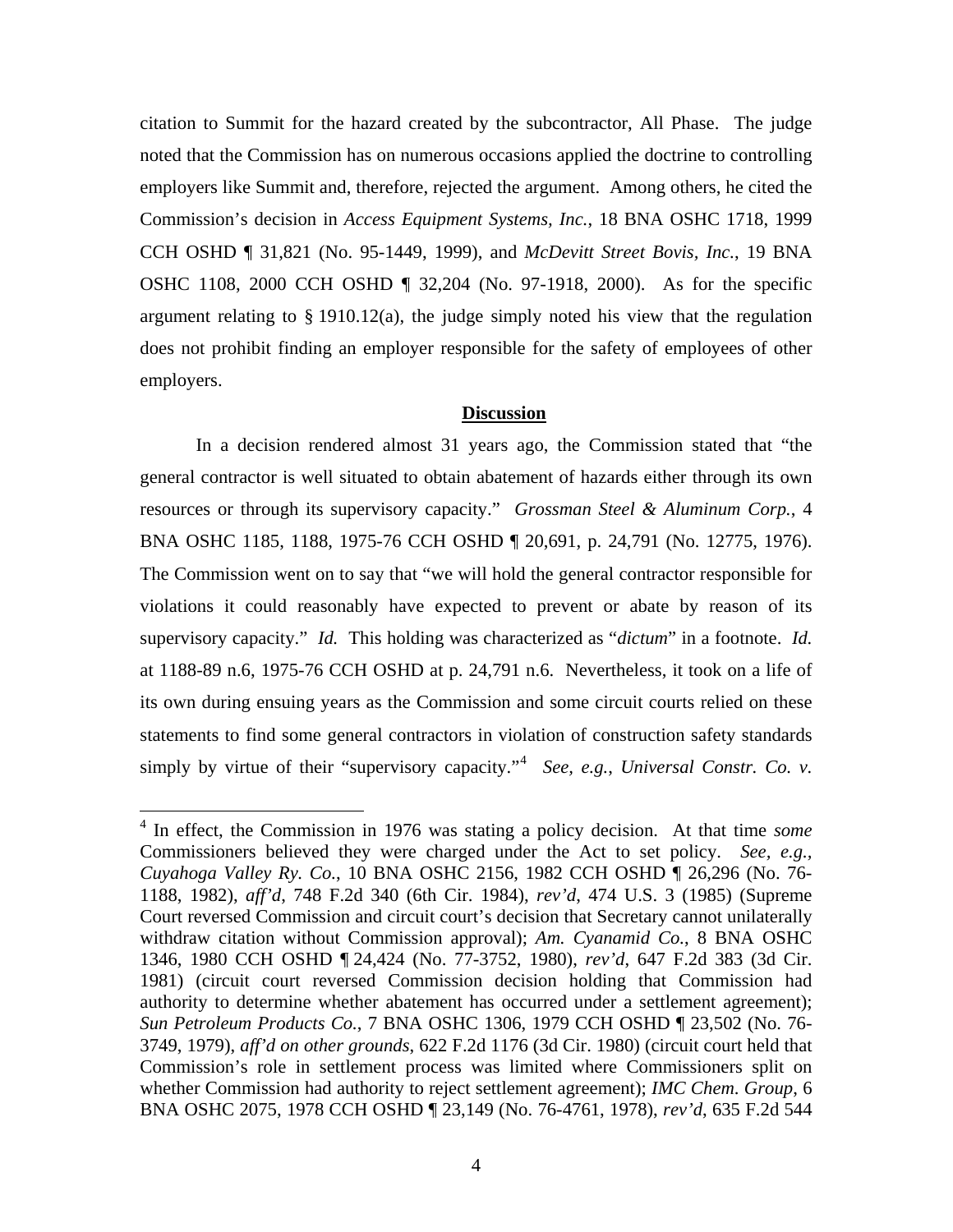*OSHRC*, 182 F.3d 726 (10th Cir. 1999); *R.P. Carbone Constr. Co. v. OSHRC*, 166 F.3d 815 (6th Cir. 1998); *Brennan v. OSHRC* (*Underhill Constr*. *Corp*.), 513 F.2d 1032 (2d Cir. 1975); *McDevitt Street Bovis, Inc.*, 19 BNA OSHC 1108, 2000 CCH OSHD ¶ 32,204 (No. 97-1918, 2000); *Blount Int'l Ltd.*, 15 BNA OSHC 1897, 1991-93 CCH OSHD ¶ 29,854 (No. 89-1394, 1992); *Gil Haugan*, 7 BNA OSHC 2004, 2006, 1979 CCH OSHD ¶ 24,105 (Nos. 76-1512 & 76-1513, 1979). Usually in these situations, the subcontractor responsible for the creation of the hazard and who had employees exposed to the hazard was also cited for the same violation.

The Commission, however, has been told in no uncertain terms by several courts that it is not a policy setting agency. *See, e.g.*, *Donovan v. A. Amorello & Sons, Inc.*, 761 F.2d 61, 65 (1st Cir. 1985) (analyzing legislative history and determining that "Congress did not intend OSHRC to possess broad powers to set policy . . ."); *Marshall v. OSHRC*  (*IMC Chem*. *Group*), 635 F.2d 544, 547 (6th Cir. 1980) ("Whatever 'policies' the Commission establishes are indirect. Only those established by the Secretary are entitled to enforcement and defense in court." (quoting *Madden Constr. Inc. v. Hodgson*, 502 F.2d 278, 280 (9th Cir. 1974))). According to these decisions, that function belongs to the Secretary. *See Madden Constr.*, 502 F.2d at 280 ("[T]he Act imposes policy-making responsibility upon the Secretary, not the Commission."). The Secretary's citation policy on multi-employer construction worksites has a checkered history. Indeed, as the doctrine developed over the years, the Secretary's application and elucidation of her enforcement policy has been anything but consistent. *See IBP Inc. v. Herman* (*IBP*), 144 F.3d 861, 865 n.3 (D.C. Cir. 1998) (detailing doctrine's "checkered history"). An analysis of the Secretary's own guidelines regarding the doctrine show the myriad changes in her interpretation as to how the doctrine should be applied. *Cf. Martin v. OSHRC* (*CF & I Steel Corp*.), 499 U.S. 144, 158 (1991) (reviewing court may consult less formal means of interpreting regulations, such as the OSHA Field Operations Manual, to determine whether the Secretary has consistently applied her position, a factor in determining the reasonableness of Secretary's position (citing *Ehlert v. United States,* 402 U.S. 99, 105 (1971))).

 $\overline{a}$ 

<sup>(6</sup>th Cir. 1980) (circuit court reversed Commission's decision that, after notice of contest has been filed, Secretary may not withdraw citation without Commission approval).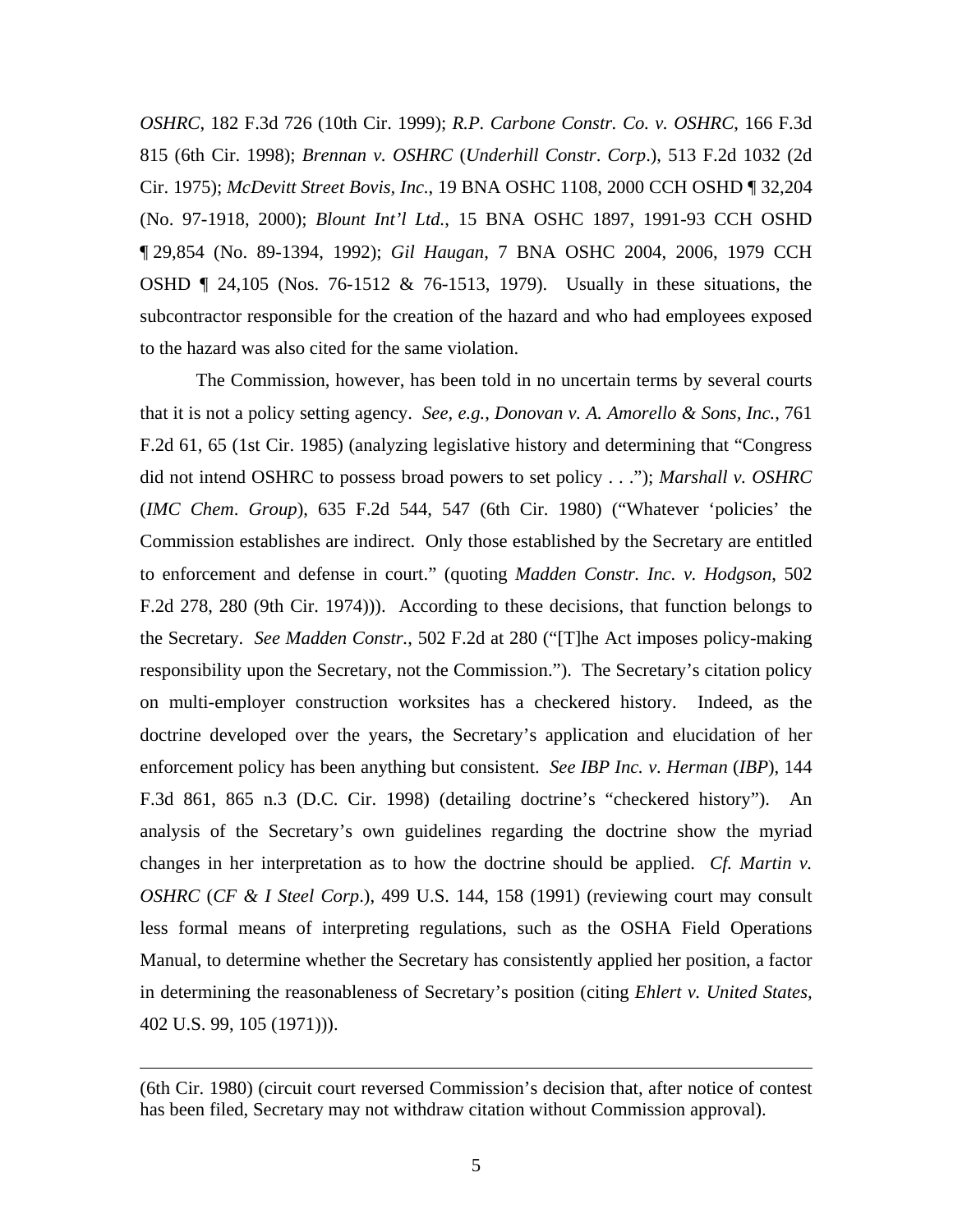In its first Field Operations Manual ("FOM") issued contemporaneously with § 1910.12(a), OSHA permitted the citation of employers who expose their own employees to hazards as well as employers who create a hazardous condition or supply hazardous equipment, *whether or not their own employees were exposed. See* OSHA FOM p. VII-6-8 para. 10 (May 20, 1971). The manual was revised six months later to remove the reference to employers who supply unsafe equipment. *See* OSHA Compliance Operations Manual ("COM") p. VII-7-8 para. 13 (Nov. 15, 1971). Approximately three years later, OSHA again narrowed its citation policy. In July 1974, OSHA amended the FOM, instructing compliance personnel to cite only an employer on a construction site who has *exposed his own employees* to an unsafe condition. OSHA FOM ¶ 4380.6 (July, 1974). In essence, OSHA eliminated any practice of making multiple employers, other than exposing employers, responsible for the abatement of the same hazard on construction sites. Indeed, OSHA instructed compliance personnel in this revised version of the FOM, as follows: "An employer will not be cited if his employees are not exposed or potentially exposed to an unsafe or unhealthful condition even if that employer created the condition." *Id. See also* OSHA FOM ¶ 4380.6 (Jan. 1, 1979) (identical language).

Four years later, OSHA again changed its interpretation of the doctrine. In the revised 1983 version of the FOM, the Secretary announced that an employer on a multiemployer worksite could defend by showing that it did not create the hazard, could not correct the hazard, and had made an effort to persuade the controlling employer to correct the hazard, or had alerted employees to the dangers associated with the hazard. OSHA FOM  $\parallel$  265 (Apr. 18, 1983). This version of the FOM specified that compliance personnel should cite the exposing employer(s), unless all exposing employers could establish the defense. In that case, compliance personnel should cite the employer in the best position to correct the hazard. *Id.* at ¶ 264-65. *See also* OSHA Instruction CPL 2.42B (June 15, 1989) (identical language).

Eleven years after that, OSHA again changed course and issued the multiemployer policy at issue in this case. In 1994, OSHA revised its compliance instructions and issued a new manual called the Field Inspection Reference Manual or "FIRM". There, OSHA stated that citations should be issued not only to exposing employers, but

6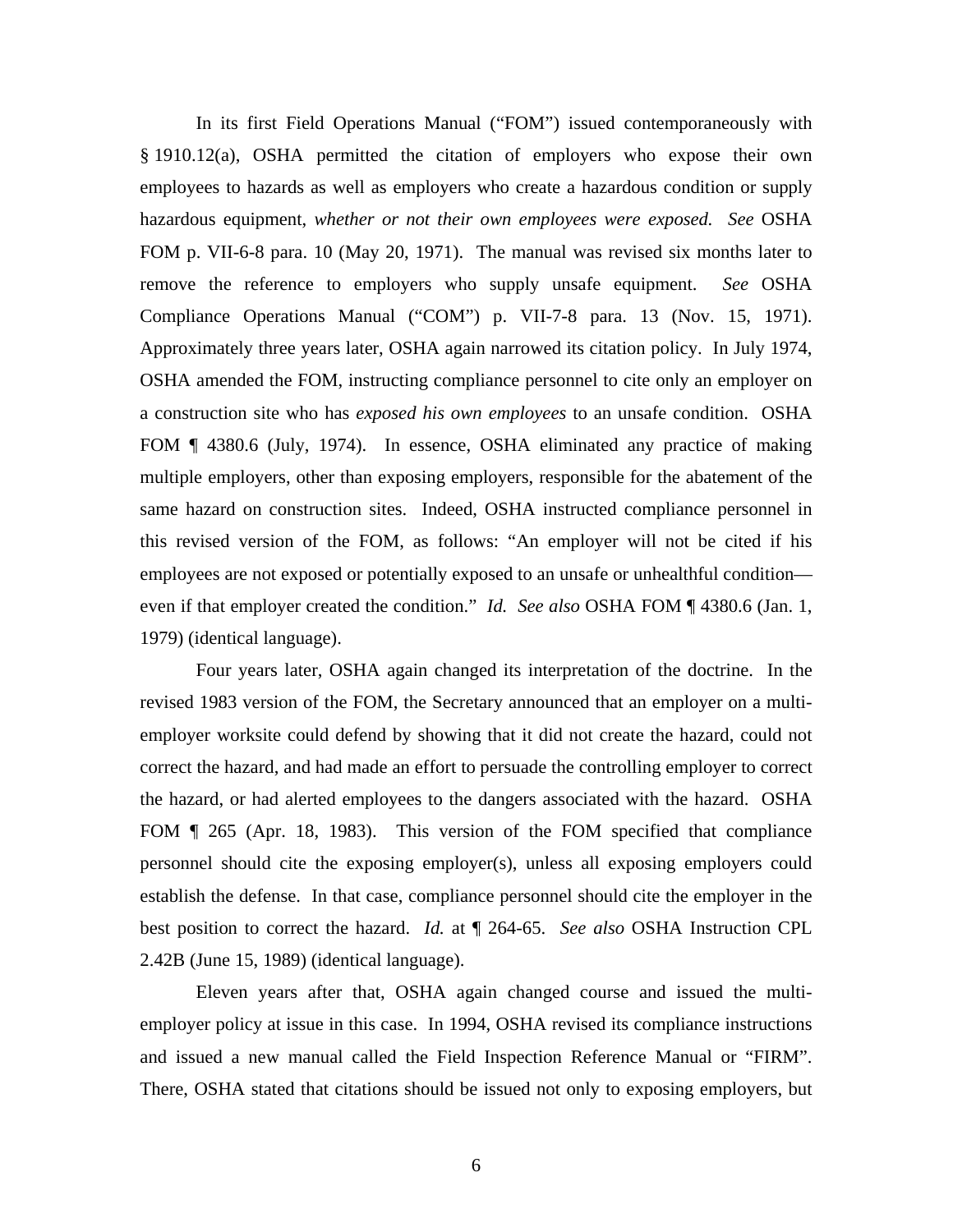also to creating, controlling and correcting employers "whether or not their own employees are exposed . . . ." OSHA Field Inspection Reference Manual (FIRM) § V.C.6 (Sept. 26, 1994). *See also* OSHA Instruction CPL 2-0.124 (Dec. 10, 1999) (identical language; current multi-employer worksite doctrine).

In sum, OSHA issued § 1910.12(a) in May 1971, and almost simultaneously stated a policy for issuing citations on construction sites. The employer exposing its employees to hazards was to be cited, and employers who created or supplied hazardous equipment could also be cited. OSHA altered this policy six months later to eliminate citations to suppliers of faulty equipment. Citations to hazard-creating employers were eliminated next in 1974, and it was not until 1983 that such employers were returned to the mix, but only if every exposing employer had a defense. Then, in 1994, OSHA changed its policy significantly to allow citation of essentially every employer who might have some association with the hazard, i.e., the exposing employer, the creating employer, the controlling employer, and the correcting employer—the one who could abate the hazard. The Secretary never indicated the reasons behind her multiple changes in policy. *See Greater Boston Television Corp. v. FCC*, 444 F.2d 841, 852 (D.C. Cir. 1971) ("agency changing its course must supply a reasoned analysis indicating that prior policies and standards were being deliberately changed, not casually ignored"). Furthermore, at no time throughout this period of over twenty years did the Secretary ever note that § 1910.12(a) contains language which on its face is in apparent conflict with the policy.

It is not as if this conflict has gone unnoticed by the courts or even the Commission. As early as 1995, the United States Court of Appeals for the District of Columbia Circuit noted a "marked tension" between the language of § 1910.12(a) and the Secretary's multi-employer policy. *Anthony Crane Rental, Inc. v. Reich*, 70 F.3d 1298, 1306-07 (D.C. Cir. 1995). The court went on to say: "Here, the relevant regulation by its terms only applies to an employer's *own employees*, seemingly leaving little room for invocation of the [multi-employer] doctrine." *Id.* at 1307 (emphasis in the original). The court, after noting that the issue had not been briefed and had not been addressed by any other court, left "to a later date the critical decision of whether to apply the multiemployer doctrine where an employer has been cited under . . . [§ 1910.12]." *Id.* In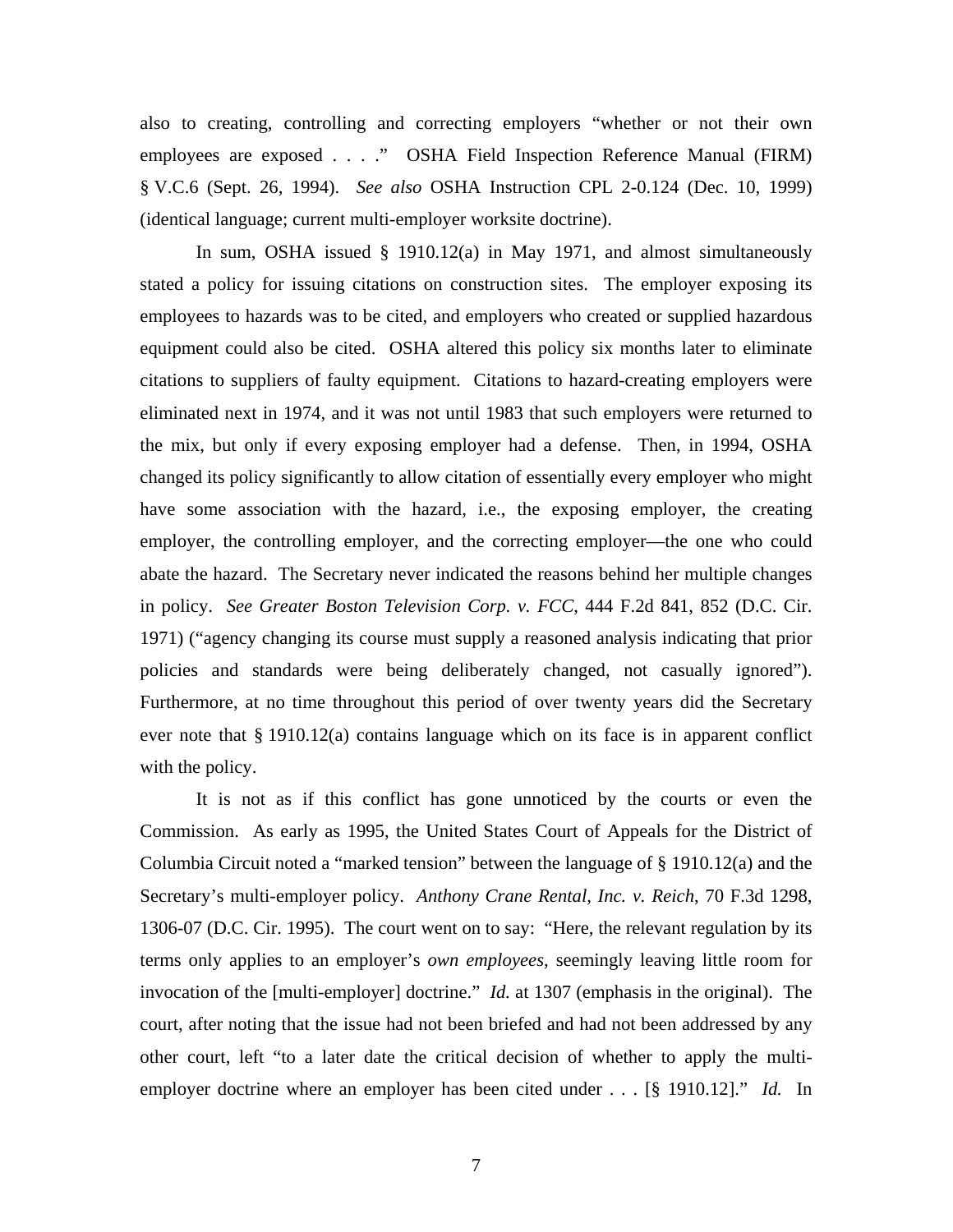1998, another panel of the same court similarly noted the tension between the regulation and the policy. *IBP*, 144 F.3d at 865-66. It too determined that it was unnecessary to decide the issue.<sup>[5](#page-7-0)</sup> *Id.* at 866.

 In a like manner, the Commission in two recent cases noted the existence of the problem but, like the D.C. Circuit, declined to address it for not having been briefed. *See Access Equip.*, 18 BNA OSHC at 1725 n.12, 1999 CCH OSHD at p. 46,780 n.12 (equipment supplier and installer was liable as such notwithstanding its defense that it was not a contractor); *McDevitt Street Bovis, Inc.,* 19 BNA OSHC at 1112-13, 2000 CCH OSHD at p. 48,782-83 (general contractor was responsible for scaffold violation as a controlling employer). As the judge pointed out here, Summit has raised the issue of the conflict or tension between § 1910.12(a) and the existing multi-employer policy in this and a number of other cases. While I firmly believe that cases should be disposed of on narrow grounds wherever possible, I do not see how the issue raised by Summit can be avoided in this case.

 The problem I see is the one recognized by the court in *Anthony Crane Rental, Inc.*: that the limitation in § 1910.12(a) making the compliance obligation of employers for violations of standards applicable only to "*his employees*" precludes issuance of a citation to a general contractor having none of its employees exposed to the hazard. *See Anthony Crane Rental*, 70 F.3d at 1306-07. It seems to me that the checkered history of the multi-employer doctrine as expressed in the Secretary's ever-changing compliance guidelines—be it the FOM, COM, CPL, or FIRM—taken in contrast with a regulation which has not been amended since 1971, results in the latter trumping whatever reliance the Commission can place on the varying nature of the policy. *Cf. Christensen v. Harris County*, 529 U.S. 576, 587 (2000) (policy statements while "entitled to respect" are not given *Chevron* deference like promulgated standards) (citing *Chevron, USA, Inc. v. NRDC*, 467 U.S. 837 (1984)); *Union Tank Car Co.*, 18 BNA OSHC 1067, 1069, 1995 CCH OSHD ¶ 31,445, p. 44,470 (No. 96-0563, 1997) (in assessing reasonableness of Secretary's interpretation, Commission considers, *inter alia*, whether her interpretation

 $\overline{a}$ 

<span id="page-7-0"></span><sup>&</sup>lt;sup>5</sup> In its most recent multi-employer decision, the United States Court of Appeals for the Tenth Circuit noted the D.C. Circuit's decision in *IBP* but did not address the issue of conflict between the multi-employer policy and § 1910.12(a). *Universal Constr. Co. v. OSHRC*, 182 F.3d 726, 729-30 (10th Cir. 1999).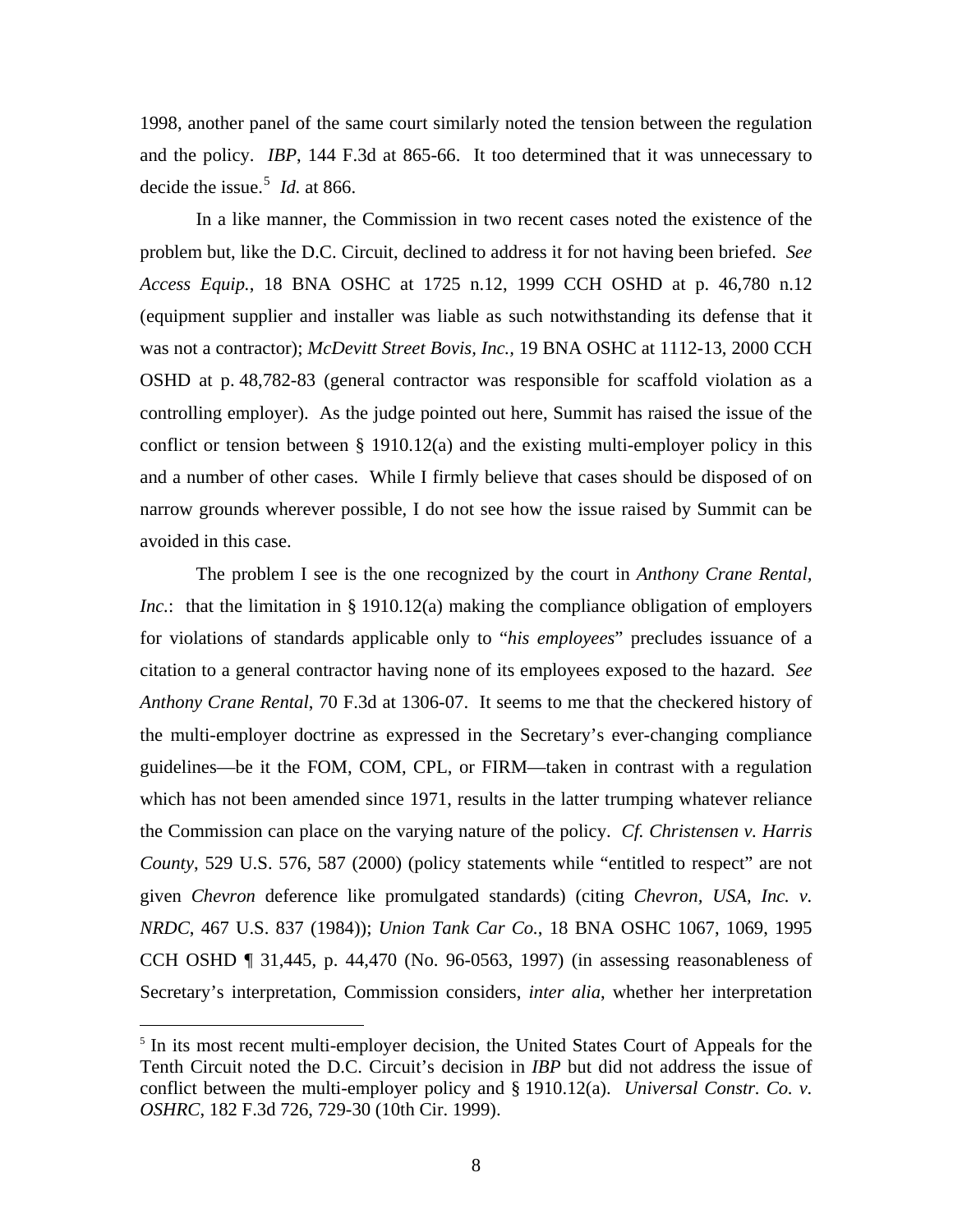"'sensibly conforms to the purpose and wording of the regulation[]', taking into account 'whether the Secretary has consistently applied the interpretation embodied in the citation.'" (quoting *CF & I Steel Corp.*, 499 U.S. at 150, 157-58)).

 I find unpersuasive the Secretary's argument in this litigation that the first sentence of the regulation permits or allows a broader class of employers, including those not having employees exposed to the cited hazard, to be cited under the policy.<sup>[6](#page-8-0)</sup> While I may be sympathetic to such an argument, it simply does not explain why the Secretary has sat on her hands for ten years after being alerted twice to the problem by the D.C. Circuit in *Anthony Crane* and *IBP*. She even issued a compliance instruction in 1999 and, while iterating her policy adopted in 1994, failed to address the significant issue and tension mentioned by the court. Beyond that, the Commission has alerted her to the issue in both *Access Equipment* and *McDevitt*, yet the Secretary still did not act.

 Moreover, to construe the first sentence of § 1910.12(a) as the Secretary argues in this litigation is to ignore or eliminate the language "each of his employees" used in the second sentence. *See United States v. Menasche*, 348 U.S. 528, 538-39 (1955) ("It is our duty 'to give effect, if possible, to every clause and word of a statute,' rather than to emasculate an entire section." (citations omitted)). In other words, the Secretary improperly suggests the meaning of the regulation would not change even if the words "his employees" were missing. *See AFL-CIO v. Chao*, 409 F.3d 377, 384 (D.C. Cir. 2005) ("the court is obligated not only to construe the statute as a whole but to give meaning to each word of the statute"). In my view, her interpretation is untenable. The Commission must give effect to the plain language of the regulation, especially in the face of the Secretary's inconsistent doctrine. *See Arcadian Corp.*, 17 BNA OSHC 1345,

<span id="page-8-0"></span> 6 Commissioner Rogers finds the regulation to be ambiguous. I do not agree that the regulation is ambiguous. It seems to me that both sentences are plain in their meaning. Here, I agree with the D.C. Circuit that the meaning of the regulation is "plain" and that the regulation "by its terms only applies to an employer's *own employees.*" *See Anthony Crane*, 70 F.3d at 1303, 1307 (emphasis in the original). *See also Sec'y v. Simpson, Gumpertz & Heger, Inc.*, 3 F.3d 1, 4 (1st Cir. 1993) (holding that meaning of § 1910.12(a) is "plain"). The first sentence makes the construction safety standards applicable to "every employment and place of employment of every employee engaged in construction work." The second sentence makes each employer engaged in construction work responsible for "his employees." Were it otherwise, deference to the Secretary's interpretation is likely owed, as Commissioner Rogers states.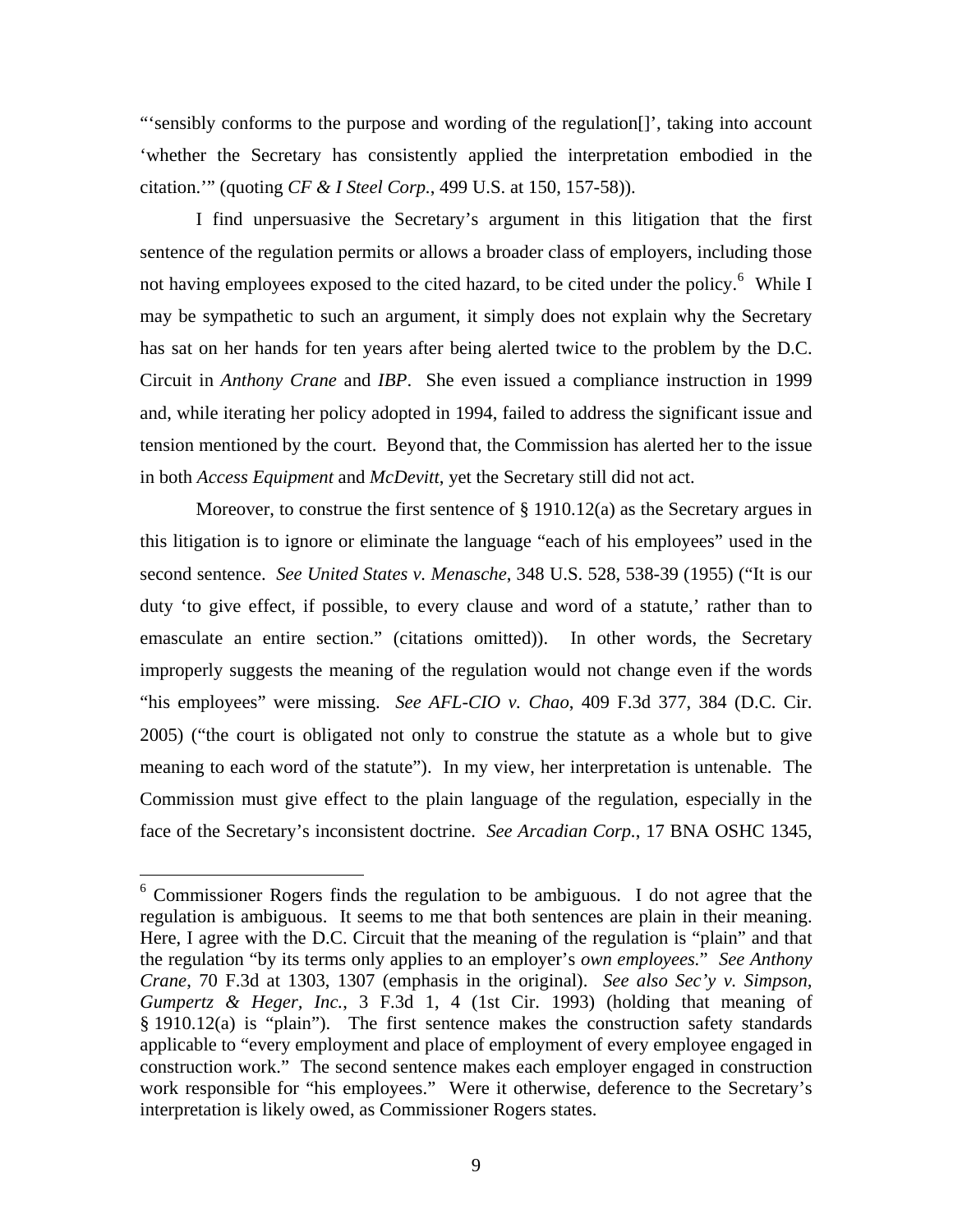1347, 1995-97 CCH OSHD ¶ 30,856 p. 42,917 (statutory analysis ends if language is plain), *aff'd*, 110 F.3d 1192 (5th Cir. 1997). *See also FDIC v. Philadelphia Gear Corp.*, 476 U.S. 426, 438-39 (1986) (affording deference to agency's contemporaneous understanding of ambiguous term where understanding had been fortified by agency's consistent behavior over the following decades).<sup>[7](#page-9-0)</sup>

## **Order**

 For these reasons, I find the Secretary's reliance on her multi-employer worksite doctrine to cite Summit in this case to be impermissible given the contrary language of her regulation at § 1910.12(a). Accordingly, based on this analysis and that set forth in Commissioner Thompson's concurring opinion, we vacate the citation. SO ORDERED.

> /s/ W. Scott Railton Chairman

Dated: April 27, 2007

 $\overline{a}$ 

<span id="page-9-0"></span><sup>&</sup>lt;sup>7</sup> The Secretary's position is also weakened by the contrast between 29 C.F.R. § 1926.16 and  $\S$  1910.12(a). Section 1926.16, which was promulgated at nearly the same time as § 1910.12(a), applies to government jobs under the Contract Work Hours and Safety Standards Act. *See* 36 Fed. Reg. 1802 (Feb. 2, 1971); 36 Fed. Reg. 7340 (Apr. 17, 1971) (adopting Part 1926). Section 1926.16, in contrast to  $\S$  1910.12(a), contains language extending an employer's liability beyond his own employees. The fact that such language is absent from § 1910.12(a) is further evidence that § 1910.12(a) should be read as limiting an employer's liability to "his employees."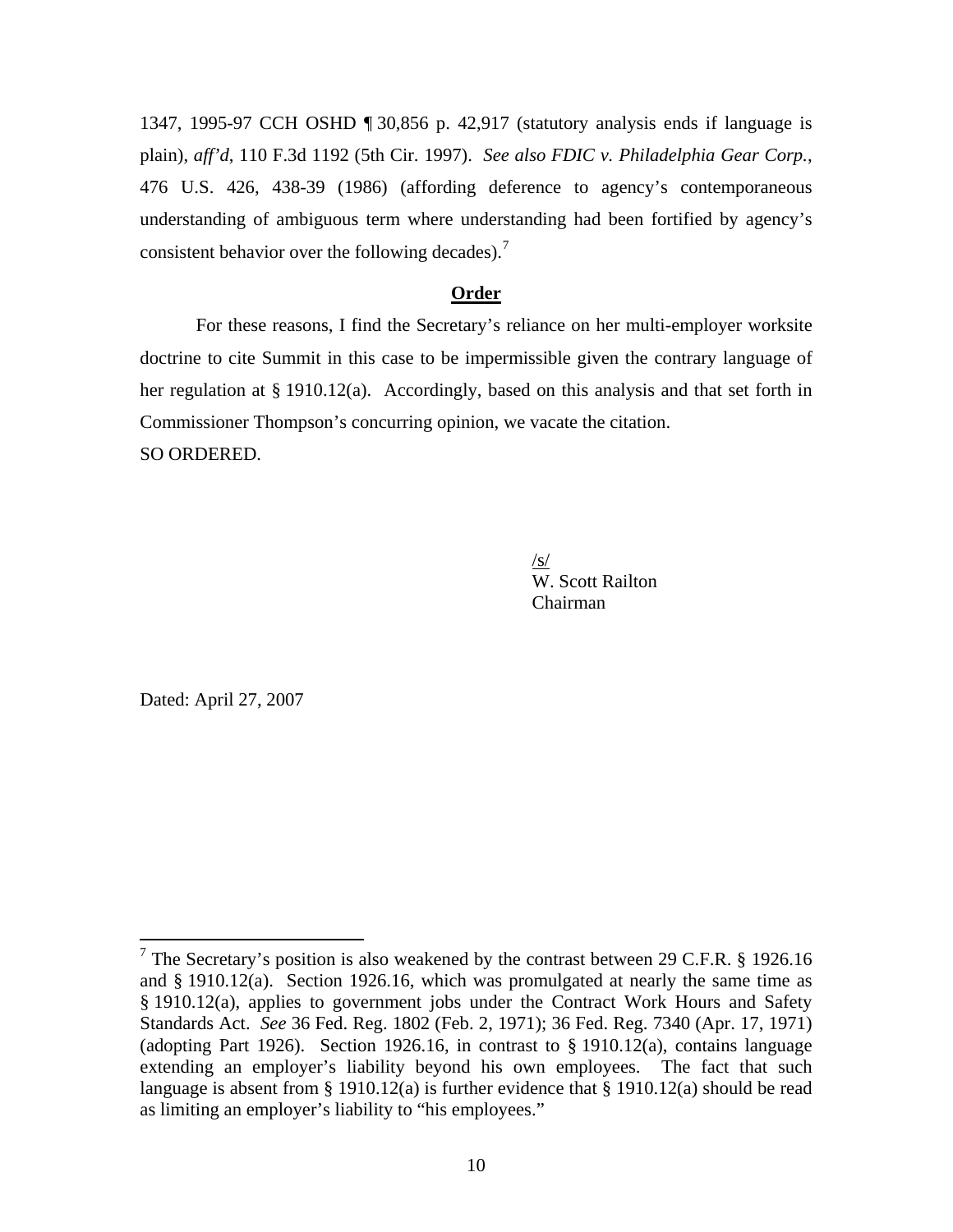THOMPSON, Commissioner, concurring:

 $\overline{a}$ 

In this case, the Secretary seeks to enforce the duty of a "controlling employer" pursuant to her current multi-employer citation policy.<sup>[1](#page-10-0)</sup> The citation alleges a violation of a Part 1926 construction standard, 29 C.F.R. § 1926.451(g)(1)(vii), against Summit Contractors, Inc. ("Summit"), a general construction contractor who, the Secretary concedes, neither created the violative conditions nor exposed any of its own employees to these conditions. For the separate reasons I state below, I join Chairman Railton in vacating the citation because I conclude that 29 C.F.R. § 1910.12(a) prevents the Secretary from citing Summit in this case.

#### **Discussion**

My colleague Commissioner Rogers notes that Commission precedent establishes that section 5 (a)(2) of the Occupational Safety and Health Act of 1970, 29 U.S.C. § 655 ("OSH Act"), grants the Secretary broad discretion to promulgate a multi-employer citation policy. *See Arcadian Corp*., 17 BNA OSHC 1345, 1352, 1995-97 CCH OSHD ¶ 30,856, p. 42,918 (No. 93-3270, 1995), *aff'd*, 110 F.2d 1192 (5th Cir. 1997). In fact, more than thirty years ago, the Secretary published, but then withdrew, a *Federal Register* notice seeking comment on a proposed multi-employer citation policy. *See* 41 Fed. Reg. 17,639, 17,640 (Apr. 27, 1976).

However, having said that precedent grants the Secretary broad statutory discretion to adopt and enforce specific standards does not *a fortiori* define the limitations the Secretary voluntarily imposed on that discretion when she adopted a specific standard or set of standards.<sup>[2](#page-10-1)</sup> Thus, in this case, it remains to be resolved how § 1910.12(a) limits the discretion of the Secretary to issue citations for violations of 29 C.F.R. Part 1926 standards. Section 1910.12(a) states, in pertinent part:

<span id="page-10-0"></span><sup>&</sup>lt;sup>1</sup> The definition of a "controlling employer" is found in Section X.E.1 of OSHA's current multi-employer citation policy: "An employer who has general supervisory control over the worksite, including the power to correct safety violations itself or require others to correct them. Control can be established by contract, or in the absence of . . . contractual provisions, by the exercise of control in practice." OSHA Instruction CPL 2-0.124 at X.E.1 (Dec. 10, 1999). The controlling employer's "duty of reasonable care" is set forth in Sections X.E.3 and X.E.4. *Id.* at X.E.3-4.

<span id="page-10-1"></span><sup>2</sup> *See generally Anning-Johnson Co. v. OSHRC*, 516 F.2d 1081, 1091-92 (7th Cir. 1975) (Tone, J., concurring).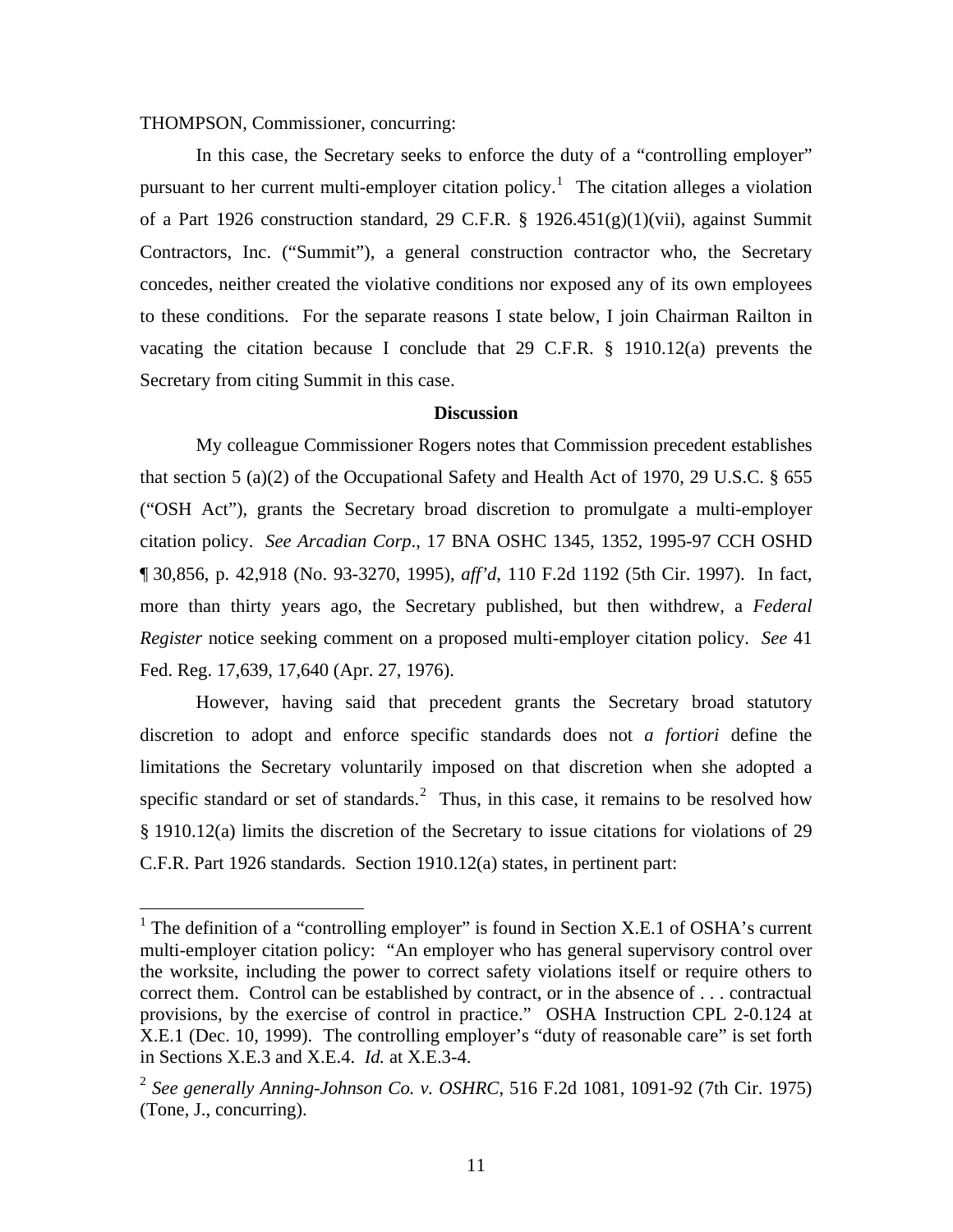The standards prescribed in Part 1926 of this chapter are adopted as occupational safety and health standards . . . and shall apply, according to the provisions thereof, to every employment and place of employment of every employee engaged in construction work. Each employer shall protect the employment and places of employment of each of his employees engaged in construction work by complying with the appropriate standards prescribed in this paragraph.

# 29 C.F.R. § 1910.12(a).

The Secretary issued  $\S$  1910.12(a) pursuant to section 6(a) of the OSH Act in order to adopt the Part 1926 standards originally enforced under the Contract Work Hours and Safety Standards Act, 40 U.S.C. § 333 ("Construction Safety Act" or "CSA").<sup>[3](#page-11-0)</sup> See Coughlan Constr. Co., 3 BNA OSHC 1636, 1638, 1975-76 CCH OSHD ¶ 20,106, p. 23,923 (Nos. 5303 & 5304, 1975). The scope and application provisions of § 1910.12(a) define the "regulatory universe" to which those construction standards apply. *See Reich v. Simpson, Gumpertz & Heger, Inc.*, 3 F.3d 1, 4-5 (1st Cir. 1993). Neither a reviewing court nor the Commission has ever before sought to resolve the "marked tension" between the Secretary's multi-employer citation policy and § 1910.12(a). *See Anthony Crane Rental Inc. v. Reich*, 70 F. 3d 1298, 1307 (D.C. Cir. 1995) (recognizing "the marked tension" between the multi-employer citation policy and "the language of § 1910.12[(a)] . . . that '[e]ach employer shall protect the employment and places of employment of each of *his employees*," but failing to reach the issue).<sup>[4](#page-11-1)</sup> I agree with my colleagues that the Commission should address this "tension" herein, which has been squarely presented, thoroughly briefed, and comprehensively analyzed during oral argument.<sup>[5](#page-11-2)</sup>

<span id="page-11-0"></span><sup>&</sup>lt;sup>3</sup> Nat'l Consensus Standards and Established Fed. Standards, 36 Fed. Reg. 10,466, 10,469 (May 29, 1971). Former Part 1518 of Title 29, C.F.R. was subsequently redesignated as Part 1926. Redesignation, 36 Fed. Reg. 25,232 (Dec. 30, 1971).

<span id="page-11-1"></span><sup>&</sup>lt;sup>4</sup> On remand from the D.C. Circuit, the Commission found that Anthony Crane Rental was an exposing employer and so failed to reach any conclusion regarding the relationship between § 1910.12(a) and the multi-employer citation policy. *Anthony Crane*, 17 BNA OSHC 2107, n.1, 1995-97 CCH OSHD ¶ 31,251, p. 43,840 n.1 (No. 91- 556, 1997).

<span id="page-11-2"></span><sup>&</sup>lt;sup>5</sup> In two prior cases, the Commission declined to rule on the issue of whether § 1910.12(a) is consistent with, or has any affect on, the multi-employer citation policy because the issue had not been briefed. However, in doing so, the Commission made no suggestion that the issue had been foreclosed or previously decided. *See McDevitt Street Bovis, Inc.*, 19 BNA OSHC 1108, 1112-13, 2000 CCH OSHD ¶ 32,204 p. 48,782-83 (No.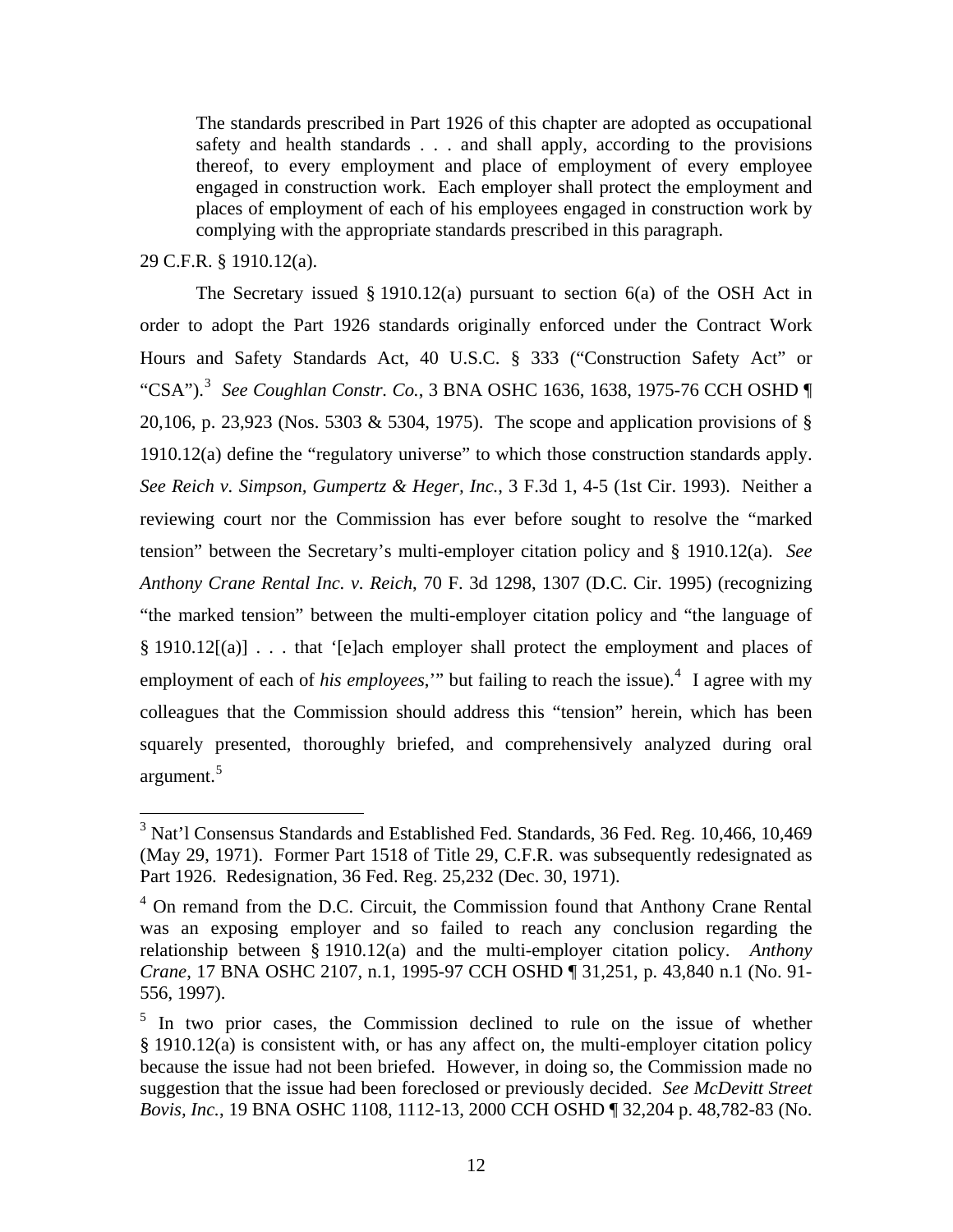Summit argues that the "his employees" phrase of the second sentence of § 1910.12(a) describes a construction employer's duty that is limited to his own employees. The Secretary argues that the first sentence describes a duty that is as broad as the working conditions of all employees on the construction site, effectively ignoring the "his employees" clause of the second sentence. To avoid the dilemma described in the Hindu parable of the blind observers disagreeing about the shape of an elephant after each grasped only his trunk, tusk or leg, I would not limit my perception of possible reasonable interpretations of the scope and application of § 1910.12(a) by focusing on only one clause or sentence. Read together, the two sentences of the regulation require an employer to "protect the employment and places of employment of each of his employees . . . by complying with [Part 1926 standards]" applicable to "every employment and place of employment of every employee engaged in construction work." *See* 29 C.F.R. § 1910.12(a). Reading the provision in a manner consistent with the universal interpretation of the general duty clause,  $6$  it is clear and unambiguous on the face of the regulation that the duty of a construction employer under § 1910.12(a) is owed to protect only "his employees", permitting only an employment-based enforcement

 $\overline{a}$ 

<sup>97-1918, 2000) (</sup>declining to address issue because Commission directed reconsideration on the "very narrow question of whether adverse circuit law precludes application of Commission precedent"; Commissioner Visscher dissented because he "share[d] the D.C. Circuit's concern as to the legal basis for multi-employer liability."); *Access Equip. Sys. Inc*., 18 BNA OSHC 1718, 1725-26 n.12, 1999 CCH OSHD ¶ 31,821, p. 46,780 n.12 (No. 95-1449, 1999) (declining to address issue because it was neither argued nor briefed by the parties, nor ever considered by any court that adopted the multi-employer citation policy). *Cf., e.g., Underhill Constr. Corp. v. OSHRC*, 526 F. 2d 53, 54 n.3 (2d Cir. 1975) (interpretation of the "effective date" issue raised under  $\S$  1910.12(d) not precluded by prior decision of the instant court enforcing identical standard against same employer where the parties previously "neither briefed nor argued the [effective date] issue."). The reluctance of the courts and the Commission in the past to attempt to unravel the perplexing legal maelstrom surrounding this issue may suggest that resolution of the issue may ultimately depend on rulemaking by the Secretary.

<span id="page-12-0"></span><sup>&</sup>lt;sup>6</sup> The Secretary concedes that citation under the language of section  $5(a)(1)$ , semantically identical to the second sentence of § 1910.12(a), is limited to exposing employers. *See*  OSHA Field Inspection Reference Manual § III.C.2.c.(2)(a)2 (Sept. 26, 1994) stating: "The employees exposed to the Section  $5(a)(1)$  hazard must be the employees of the cited employer." *See also* Letter to James H. Brown from OSHA Director of Construction Russell B. Swanson (July 25, 2003) (relying upon 1999 Multi-Employer Citation Policy: "[O]nly exposing employers can be cited for General Duty Clause violations."). *See, e.g.*, *Access Equipment*, 18 BNA OSHC at 1724; 1999 CCH OSHD at p. 46,778.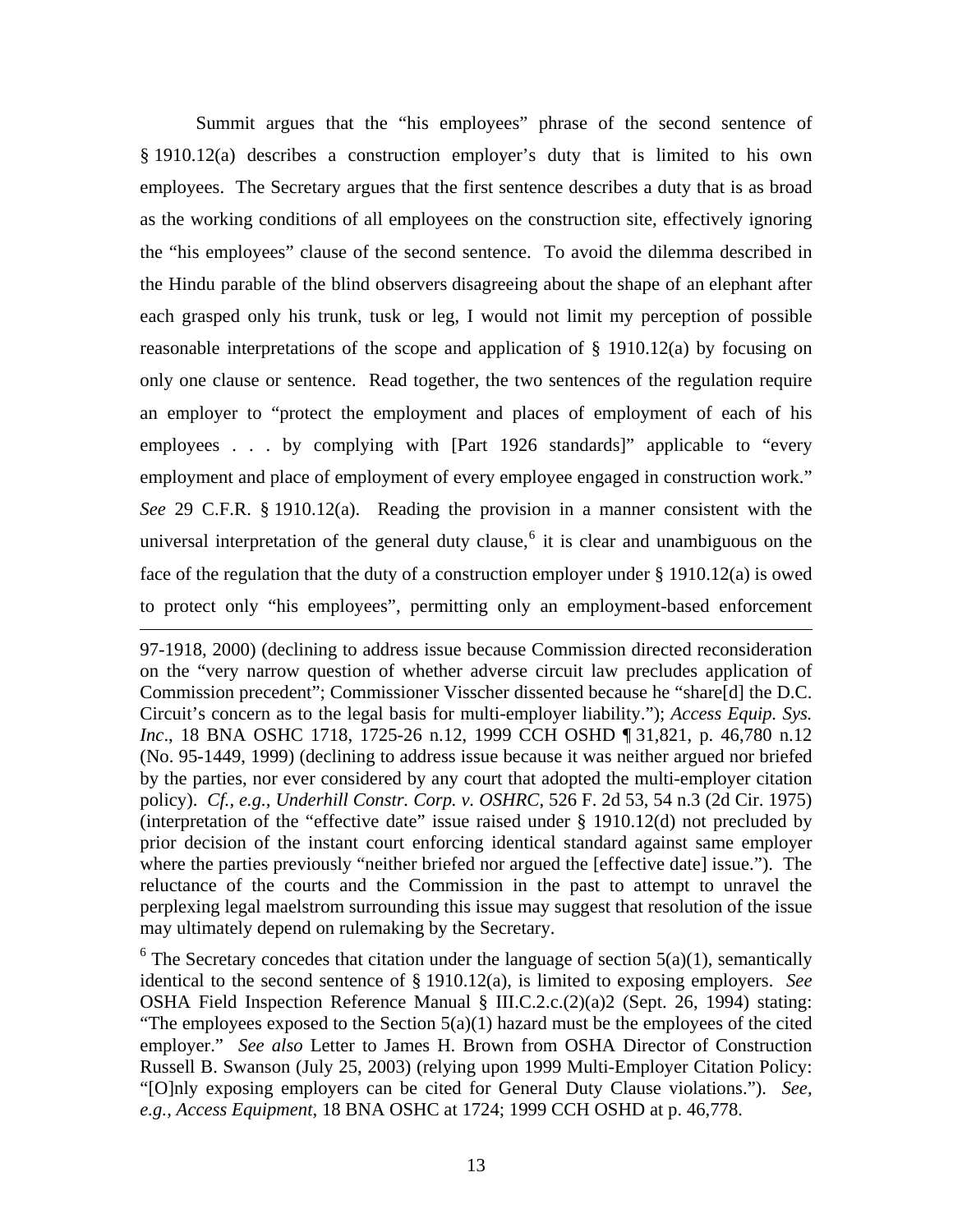scheme. What remains to be determined is whether a "controlling employer" theory of liability, defined by the Secretary as an enforcement scheme grounded in contract or quasi-contract, fits within the full scope and application of this "employment-based" duty under  $\S 1910.12(a)$  of a construction employer to "protect . . . his employees" by complying with the Part 1926 standards.

The full scope and application of the construction employer's  $\S$  1910.12(a) employment-based duty can be determined by analyzing the agency's original intent when it drafted and began enforcement of the regulation. *See Am. Waterways Operators, Inc. v. United States*, 386 F. Supp. 799, 803-04 (D.D.C. 1974) (construction of act by the agency charged with its administration is accorded great weight if reasonable, but "of higher significance" is the construction of the act by those who participated in the act's drafting and who directly made their views known to Congress), *aff'd*, 421 U.S. 1006 (1975). The first construction of a new act by the body charged with enforcing it is "entitled to more than usual deference accorded an agency's interpretation" of an act or regulation. *See Power Reactor Dev. Co. v. Int'l Union of Elec. Workers*, 367 U.S. 396, 408 (1961) (contemporaneous construction "by the men charged with the responsibility of setting its machinery in motion" is entitled to particular respect); *Nat'l Cable Television Ass'n v. Copyright Royalty Tribunal*, 689 F.2d 1077, 1081 (D.C. Cir. 1982) (affording "more than the usual deference due an agency's interpretation of its enabling act" to Copyright Royalty Tribunal's reading of the Copyright Act because it "was the first construction of a new act by the body charged with the responsibility for setting its machinery in motion."). The regulation's preamble says nothing about the Secretary's original intent. *See* 36 Fed. Reg. 10,466 (May 29, 1971). However, the Secretary did indicate her original intent to limit enforcement of Part 1926 standards, through promulgation of § 1910.12(a), against a class of employers similar to non-creating nonexposing "controlling employers" as defined in the Secretary's current multi-employer citation policy. Her intent is evident in two distinct actions: First, the Secretary excluded the Construction Safety Act duties of the prime (general) contractor, which are parallel to "controlling employer" duties, when she adopted the Construction Safety Act standards as OSH Act standards. Second, the Secretary precluded enforcement of any duties against the general contractor parallel to "controlling employer" duties when she issued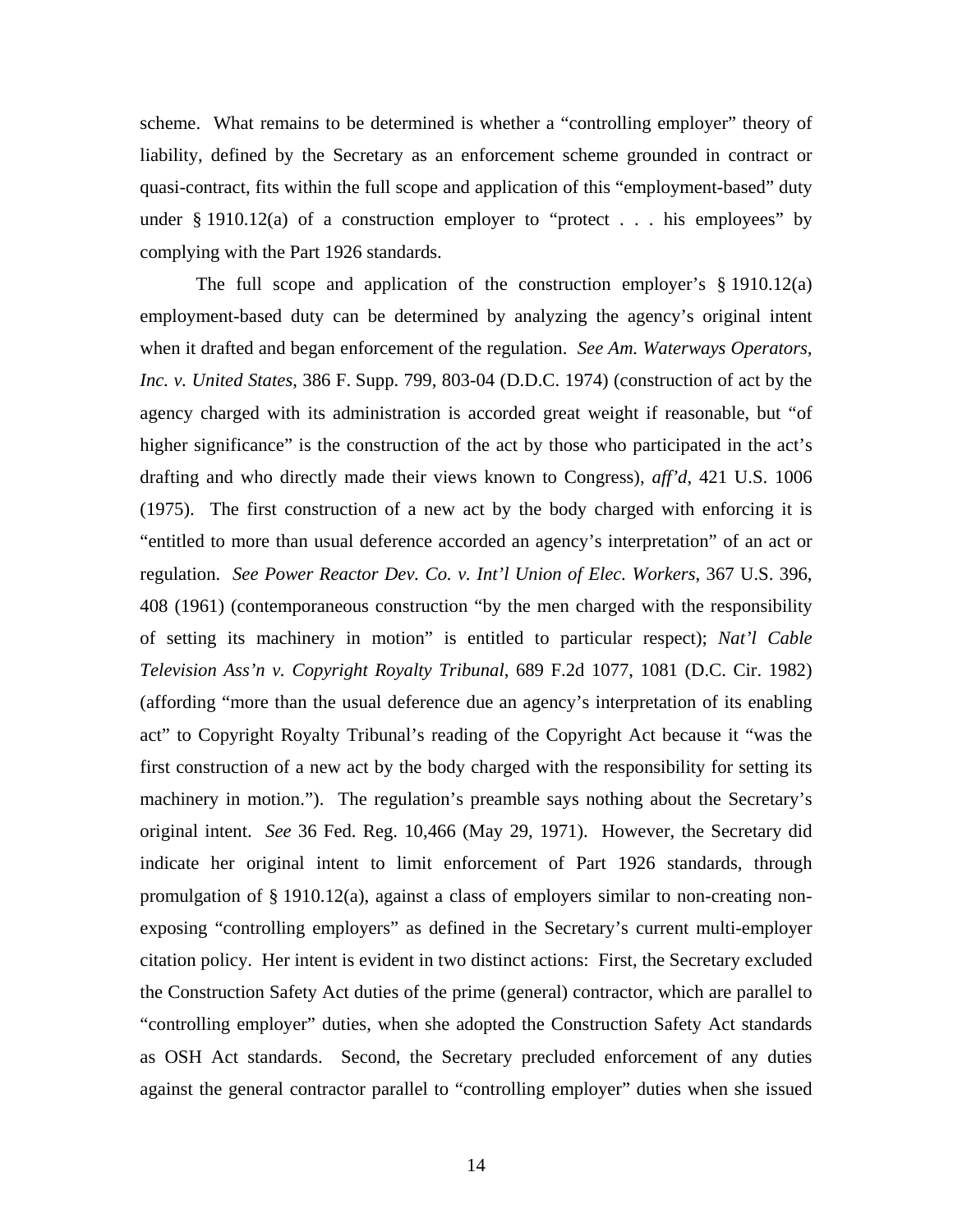the original enforcement guidelines directing citations at multi-employer construction sites.

The first demonstration of the Secretary's original intent is the striking contrast between the language of the second sentence of § 1910.12(a), which imposes an OSH Act duty on construction employers to protect their own employees through compliance with Part 1926 standards, and the language of § 1926.16, which imposed a Construction Safety Act duty on prime (general) contractors to protect the employees of subcontractors through assuring their compliance with the same standards. Indeed, contrary to the assertion of my colleague Commissioner Rogers at footnote 4, § 1910.12(a) was plainly intended as a limit. It was intended to limit the Secretary's discretion to impose under the OSH Act the duty under the CSA of prime (general) contractors at construction sites. The Secretary's intent to limit her discretion to enforce the adopted standards is clear from the dramatic distinction between what the Secretary had written as CSA regulations and standards, and the limited parts she adopted through  $\S$  1910.12(a). On May 29, 1971, in accordance with section 6(a) of the OSH Act, the Secretary promulgated § 1910.12. Section 1910.12 adopted as occupational safety and health standards those standards that had been issued under the Construction Safety Act in 29 C.F.R. Part 1518 (now 29 C.F.R. Part 1926).<sup>[7](#page-14-0)</sup> Through § 1910.12, the Secretary made "the standards (substantive rules)" published in Subpart C of Part 1926 applicable to construction employers in general, but left Subparts A and B of Part 1926 applicable only to federal contractors. Notably, § 1926.16 in Subpart B, expressly imposes liability on the prime (general) contractor for violations by subcontractors. The failure of the Secretary to adopt § 1926.16 through  $§$  1910.12,<sup>[8](#page-14-1)</sup> or to use similar language when describing an employer's duties under the

<span id="page-14-0"></span>T<br><sup>7</sup> Former Part 1518 of Title 29, C.F.R. was subsequently redesignated as Part 1926. 36 Fed. Reg. 25,232 (1971). In addition, on February 17, 1972, the Secretary published a *Federal Register* notice clarifying "which regulations had been adopted under OSHA by the May 29, 1972 promulgation[.] [T]he Secretary added a new paragraph to the OSHA regulations entitled 'Construction Safety Act distinguished.'" *Underhill*, 526 F.2d at 56. Specifically, the Secretary added § 1910.12(c).

<span id="page-14-1"></span><sup>&</sup>lt;sup>8</sup> For a period of two years after the effective date of the OSH Act, the Secretary had the authority to "promulgate as an occupational safety or health standard any national consensus standard, and any established Federal standard, unless he determines that the promulgation of such a standard would not result in improved safety or health . . . ." 29 U.S.C. § 655. The definition of "standard" and the phrase "established Federal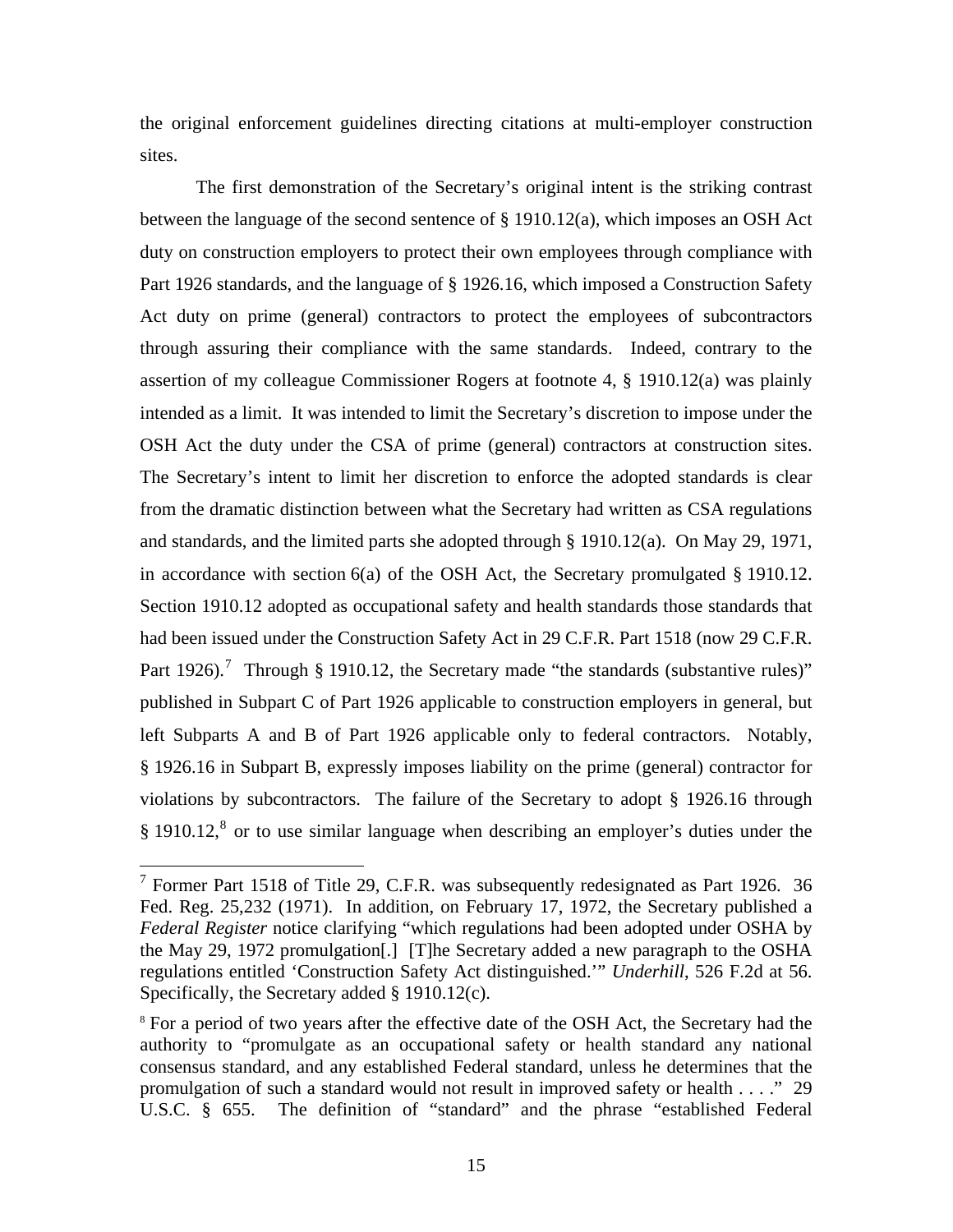OSH Act in § 1910.12(a), is indication that she intended the duties of an employer (in this case, a prime (general) contractor) under the OSH Act to be more limited than the duties of a prime (general) contractor under the Construction Safety Act. Commissioner Rogers' footnote 4 is correct to the extent she concedes the text of  $\S$  1910.12(c) is a clear statement of the reason for the Secretary's failure to incorporate Subparts A and B of 1926, *i.e.*, the contractually-based enforcement scheme of the CSA was inconsistent with the Secretary's construction of an employment-based enforcement scheme under the OSH Act. This concedes the point that if the Secretary had originally intended to exercise discretion under section  $5(a)(2)$  of the OSH Act to cite general contractors at multi-employer construction sites on a contractually-based<sup>[9](#page-15-0)</sup> "controlling employer" theory, she could have done so by adopting the enforcement scheme of § 1926.16, absent the federal contractor predicate, pursuant to section 6(a) of the OSH Act.

The second demonstration of the Secretary's original intent is the exclusion of a "controlling employer" basis for citations from the Secretary's original multi-employer citation policy. Almost simultaneously with the promulgation of § 1910.12(a), the Secretary adopted her first Field Operations Manual ("FOM"), originally called the "Compliance Operations Manual".[10](#page-15-1) The FOM published guidelines for OSHA's field officers charged with conducting workplace inspections to enforce, *inter alia,* Part 1926 standards. According to the original FOM, an employer may be cited at a multi-employer construction worksite for exposing its own employees to a hazard, even if it did not create the hazard, p.VII-7  $\P$  10c; or by creating a hazard, even if it did not expose its own employees to that hazard, p.VII-7 ¶ 10b. The simultaneous production by OSHA of two separate documents (the FOM and  $\S$  1910.12(a)), both limiting the Secretary's

<u>.</u>

standards" "make clear that the Secretary intended to adopt, indeed had the statutory authority to adopt, only those provisions in the CSA regulations which require 'conditions, or the adoption or use of one or more practices, means, methods, operations, or processes, reasonably necessary or appropriate to provide safe or healthful employment and places of employment.'" *See Underhill*, 526 F.2d at 57.

<span id="page-15-0"></span><sup>&</sup>lt;sup>9</sup> "Control [constituting an employer as a "controlling employer"] can be established by contract or, in the absence of explicit contractual provisions, by the exercise of control in practice." OSHA Instruction CPL 2-0.124 at X.E.1. In short, control can be established by contract or quasi-contract.

<span id="page-15-1"></span><sup>10</sup> The FOM was published on May 20, 1971, and § 1910.12(a) appeared in the *Federal Register* nine days later on May 29, 1971.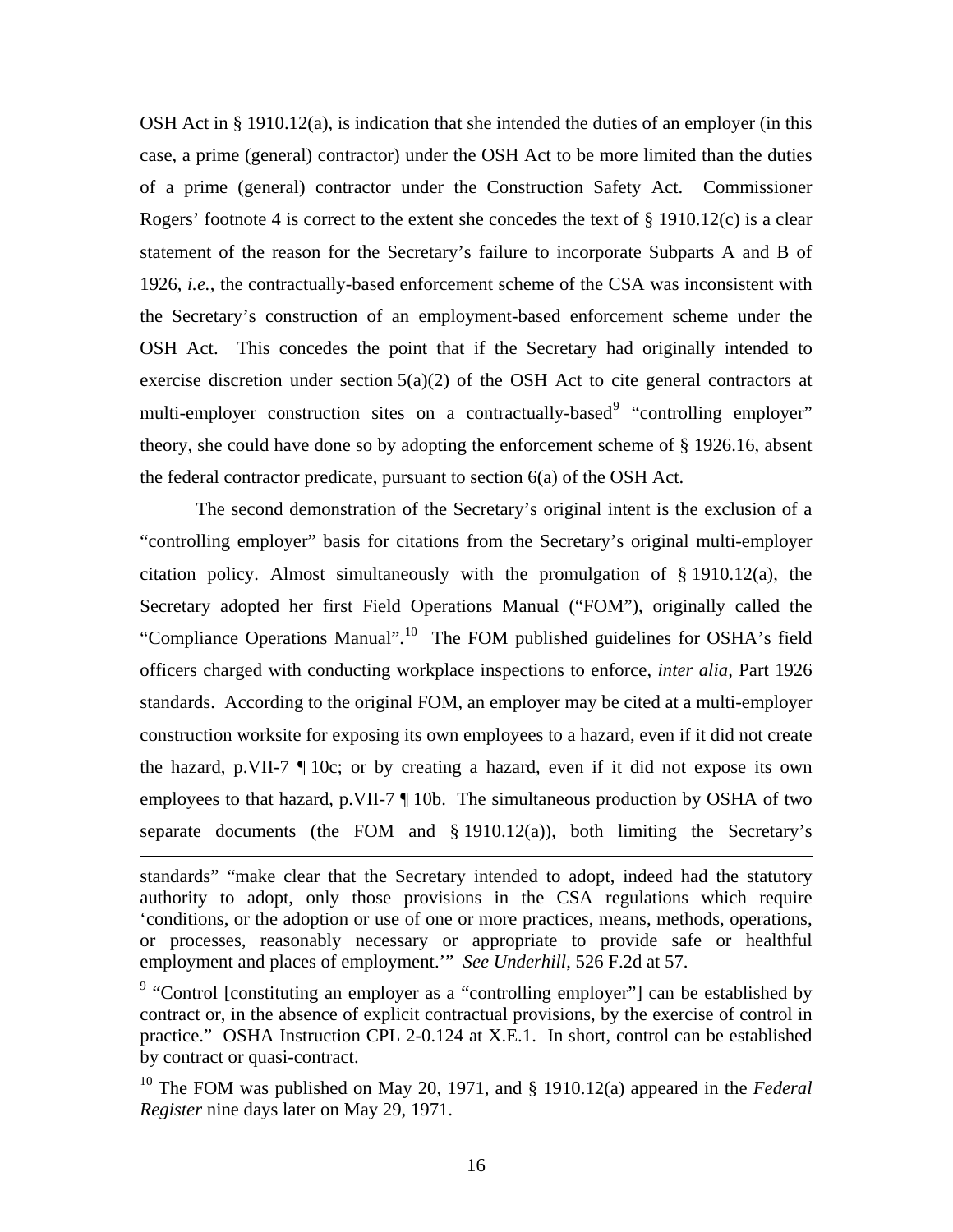enforcement of Part 1926 standards, cannot be dismissed as a mere unrelated "coincidence." The May 1971 FOM is an indicator of the original intent of the drafters of § 1910.12(a) because: (1) the Secretary contemporaneously drafted both § 1910.12(a) and the FOM guidelines for enforcement of the safety and health standards that were adopted by § 1910.12(a); (2) the enforcement guidelines in the FOM could not yet have been influenced by interpretations of the Secretary's citation authority by the newlyformed Occupational Safety and Health Review Commission; and (3) the FOM explicitly included guidelines for citations, *inter alia*, at multi-employer construction sites under the very standards adopted by  $\S$  1910.12(a). The original FOM, as well as the amendment to the FOM six months later, both set forth the two duties of an employer at a multiemployer construction worksite: (1) to not expose its employees to a hazard; and (2) to not create violative conditions.

I find it dispositive to a determination of the scope and application of the employer's duty to "protect … his employees" under § 1910.12(a) that not only did the Secretary fail to adopt the "controlling employer" concept from the CSA when she adopted its body of standards, neither did she in her original enforcement guidelines direct field personnel to cite non-creating, non-exposing, controlling employers at a multi-employer construction worksite. In fact, during the next dozen years of enforcement of the OSH Act—one-third of OSHA's statutory life—official agency guidelines made it clear that the Secretary's power to cite an employer at a multiemployer worksite extended only to creating or exposing employers; controlling employers were never mentioned. *See* OSHA Compliance Operations Manual ("COM") p. VII-7-8 para. 13 (Nov. 15, 1971) (citation of creating or exposing employers); OSHA FOM ¶ 4380.6 (July, 1974) (citation of exposing employers only); OSHA FOM ¶ 4380.6 (Jan. 1, 1979) (same). It was not until 1983, twelve years after the Act's effective date, that OSHA for the first time directed its compliance officers to consider citation of a controlling employer. *See* OSHA FOM ¶ 265 (Apr. 18, 1983). That expansion then was limited to the narrow circumstances where a general contractor is informed of, but fails to abate, a hazard that cannot be abated by any exposing employer.<sup>[11](#page-16-0)</sup>

 $\overline{a}$ 

<span id="page-16-0"></span> $11$  Significantly, beginning in 1983 and for years after that, OSHA continued to proscribe citations against non-exposing employers except in those limited circumstances when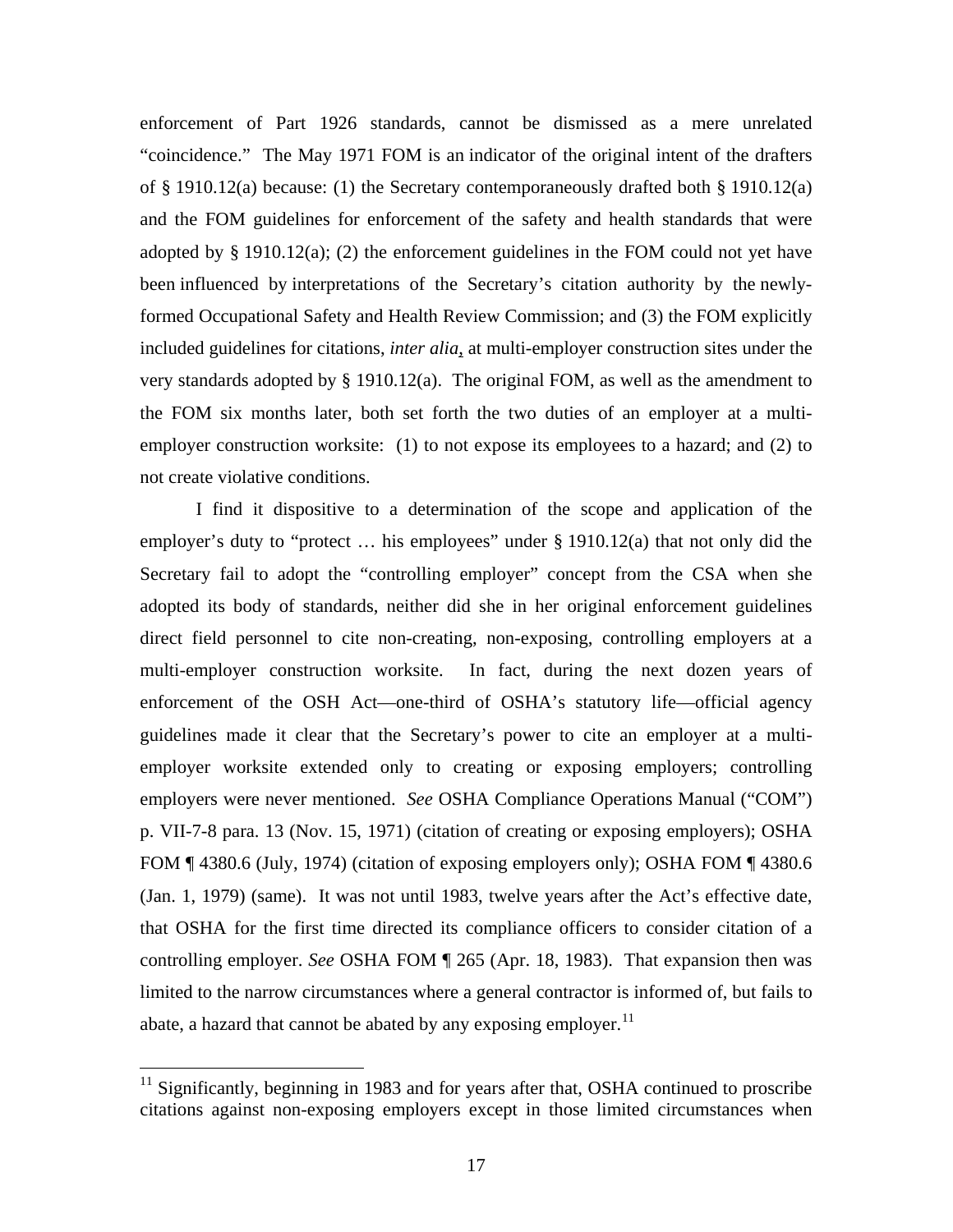The Commission will normally defer to the Secretary's reasonable interpretation of a regulation. *See Martin* 499 U.S. at 150. I find the Secretary's original multiemployer citation policy, allowing citation of creating as well as exposing employers, is consistent with § 1910.12(a)'s requirement that an employer must "protect the employment and places of employment of his employees". It also comports with the purpose of the Act.<sup>[12](#page-17-0)</sup> The creation of violative employment conditions puts all employees at risk. Here I agree with the statement made at oral argument by Summit's amicus that the Secretary recognized when she drafted § 1910.12(a) and the original FOM that reasonably predictable exposure generally runs with creation of a hazard.<sup>[13](#page-17-1)</sup> On the other hand, as Chairman Railton adequately explains, deference to OSHA's "checkered history" of reinterpretation of the multi-employer citation policy after 1971 would yield an inconsistent, and therefore unreasonable interpretation of § 1910.12(a). Moreover, the Secretary cannot in this case simply ignore a regulatory limitation on her discretion, albeit that it was voluntarily imposed. As the regulation now exists, the agency has *ab initio* limited its discretion to expand the duties of employers beyond those duties originally intended when the Secretary adopted the Part 1926 standards. Unless and until

1

<sup>&</sup>quot;the exposing employer . . . did not create the hazard; . . . did not have the authority or ability to correct the hazard; made an effort to persuade the controlling employer to correct the hazard; [and] . . . has taken alternative means of protecting employees from the hazard . . . ." *See* OSHA FOM ¶ 265 (April 18, 1983).

<span id="page-17-0"></span><sup>&</sup>lt;sup>12</sup> That is, an employer owes a duty to "his employees" to refrain from creating hazardous working conditions and to prevent "his employees" from being exposed to hazardous conditions to assure that "every working man and woman in the Nation has safe and healthful working conditions." 29 U.S.C. § 651(b).

<span id="page-17-1"></span><sup>13</sup> *See* Transcript of Oral Argument, Argument of Arthur G. Sapper, Esq., on behalf of National Association of Home Builders, Contractor's Association of Greater New York; Texas Association of Builders; and Greater Houston Builders Association, Amici at 17:1 – 23. Mr. Sapper is correct that while it is possible under current Commission case law for a creating employer to create a hazard without exposing any of its own employees to the created hazard, as in the case of excavating an unshored trench, that would appear to be the rare case. *See Smoot Constructio*n, 21 BNA OSHC 1555, 1557, 2005 CCH OSHD ¶ 32,829, p. 52,723 (No. 05-0652, 2006); *Flint Engineering & Constr. Co*., 15 BNA OSHC 2052, 2055, 1993 CCH OSHD ¶ 29,923, p. 40,853 (No. 90-2873, 1992). Indeed, the Commission has affirmed citations against so-called "non-exposing" creating employers when, on closer review, the employees of the creating employer, originally found to have been unexposed, were in fact exposed to the hazard. *See, e.g.*, *Anthony Crane Rental*, 17 BNA OSHC 2107, 1995-97 CCH OSHD ¶ 31,251 (No. 91-556, 1997).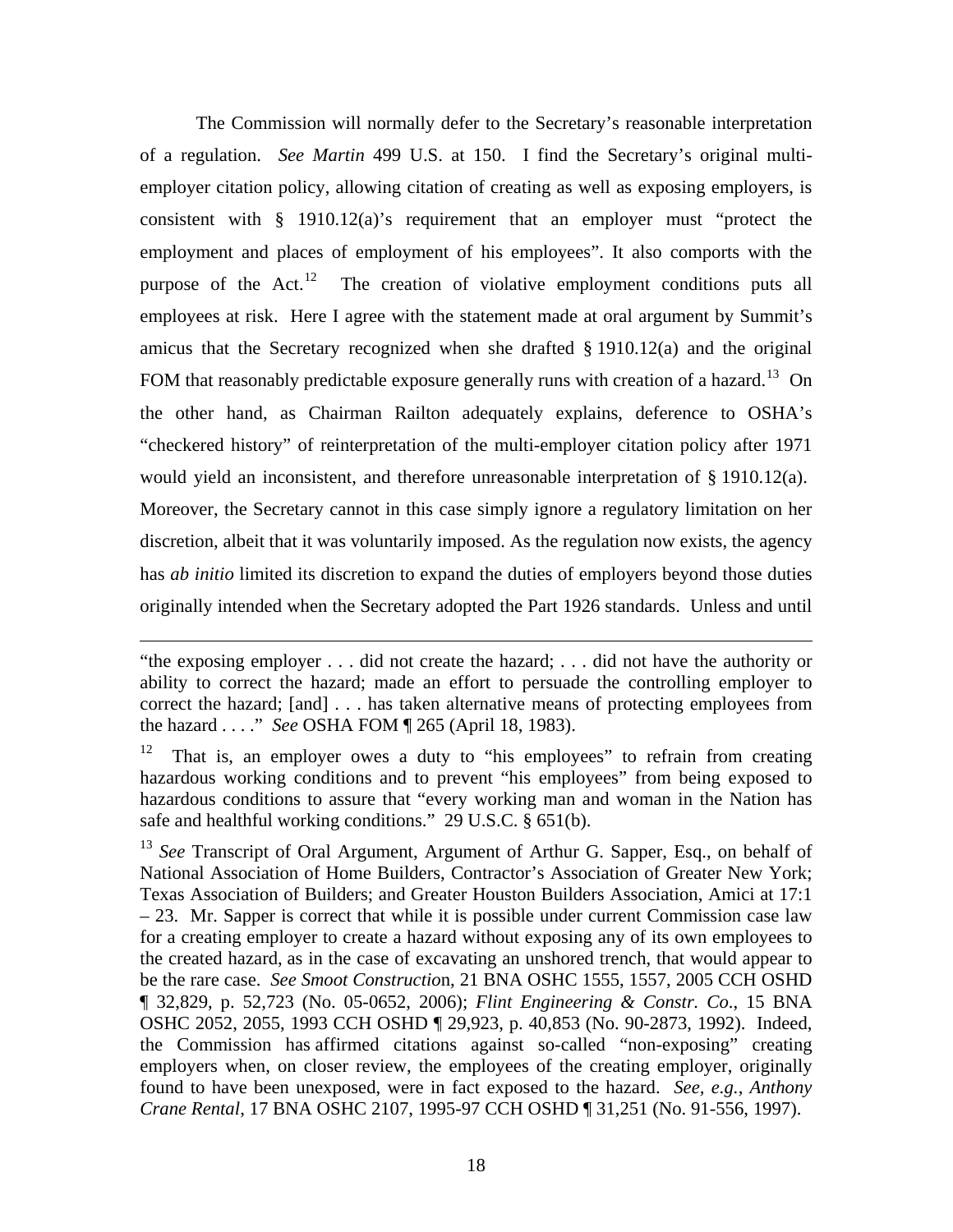the agency modifies or repeals the employment-based limitations imposed by the regulation, it may not by simple policy directive remove the substantive limitations on official discretion that now exist. In *Vitarelli v. Seaton*, the Supreme Court held that even agencies with broad discretion must adhere to internally promulgated regulations limiting the exercise of that discretion. *Vitarelli v. Seaton*, 359 U.S. 535, 539-40 (1959). *See also Graham vs. Ashcroft*, 358 F.3d 931, 932 (D.C. Cir 2004) ("It is well settled that an agency, even one that enjoys broad discretion, must adhere to voluntarily adopted, binding policies that limit its discretion." (citing *Padula vs. Webster*, 822 F.2d 97, 10  $(D.C. Cir. 1987))$ .<sup>[14](#page-18-0)</sup>

In this case, it is undisputed that Summit is a non-creating, non-exposing employer. In other words, the only basis for issuing the citation to Summit is that Summit is a "controlling employer" under the Secretary's current multi-employer citation policy. As explained above, however, I find § 1910.12(a) cannot be interpreted to permit citation for a violation of a Part 1926 standard of a controlling employer who neither created the violative conditions nor exposed his employees to the hazard.

## **Conclusion**

For the foregoing reasons, I concur with the Chairman's conclusion that § 1910.12(a) prevents the Secretary from enforcing her current multi-employer citation policy to cite a non-exposing non-creating employer such as Summit, for violation of § 1926.451(g)(1)(vii). Therefore, I join Chairman Railton in vacating the citation.

Dated: April 27, 2007 Commissioner

 $\overline{a}$ 

 $\sqrt{s/2}$ Horace A. Thompson, III

<span id="page-18-0"></span><sup>&</sup>lt;sup>14</sup> My colleague Commissioner Rogers suggests interpretation of § 1910.12(a) as requiring employment-related enforcement leads to numerous situations where *no one* on a construction site will have *both* the practical ability and legal obligation to ensure safety compliance. This suggestion fails to explain why the exposing construction subcontractor cannot avail itself of contractual remedies to ensure non-violative working conditions for its employees.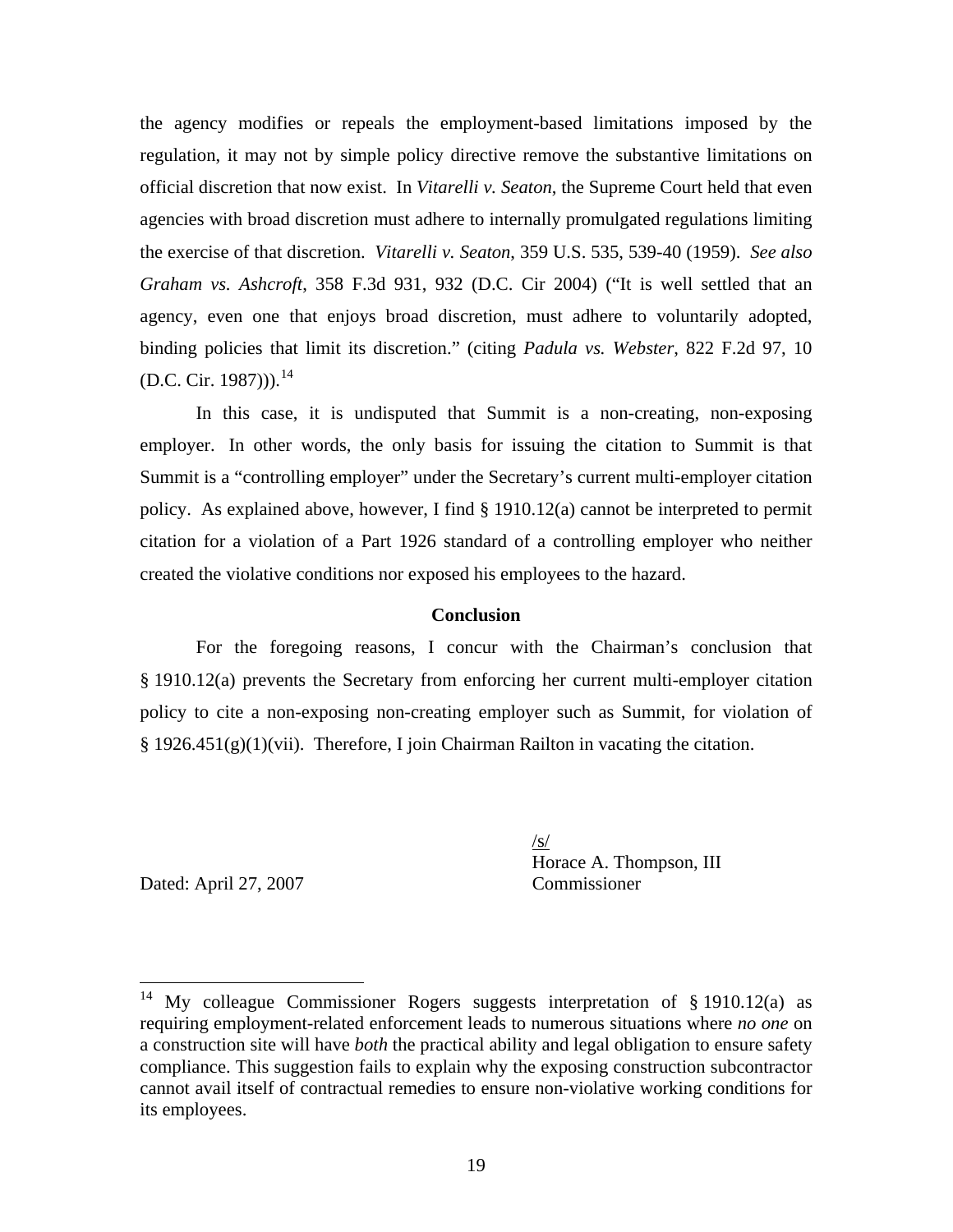ROGERS, Commissioner, dissenting:

By their decision today, my colleagues have reversed over thirty years of Commission precedent that has had the effect of enhancing worker safety on construction worksites with multiple employers. In voting as they have to eliminate the Secretary's ability to cite general contractors under her multi-employer enforcement policy, my colleagues have deprived the Secretary of a very important tool to hold accountable those often in the best position to ensure safety on construction worksites.

The rejection of the multi-employer precedent has at least three additional undesirable results. First, it usurps for the Review Commission the Secretary's policymaking role under the Occupational Safety and Health Act ("the Act"). Second, it trivializes the Secretary's prosecutorial discretion and ability to develop and refine enforcement policies consistent with the Act. Finally, it de-stabilizes a body of law that, while not perfect or totally comprehensive, offers rationality and predictability.

I would uphold the long-standing precedent and continue to recognize the Secretary's authority to cite general contractors under her multi-employer enforcement policy.

#### **Overview - The Multi-employer Construction Worksite Doctrine**

For over thirty years, the Commission has affirmed the validity of the multiemployer construction worksite doctrine. As described by the Commission, this doctrine, rooted in the Act, the principles of the common law, and the realities of the construction workplace, provides that:

[A]n employer who either creates or controls the cited hazard has a duty under [section]  $5(a)(2)$  of the Act, 29 U.S.C. §  $666(a)(2)$ , to protect not only its own employees, but those of other employers "engaged in the common undertaking." *Anning-Johnson Co.*, 4 BNA OSHC 1193, 1199, 1975-76 CCH OSHD ¶ 20,690, p. 24,784 (No. 3694, 1976); *Grossman Steel* [*& Aluminum Corp.*], 4 BNA OSHC [1185], 1188, 1975-76 CCH OSHD [¶ 20,691], p. 24,791 [(No. 12775, 1976)]. Specifically, the Commission has concluded that an employer may be held responsible for the violations of other employers "where it could reasonably be expected to prevent or detect and abate the violations due to its supervisory authority and control over the worksite." *Centex-Rooney* [*Constr. Co.*], 16 BNA OSHC [2127], 2130, 1993-95 CCH OSHD ¶ 30,621, p. 42,410 [(No. 92-0851, 1994)].

*McDevitt Street Bovis, Inc.*, 19 BNA OSHC 1108, 1109, 2000 CCH OSHD ¶ 32,204, p.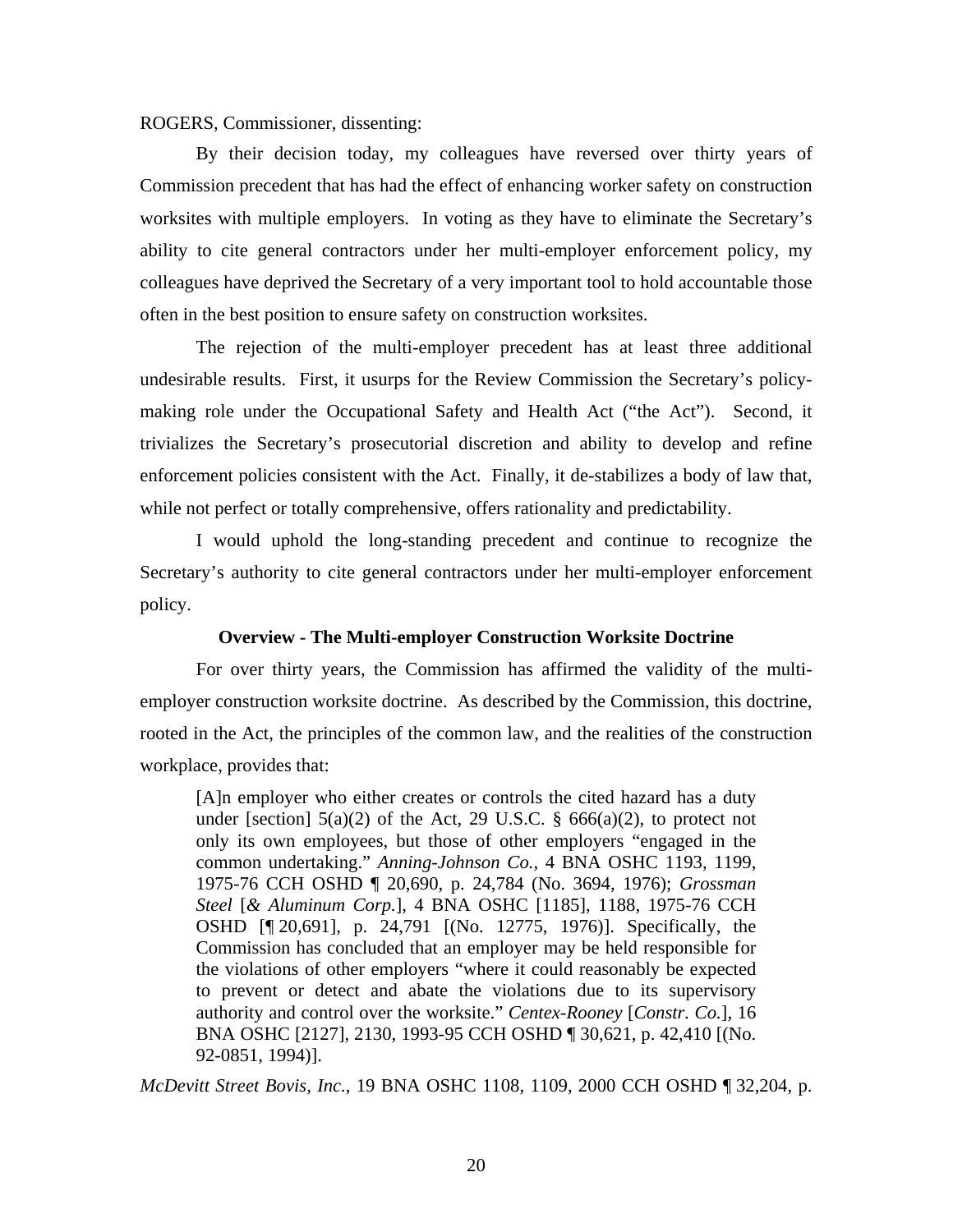#### 48,780 (No. 97-1918, 2000) (*McDevitt*).

# **A. The Act, Commission Precedent, and Circuit Court Precedent All Support the Secretary's Authority to Apply the Multi-employer Worksite Doctrine.**

Respondent would have the Commission believe that there is simply no legal authority for the Secretary's use of the multi-employer doctrine and that it was invented out of whole cloth. Notwithstanding Respondent's view of what the law should look like, over the last thirty years, this Commission and most of the circuit courts that have considered the doctrine have repeatedly affirmed the validity of the Secretary's authority and discretion to apply the multi-employer doctrine at construction worksites. *See McDevitt*, 19 BNA OSHC at 1111-12, 2000 CCH OSHD at p. 48,782. The Secretary's authority to apply the doctrine under the Act has been repeatedly affirmed with respect to at least three classes of employers: exposing employers, *see, e.g.*, *Bratton Corp*., 6 BNA OSHC 1327, 1978 CCH OSHD ¶ 22,504 (No. 12255, 1978), *aff'd*, 590 F.2d 273 (8th Cir. 1979); *Grossman Steel*, 4 BNA OSHC 1185, 1975-76 CCH OSHD ¶ 20,691 (No. 12775, 1976); *Anning-Johnson*, 4 BNA OSHC 1193, 1975-76 CCH OSHD ¶ 20,690 (No. 3694, 1976) (consolidated); creating employers, *see, e.g.*, *Beatty Equip. Leasing*, *Inc.*, 4 BNA OSHC 1211, 1975-76 CCH OSHD ¶ 20,694 (No. 3901, 1976), *aff'd*, 577 F.2d 534 (9th Cir. 1978); and, at issue here, controlling employers (usually general contractors), *see Knutson Constr. Co*., 4 BNA OSHC 1759, 1976-77 CCH OSHD ¶ 21,185 (No. 765, [1](#page-20-0)976), *aff'd*, 566 F.2d 596 (8th Cir. 1977).<sup>1</sup>

 The doctrine reflects a valid use of the Secretary's enforcement authority under the Act. An employer's duties under the Act stem from section 5(a). *Anning-Johnson Co. v. OSHRC*, 516 F.2d 1081, 1084 (7th Cir. 1975) (employer's duty flows from section  $5(a)(1)$  and (2)). In particular, section  $5(a)(2)$  states broadly that an employer

<span id="page-20-0"></span><sup>&</sup>lt;sup>1</sup> The Chairman states that the Commission and, by implication, the various Circuit Courts, were effectively creating "policy" in upholding the multi-employer doctrine as applied to general contractors. While the discussion in *Grossman Steel* was characterized as *dictum*, the context was the adjudication of the Secretary's citation where the Commission was explaining the contours of the Secretary's permissible authority to hold employers liable under the multi-employer doctrine. *Grossman Steel*, 4 BNA OSHC at 1188-89 n.6, 1975-76 CCH OSHD at p. 24,791 n.6. It is the Secretary—the policy maker—who chooses whether to cite an employer under the doctrine, not the Commission.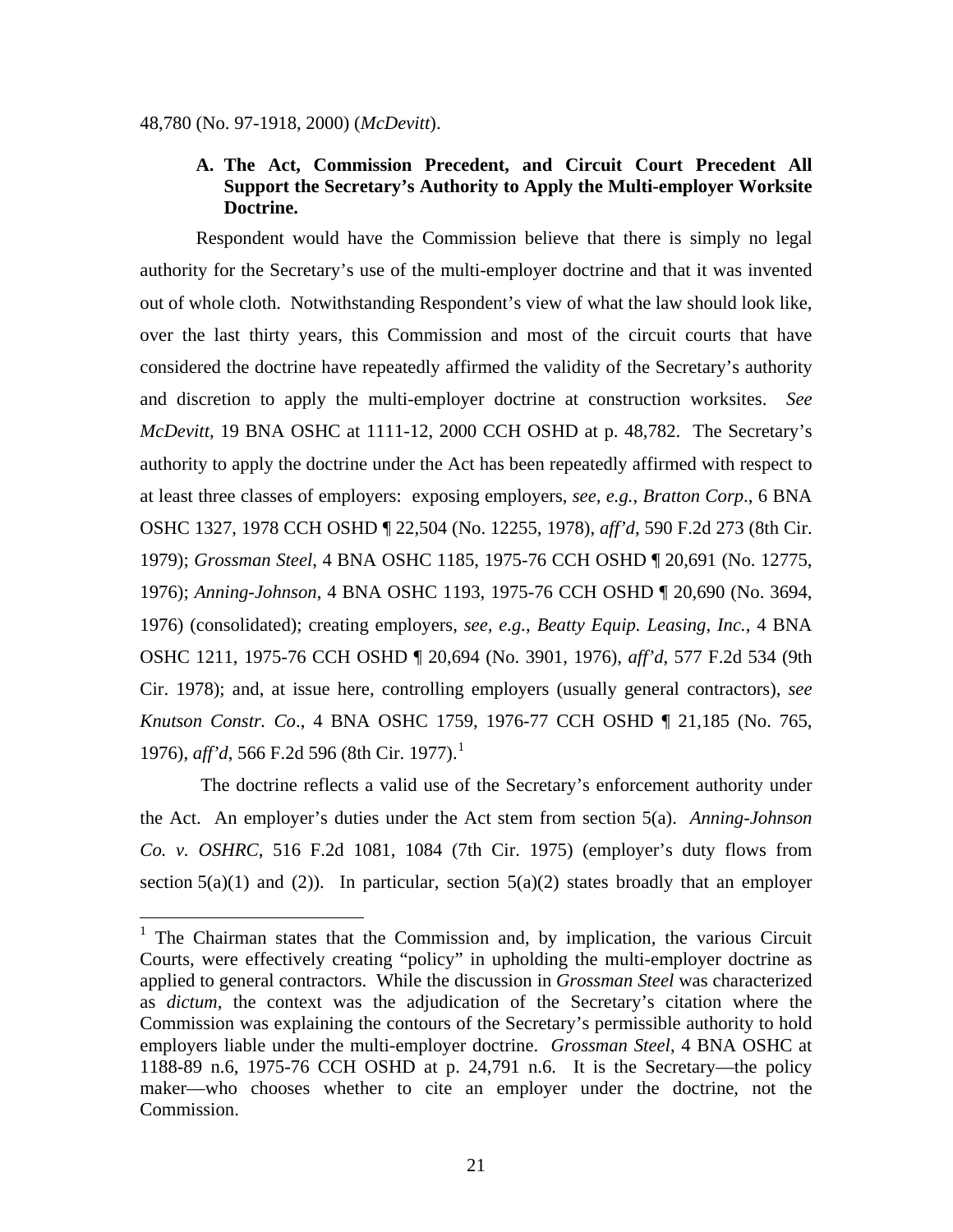"shall comply with . . . standards," thus indicating a duty to comply with specific OSHA standards for the benefit of *all* employees on a worksite. *See* 29 U.S.C. § 654(a)(2); *United States v. Pitt-Des Moines, Inc.*, 168 F.3d 976, 982-83 (7th Cir. 1999).

In contrast, under section  $5(a)(1)$ , the general duty clause, an employer is required to "furnish to each of *his employees* employment and a place of employment which are free from recognized hazards that are causing or likely to cause death or serious physical harm to *his employees.*" 29 U.S.C. § 654(a)(1) (emphasis added). The use of the phrase "his employees" delineates that the general duty imposed by section  $5(a)(1)$  is specifically limited to an employer's own employees. *See Pitt-Des Moines,* 168 F.3d at 982. *See also* S. Rep. No. 1282, 91st Cong., 2d Sess. 9 (1970), *reprinted in* Senate Comm. on Labor and Public Welfare, 92d Cong., 1st Sess., *Legislative History of the Occupational Safety and Health Act of 1970*, at 149; H.R. Rep. No. 1291, 91st Cong., 2d Sess. 21 (1970), Leg. Hist., at 851. *See also Pitt-Des Moines*, 168 F.3d at 983 ("Where Congress includes particular language in one section of a statute but omits it in another section of the same Act, it is generally presumed that Congress acts intentionally and purposefully in the disparate inclusion or exclusion." (quoting *Russello v. United States*, 464 U.S. 16, 23 (1983))); *Marshall v Knutson Constr. Co.*, 566 F.2d 596, 599 (8th Cir. 1977) (*per curiam*) (*Knutson*); *Teal v. E.I. DuPont de Nemours & Co.*, 728 F.2d 799, 804 (6th Cir. 1984) (*Teal*); *Beatty Equip. Leasing, Inc. v. Sec'y of Labor*, 577 F.2d 534, 536- 37 (9th Cir. 1978) (*Beatty*).

 Moreover, the Secretary's authority under the doctrine is supported by the Act's broad purpose, set forth at section 2(b) of the Act, 29 U.S.C. § 651(b), "to assure so far as possible *every* working man and woman in the Nation safe and healthful working conditions" (emphasis added). *See Pitt-Des Moines,* 168 F.3d at 983; *Knutson,* 566 F.2d at 600 n.7; *Teal*, 728 F.2d at 803; *Beatty*, 577 F.2d at 537; *Brennan v. OSHRC (Underhill Constr. Co.)*, 513 F.2d 1032, 1038 (2d Cir. 1975) (*Underhill*). In addition, section  $2(b)(1)$ , 29 U.S.C. § 651(b)(1), states that an additional purpose of the Act is to encourage the reduction of hazards to employees "at their places of employment," indicating the Act's focus was on making places of employment safe from work related hazards. *See Pitt-Des Moines*, 168 F.3d at 983; *Underhill*, 513 F.2d at 1038. Thus, "once an employer is deemed responsible for complying with OSHA regulations, it is obligated to protect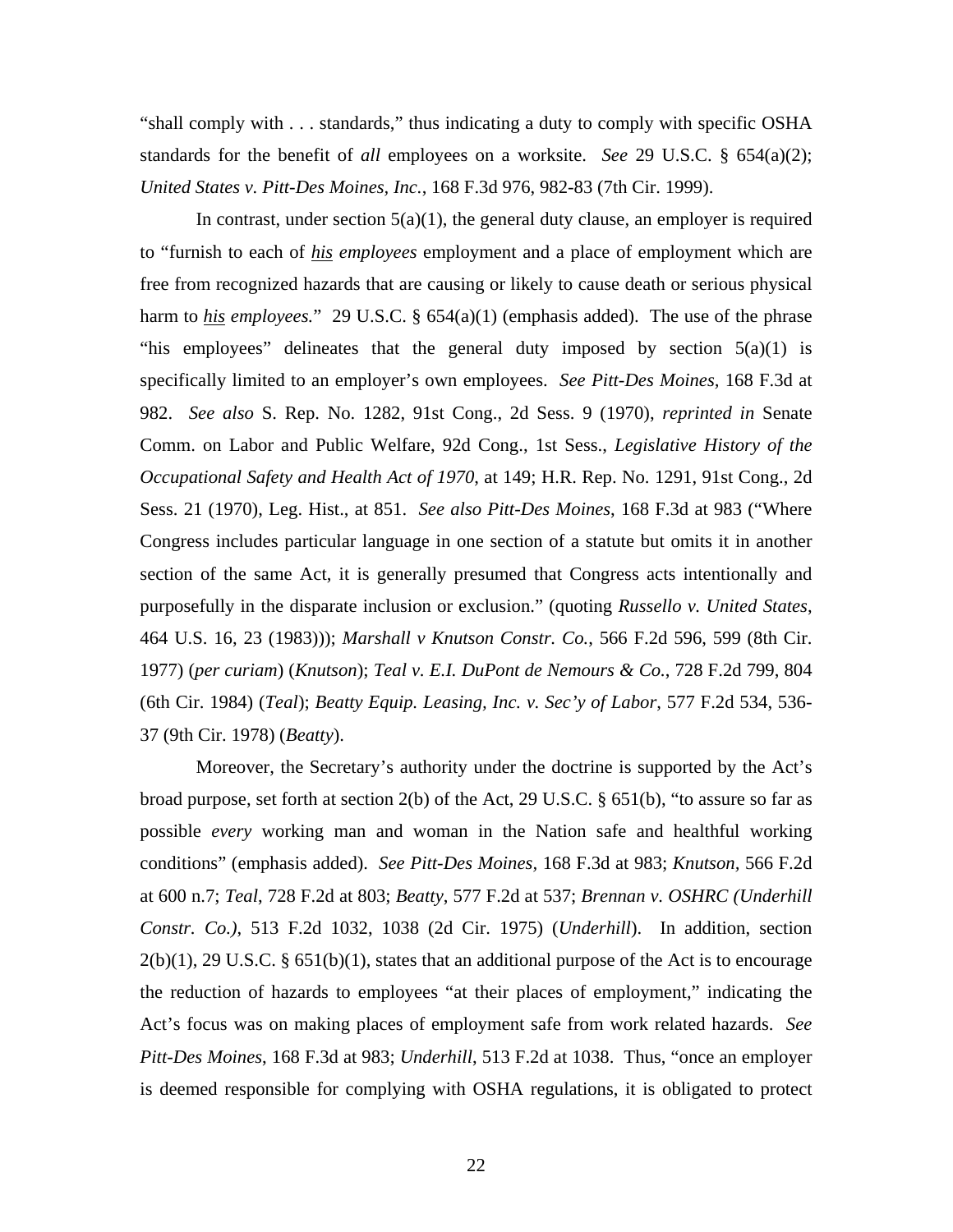*every employee* who works in its workplace." *See Pitt-Des Moines*, 168 F.3d at 983 (quoting *Teal*, 728 F.2d at 805 (emphasis added)).

More specifically, both the Commission and the courts have upheld the Secretary's use of her authority under the Act to hold a general contractor liable under the doctrine "for violations it could reasonably have been expected to prevent or abate by reason of its supervisory capacity," because of the general contractor's unique position of control over the construction site and authority to obtain abatement. *See Grossman Steel*, 4 BNA OSHC at 1188, 1975-76 CCH OSHD at p. 24,791. Three circuits have specifically applied the doctrine to cases involving such controlling employers. *See Universal Constr. Co. v. OSHRC*, 182 F.3d 726, 727-32 (10th Cir. 1999) (*Universal*); *R.P. Carbone Constr. Co. v. OSHRC*, 166 F.3d 815, 817-19 (6th Cir. 1998) (*Carbone*); *Knutson*, 566 F.2d at 597-98 (8th Cir. 1977) (Commission's decision that general contractor had duty with respect to subcontractor's safety violations but that, in this case, general contractor lacked sufficient control to be held liable was "reasonable and . . . consistent with the purpose of the Act."). *See also Bratton Corp. v. OSHRC*, 590 F.2d 273, 276 (8th Cir. 1979) (discussing circuit's previous approval of application of multiemployer doctrine to general contractor in *Knutson*).

Indeed, it is the unique position of the general contractor—whose main function is to supervise the work of subcontractors—that gives it the control to ensure hazard abatement. *See Knutson*, 566 F.2d at 599 (general contractors have "the responsibility and the means to assure that other contractors fulfill their obligations with respect to employee safety where those obligations affect the construction worksite"); *Universal*, 182 F.3d at 730 (as practical matter, general contractor may be only on-site person with authority to compel OSHA compliance); *Carbone*, 166 F.3d at 818 (6th Cir. 1998) (it is presumed that general contractor has enough control over subcontractors to require that they comply with OSHA standards). *See also* Recent Case, *Administrative Law – Occupational Safety & Health Act – On Multiemployer Jobsite, When Employees of any Employer are Affected by Noncompliance with a Safety Standard, Employer in Control of Work Area Violates Act; Employer Not in Control of Work Area Does Not Violate Act, Even If His Own Employees Are Affected, Provided the Hazard is "Nonserious,"* 89 Harv. L. Rev. 793, 797 (1976) (person controlling work area in best position to prevent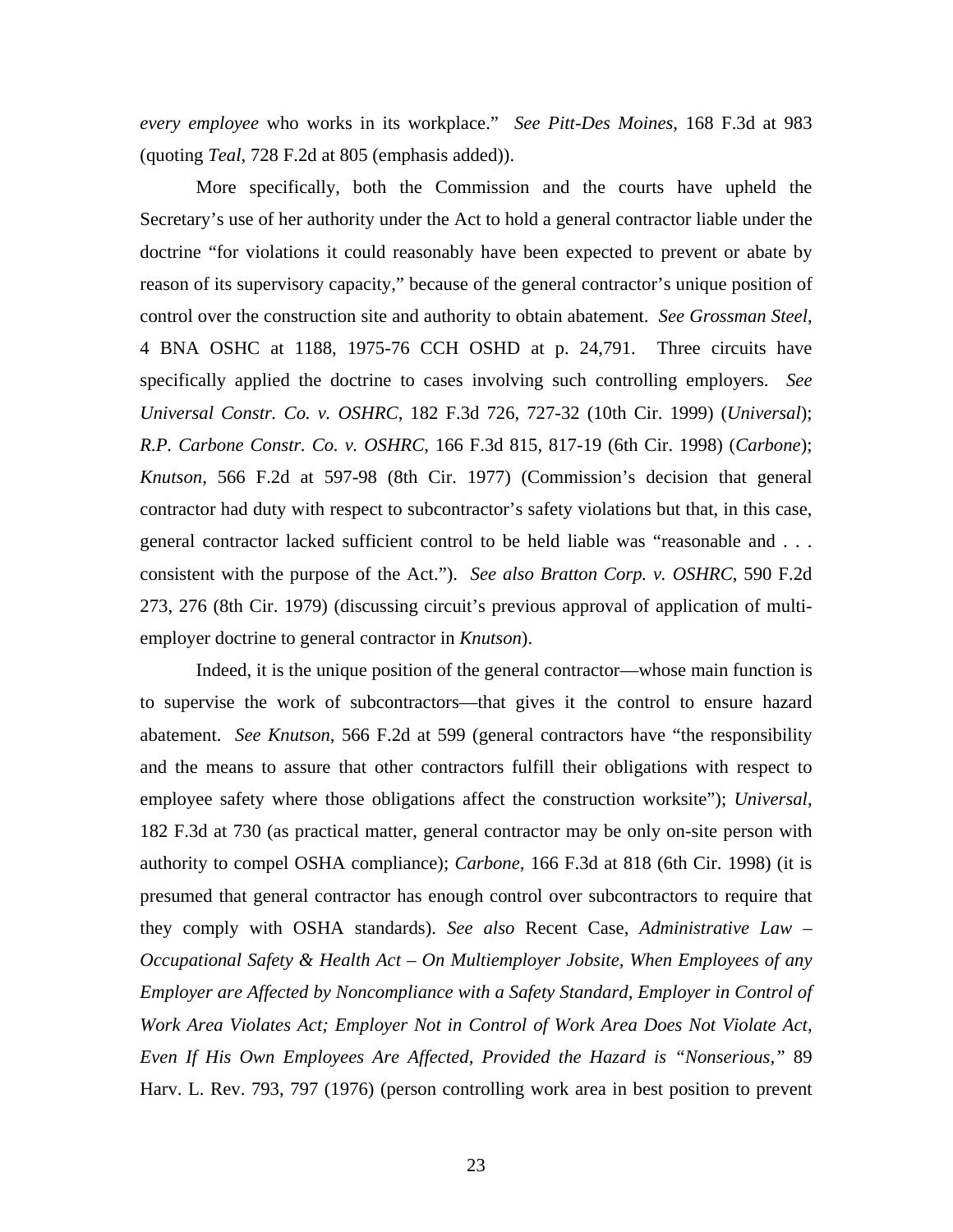hazards). As noted in *Universal*, at times it is *only* the general contractor who can ensure that compliance takes place. *Universal*, 182 F.3d at 730. As such, the congressional command in section  $5(a)(2)$  of the Act would be a dead letter unless it also ran to a general contractor with supervisory control over the worksite. It is important to emphasize, however, as I previously pointed out in *McDevitt*, that the general contractor's liability under the doctrine is not without limits. *See McDevitt*, 19 BNA OSHC at 1109 n.3, 2000 CCH OSHD at p. 48,779 n.3 (Rogers, Commissioner, noting that liability of general contractor is based on reasonableness standard and is "far from strict liability"). *See also Knutson*, 566 F.2d at 601 (general contractor's duty depends on what measures are commensurate with its degree of supervisory capacity).<sup>[2](#page-23-0)</sup>

# **B. Section 1910.12(a) Does Not Limit the Secretary's Authority to Cite Controlling Employers Under the Act**

Notwithstanding this long-standing precedent, my colleagues—like Respondent now seek to turn back the clock and rewrite history more to their liking. Although the Commission has apparently never viewed it as such over the thirty years it has applied the doctrine, my colleagues now seem to separately suggest that 29 C.F.R.  $\S$  1910.12(a) should be viewed as a self-imposed limit on the Secretary's authority under section

<span id="page-23-0"></span><sup>&</sup>lt;sup>2</sup> The multi-employer worksite doctrine is also consistent with the common law. The doctrine's focus on control is echoed in the rule set forth at § 414 of the Restatement (Second) of Torts (1965) which states that an employer is liable for the negligence of its contractor where the employer retains control of any part of the work performed by the contractor and fails to exercise that control with reasonable care. *See* Restatement (Second) of Torts § 414 cmt. a (1965).

This view also finds support in the cases, under which general contractors may be subject to various types of direct and vicarious liability. *See, e.g.*, *Ghaffari v. Turner Constr. Co*., 699 N.W.2d 687, 694 (Mich. 2005) (as overall coordinator of construction activity, general contractor is "best situated to ensure workplace safety at the least cost"); *Shannon v. Howard S. Wright Constr. Co.*, 593 P.2d 438, 441-45 (Mont. 1979) (general contractor had duty to provide employees of subcontractors a safe place to work because it retained control over working conditions at site); *Kelley v. Howard S. Wright Constr. Co.*, 582 P.2d 500, 505-06 (Wash. 1978) (general contractor had duty, within scope of control over work, to provide safe place of work); *Funk v. Gen. Motors Corp*., 220 N.W.2d 641, 646 (Mich. 1974) (holding general contractors liable for worksite safety makes it more likely that subcontractors or general contractor will implement safety precautions; often general contractor is only entity in position to provide expensive safety measures that will protect employees of multiple subcontractors, and subcontractors may be unable to rectify situations).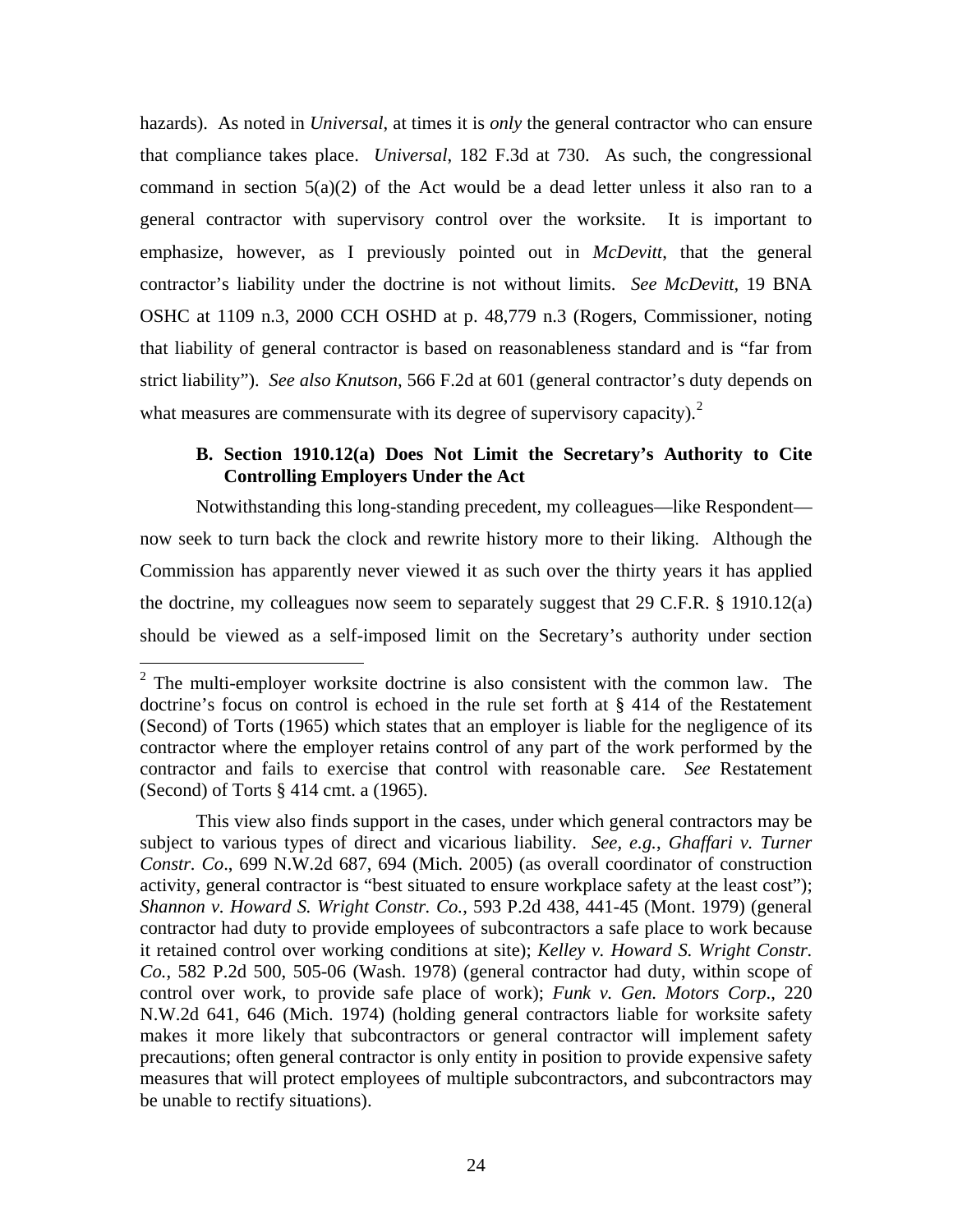$5(a)(2)$  of the Act to utilize the multi-employer policy.<sup>[3](#page-24-0)</sup>

The rather sparse preamble gives no indication that § 1910.12(a) was at all intended to address multi-employer situations. *See* 36 Fed. Reg. 10,466 (May 29, 1971). Indeed, other than my colleagues' pure speculation, based on a coincidence in timing, there is no evidence that  $\S$  1910.12(a) was intended as a limit on an employer's duty to comply with construction standards, a duty which derives directly from section  $5(a)(2)$  of the Act.<sup>[4](#page-24-1)</sup> See Universal, 182 F.3d at 728-30. The Commission should not effectively

# <span id="page-24-0"></span> $\frac{3}{3}$  Section 1910.12(a) provides:

<span id="page-24-1"></span><sup>4</sup> My colleague Commissioner Thompson suggests that  $\S$  1910.12(c) supports his view that § 1910.12(a) was intended as a limit on an employer's duty to comply with construction standards. In that regard, he contends that is why the Secretary did not incorporate Subparts A and B of Part 1926 (including the provisions of § 1926.16 with respect to the responsibilities of a "prime contractor") as OSHA standards. Rather, my colleague seems to prefer his own speculative reason for the Secretary's action, instead of the reason the Secretary actually articulated in the text of § 1910.12(c) itself: "Subparts A and B have pertinence only to the application of section 107 of the Contract Work Hours and Safety Standards Act (the Construction Safety Act). . . . [because certain Construction Safety Act terms and concepts, such as the interpretation of the statutory term 'subcontractor' in § 1926.13 have] no significance in the application of the [Occupational Safety and Health] Act, which was enacted under the Commerce Clause and which establishes duties for 'employers' which are not dependent for their application upon any contractual relationship with the Federal Government or upon any form of Federal financial assistance."

My colleague also mischaracterizes the Secretary's explanation of the distinction between the two statutory schemes. Contrary to Commissioner Thompson, the Secretary was not foreswearing consideration of *private* contractual relationships between general contractors and subcontractors for Occupational Safety and Health Act enforcement purposes by the language of § 1910.12(c). Rather, she was indicating that the nexus of jurisdiction under the Occupational Safety and Health Act (unlike with the Construction Safety Act) was not predicated upon a contract *involving the Federal government*. Furthermore, as my colleague concedes by citing the language of CPL 2-0.124 in n.9 the Secretary does not rely solely on a contract to show control in multi-employer situations.

The standards prescribed in part 1926 of this chapter are adopted as occupational safety and health standards under section 6 of the Act and shall apply, according to the provisions thereof, to every employment and place of employment of every employee engaged in construction work. Each employer shall protect the employment and places of employment of each of his employees engaged in construction work by complying with the appropriate standards prescribed in this paragraph.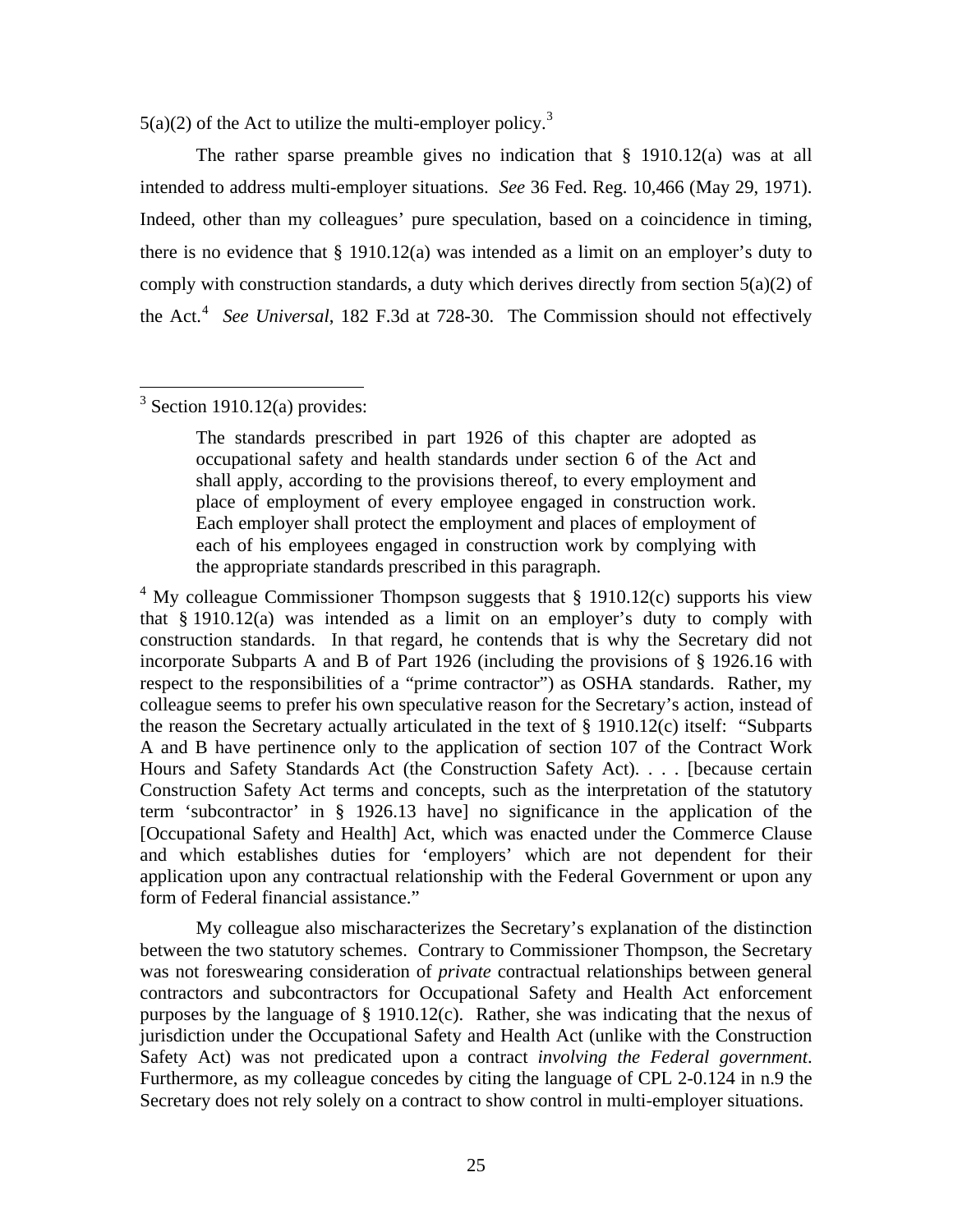reverse over thirty years of precedent and rewrite history based on rank speculation. Similarly, there is no indication that the multi-employer policy was intended as an interpretation of § 1910.12(a), as my colleagues separately seem to suggest. Rather, as the Commission and the courts have continuously held, the multi-employer policy represents the Secretary's expression of how she intends to exercise her permissible prosecutorial discretion within the parameters allowed by the Act itself. *Limbach Co.*, 6 BNA OSHC 1244, 1245, 1977-78 CCH OSHD ¶ 22,467, pp. 27,080-81 (No. 14302, 1977) (multi-employer policy represents general statement of policy for guidance of inspectors). *See Universal*, 182 F.3d at 730 (Secretary's interpretation of section 5(a)(2) consistent with Act).

Contrary to the suggestion by my colleagues, it is for this same reason that rulemaking was not required here because the multi-employer worksite doctrine is not a substantive rule, but merely an interpretation of the OSH Act and recognition of the obligations already contained therein. *See Universal*, 182 F.3d at 728 n.2 (employer's position that rulemaking was required before applying multi-employer worksite doctrine "clearly is incorrect"); *Limbach Co.*, 6 BNA OSHC 1245, 1977-78 CCH OSHD at pp. 27,080-1 (multi-employer worksite doctrine is not substantive rule). Accordingly, given the case law, there was no need for the Secretary to initiate a rulemaking merely to respond to *dicta* in court and Commission decisions. Furthermore, Summit was on ample notice of its possible liability because the doctrine is well-established and has been in existence for many years. *See Universal*, 182 F.3d at 728 n.2 (noting doctrine's long history).

To the extent the Secretary has clarified the details of the policy over the years, those clarifications merely reflect adjustments in how the Secretary has chosen to exercise her permissible prosecutorial discretion, within the bounds of the Act and informed by her experiences in enforcing the Act. After all, such policy guidelines

 $\overline{a}$ 

Thus the Secretary's failure to incorporate § 1926.16 as an Occupational Safety and Health Act standard is of no moment, contrary to the suggestions by both of my colleagues. As the Secretary explained, the unincorporated provisions were necessary to address terms and concepts from the Construction Safety Act in light of the fact that the jurisdictional predicate of the Construction Safety Act was a contractual relationship involving the Federal government, but they had no "pertinence" to the Occupational Safety and Health Act, which had a different jurisdictional predicate.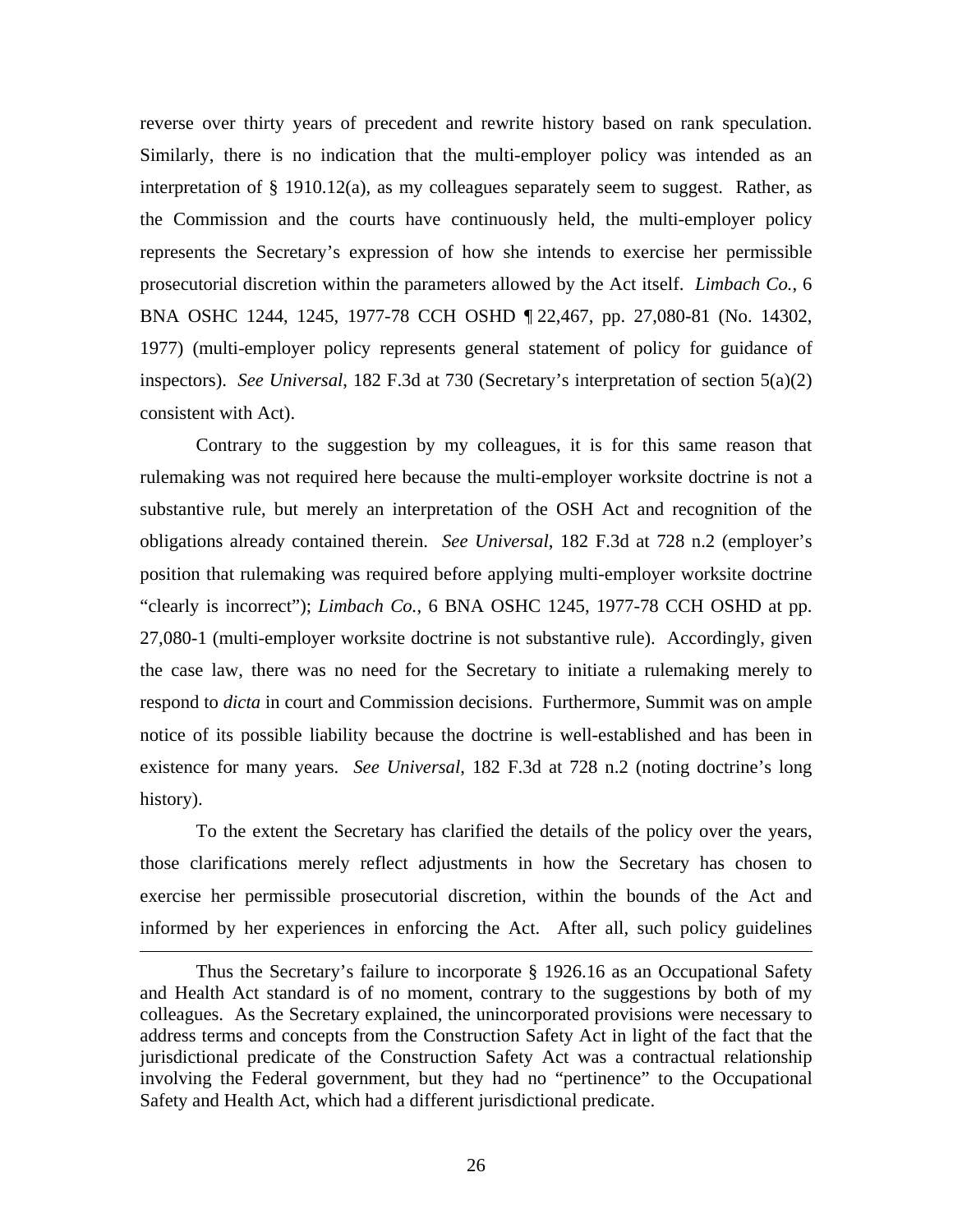"'merely announce[] [the Secretary's] tentative intentions for the future, leaving himself free to exercise his informed discretion.'" *See Sec'y of Labor v. Twentymile Coal Co.*, 456 F.3d 151, 159 (D.C. Cir. 2006) (citation omitted) (*Twentymile*). As the Secretary correctly points out, to some extent, the Secretary has even altered the application of her policy in response to decisions of the Commission. Resp. Br. for the Sec'y of Labor, Summit Contractors, Inc., Docket No. 03-1622, at p. 26 n.14. *See also* 41 Fed. Reg. 17,639 (Apr. 27, 1976) (Secretary discusses evolution of multi-employer case law); Recent Case, *Administrative Law – Occupational Safety & Health Act – On Multiemployer Jobsite, When Employees of any Employer are Affected by Noncompliance with a Safety Standard, Employer in Control of Work Area Violates Act; Employer Not in Control of Work Area Does Not Violate Act, Even If His Own Employees Are Affected, Provided the Hazard is "Nonserious,"* 89 Harv. L. Rev. 793, 797 n.34 (1976) (discussing possible changes in Secretary's multi-employer policy in response to Commission and court decisions). It is highly ironic for my colleagues to use those Commission-driven changes against her.

In claiming that the Secretary has been inconsistent because her policy has evolved over the years, my colleagues have a fundamental misunderstanding of enforcement guidelines and seek to impose on the Secretary an inappropriate straitjacket that would deprive her of the ability to make adjustments in her enforcement policies. My colleagues even suggest that the Secretary recognized she lacked the authority to cite controlling employers because she did not seek to cite them in her first enforcement policy. There is a significant difference between an agency not exercising the full scope of its statutory authority for reasons of enforcement discretion and an agency explicitly recognizing that it lacks statutory authority. I am not aware that the Secretary has ever taken the position that she lacked the authority to cite controlling employers. *See Kaspar Wire Works, Inc. v. Sec'y of Labor*, 268 F.3d 1123, 1131 (D.C. Cir. 2001) (Secretary had never taken position that she lacked authority to issue per-instance penalties).

In any event, courts have recognized the danger of "transmogrify[ing]" written guidelines that aid an agency's exercise of discretion into binding norms, as my colleagues inappropriately seek to do here. *See Comty. Nutrition Inst. v. Young*, 818 F.2d 943, 949 (D.C. Cir. 1987). Unfortunately, this "pernicious" practice of denying the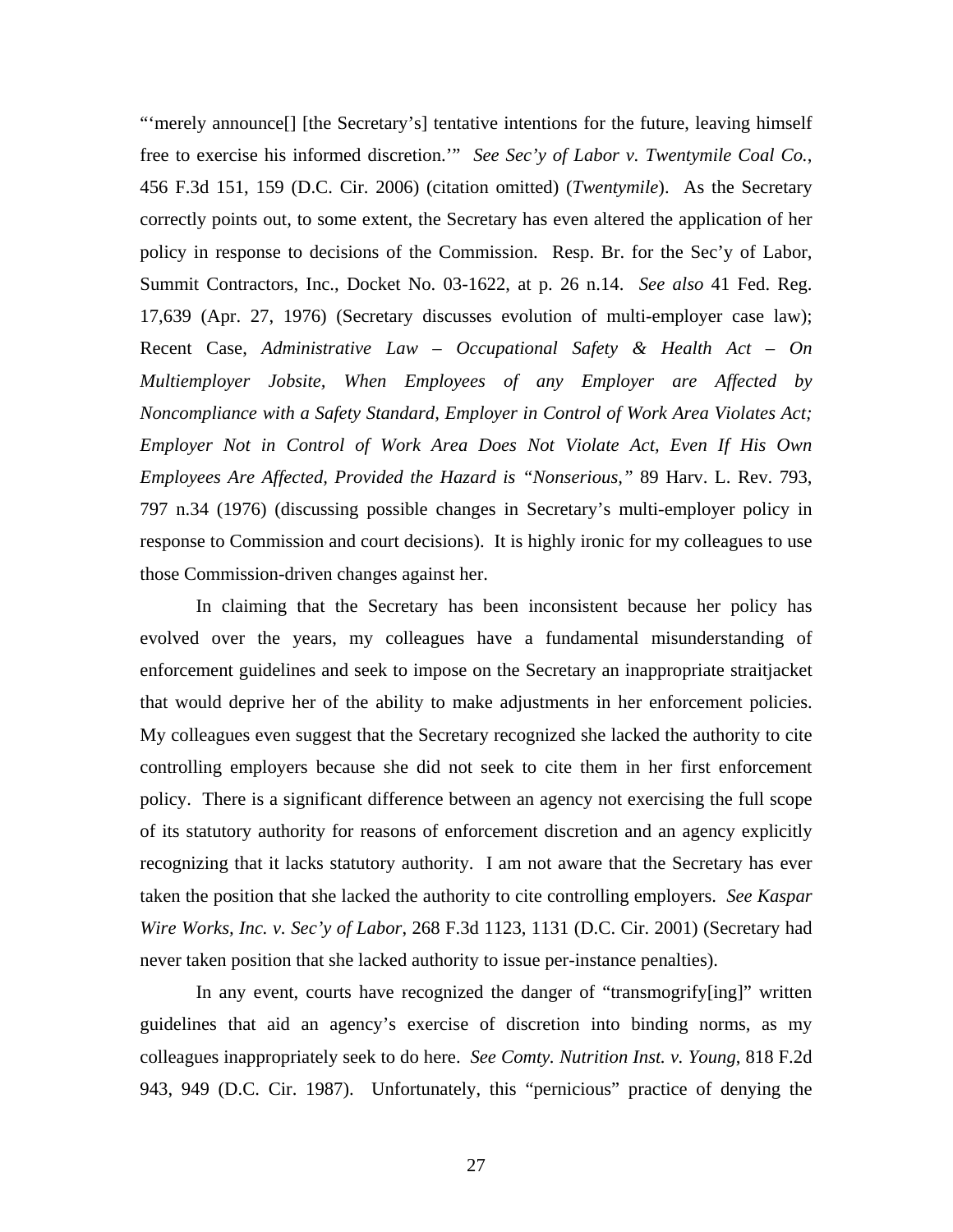Secretary her lawful prosecutorial discretion, second guessing her legitimate policy choices, and "substitut[ing] its views of enforcement policy for those of the Secretary" is becoming all too common.<sup>[5](#page-27-0)</sup> See Twentymile, 456 F.3d at 158. Indeed, were my colleagues to have their way, the Secretary would be required to embark on a series of never-ending rulemakings merely to maintain her statutory authority.

Even assuming, *arguendo*, that my colleagues are right about § 1910.12(a) as having some relevance to the Secretary's multi-employer citation authority under section  $5(a)(2)$  of the Act, I would read paragraph (a), taken as a whole, as ambiguous. The first sentence makes clear that the construction standards apply to the "place of employment of every" construction employee and is similar in breadth to section  $5(a)(2)$  of the Act. Thus, to the extent a general contractor exercises control over such a place of employment (and recognizing in some cases that *only* the general contractor can ensure safety compliance), it is reasonable to read the regulation as imposing on that controlling general contractor a duty to comply with the specific construction standards which apply to that place of employment. Read in this context, the second sentence merely emphasizes the primary responsibility of the direct employer to comply with the appropriate standards, but it is not drafted as a limitation, does not by its terms impose the duty exclusively on the direct employer (i.e., it does not say "[e]ach employer shall protect the employment and places of employment of *only* each of his employees . . ."), and is not inconsistent with the more generalized duty imposed by the first sentence and its statutory analog, section  $5(a)(2)$  of the Act.<sup>[6](#page-27-1)</sup>

 $\overline{a}$ 

<span id="page-27-0"></span><sup>5</sup> *See Beverly Healthcare-Hillview*, 21 BNA OSHC 1684, 1688, 2006 CCH OSHD ¶ 32,845, pp. 52,838-39 (No. 04-1091, 2006) (consolidated) (Rogers, Commissioner, partial concurrence and dissent), *appeal docketed*, No. 06-4810 (3d Cir. Nov. 17, 2006); *Cagle's Inc.*, 21 BNA OSHC 1738, 1746, 2006 CCH OSHD ¶ 32,846, p. 52,849 (No. 98- 0485, 2006) (Rogers, Commissioner, partial concurrence and dissent), *appeal docketed*, No. 06-16172 (11th Cir. Nov. 28, 2006); *U.S. Postal Serv.*, 21 BNA OSHC 1767, 1776 (No. 04-0316, 2006) (Rogers, Commissioner, dissent).

<span id="page-27-1"></span><sup>6</sup> My colleague, Commissioner Thompson, cites *Vitarelli v. Seaton*, 359 U.S. 535 (1959), to support his argument that the Secretary somehow violated a self-imposed limitation by applying her multi-employer policy to controlling contractors. The *Vitarelli* case is easily distinguishable. In *Vitarelli*, the Department of Interior specifically bound itself to certain procedural requirements for the dismissal of employees on security grounds and relied upon those requirements as authority in its actual dismissal notice of Vitarelli. *Id.* at 538-40. The Court, not surprisingly, found the agency was bound by its own internal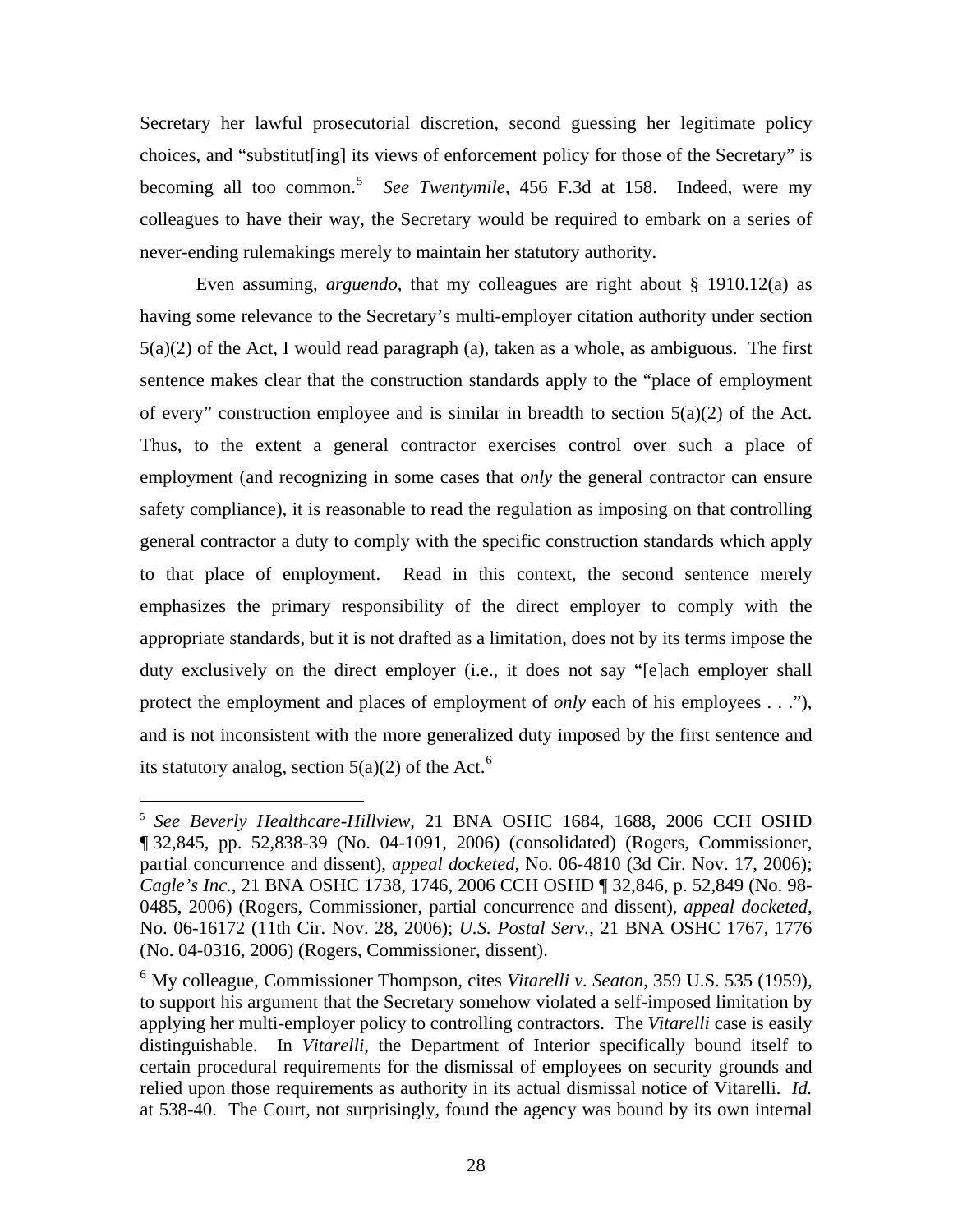My colleagues suggest that  $\S 1910.12(a)$  should be interpreted in a manner similar to section  $5(a)(1)$  of the Act, in light of the reference in the second sentence of the regulation to "each of his employees." But they appear to overlook the fact that section  $5(a)(1)$  of the Act lacks the broad first sentence—similar in breadth to section  $5(a)(2)$  which appears in § 1910.12(a) of the regulation. Indeed, in that respect, § 1910.12(a) is more akin to sections 5(a)(1) and 5(a)(2) of the Act *combined*. Accordingly, the two sentences of § 1910.12(a) must be read together and in the context of the duty imposed by section  $5(a)(2)$  of the Act.

Thus, to the extent that  $\S 1910.12(a)$  might be viewed as having some relevance to the Secretary's multi-employer citation authority under the Act, I would defer to the Secretary's reasonable and longstanding interpretation of § 1910.12(a) as permitting her to cite controlling contractors under the multi-employer doctrine. *See Martin v. OSHRC*, 499 U.S. 144 (1991).<sup>[7](#page-28-0)</sup>

<u>.</u>

procedural requirements for the dismissal of an employee on security grounds. *Id.* Here, in contrast, despite my colleague's speculation, there is no evidence that the Secretary intended  $\S 1910.12(a)$  to have relevance to the multi-employer question before us; even if § 1910.12(a) did have relevance, it does not operate as a limit on her authority under section  $5(a)(2)$  of the Act to cite controlling contractors; and, in any event, in citing employers under the multi-employer policy, the Secretary does not rely on § 1910.12(a) as her authority.

<span id="page-28-0"></span> $7$  To be sure, the D.C. Circuit has questioned the validity of the multi-employer worksite doctrine, although it has scrupulously avoided reaching the issue. *See IBP, Inc. v. Herman,* 144 F.3d 861, 865-66 (D.C. Cir. 1998) (non-construction case). That circuit has observed that the doctrine has a "checkered history", and that it "see[s] tension" between the doctrine and the language of the statute and regulations." *Id.* at 865 & n.3. *See also Anthony Crane Rental, Inc. v. Reich*, 70 F.3d 1298, 1306 (D.C. Cir. 1995) (noting that "it is not clear to us that the multi-employer doctrine is consistent with the Secretary's own construction industry regulation, 29 C.F.R.  $\S$  1910.12(a)" because "the language of § 1910.12, which says that '[e]ach employer shall protect the employment and places of employment of each of *his employees'* . . . is in marked tension with the multi-employer doctrine we are asked to apply here." (emphasis in original)). However, since the D.C. Circuit has never reached the validity of the doctrine, there is no legal basis to overturn over thirty years of our own precedent based on concerns expressed in *dicta* with respect to issues the court did not address. Furthermore, in *Universal*, the Tenth Circuit considered the concerns expressed by the D.C. Circuit in *Anthony Crane* and *IBP*, but did not view them as sufficient to cast aside the Secretary's interpretation. *Universal*, 182 F.3d at 731. Thus, it appears that the Tenth Circuit did not view § 1910.12(a) as a bar to the Secretary's exercise of the multi-employer policy.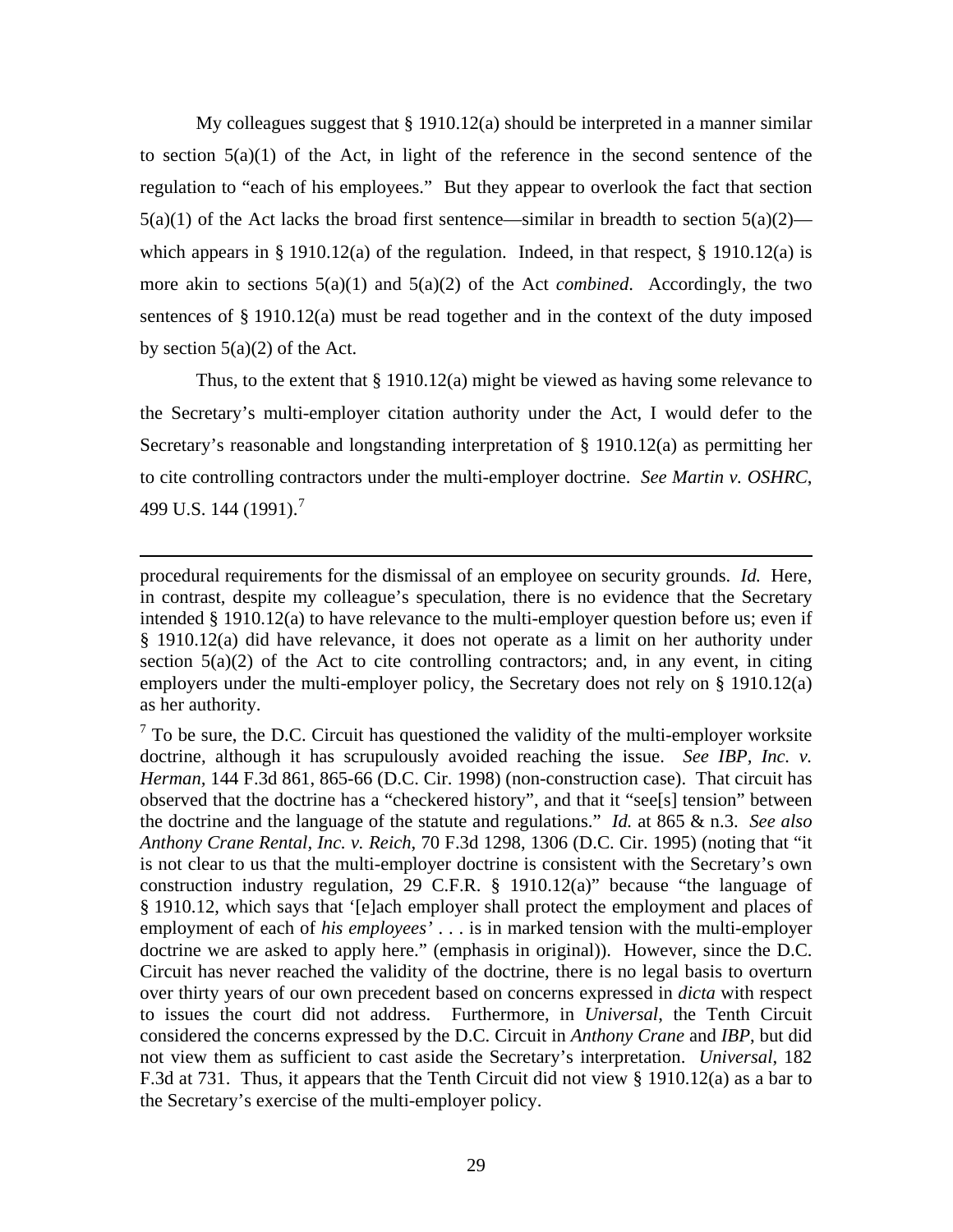#### **Conclusion – We Should Uphold Long-standing Precedent**

As discussed above, and as recognized by many courts, it is often *only* the general contractor who can ensure safety and OSHA compliance at a construction site populated by an array of subcontractors, particularly in the context of a dispute among subcontractors. By freeing the general contractor of any safety compliance obligations as the controlling employer, my colleagues have ensured that there will be numerous situations where *no one* on a construction site will have *both* the practical ability and legal obligation to ensure safety compliance. With respect to those situations, they are reading section 5(a)(2) out of the Act and are creating a dangerous "no-man's land" of safety non-compliance.

 For the reasons stated, I would not rewrite thirty years of history. I would maintain our long-standing precedent and continue to hold that the Secretary has the

 $\overline{a}$ 

 The Fifth Circuit alone has seemingly rejected the theory of multi-employer liability, although it has not reviewed a relevant Commission decision since the Commission accepted the doctrine. *Melerine v. Avondale Shipyards, Inc.*, 659 F.2d 706, 712 (5th Cir. Unit A 1981) (tort case). *See also Southeast Contractors, Inc. v. Dunlop,*  512 F.2d 675 (1975) (per curiam); *McDevitt*, 19 BNA OSHC at 1110, 2000 CCH OSHD at p. 48,781 (No. 97-1918, 2000). But that is the clear minority view. *See Universal,* 182 F.3d at 731 (no Fifth Circuit case "persuasively explain[s] the basis for rejection of the [multi-employer] doctrine."); *United States v. Pitt-Des Moines, Inc.*, 168 F.3d 976, 983 (7th Cir. 1999) ("*Melerine* . . . does not persuade us that the doctrine is an inappropriate by-product of the Act's language or purpose.").

 While the Fourth Circuit had affirmed an early Commission decision rejecting the Secretary's use of the multi-employer doctrine, *Brennan v. Gilles & Cotting, Inc.*, 504 F.2d 1255 (4th Cir. 1974), it did so based on deference to the Commission. As the D.C. Circuit has pointed out, *IBP, Inc.*, 144 F.3d at 865-66 n.3, that decision has effectively been overruled by the Supreme Court's subsequent decision in *Martin v. OSHRC*, 499 U.S. 144 (1991).

The Chairman suggests that both the D.C. Circuit, in *Anthony Crane Rental*, and the First Circuit, in *Secretary v. Simpson, Gumpertz & Heger, Inc.*, 3 F.3d 1 (1st Cir. 1993), had found the meaning of § 1910.12 "plain" with respect to its effect on the Secretary's multi-employer policy. In fact, both circuits were addressing a *different issue* - the meaning of "places of employment" for the purpose of determining whether the worksites were "places of employment" for the respective respondents' employees which the respondents had a duty to protect based on their employees' presence on the site. *See Anthony Crane Rental*, 70 F.3d at 1303, *Simpson, Gumpertz & Heger*, 3 F.3d at 5. Of course, despite the Chairman's implication, the D.C. Circuit did not address the validity of the multi-employer policy in *Anthony Crane Rental*.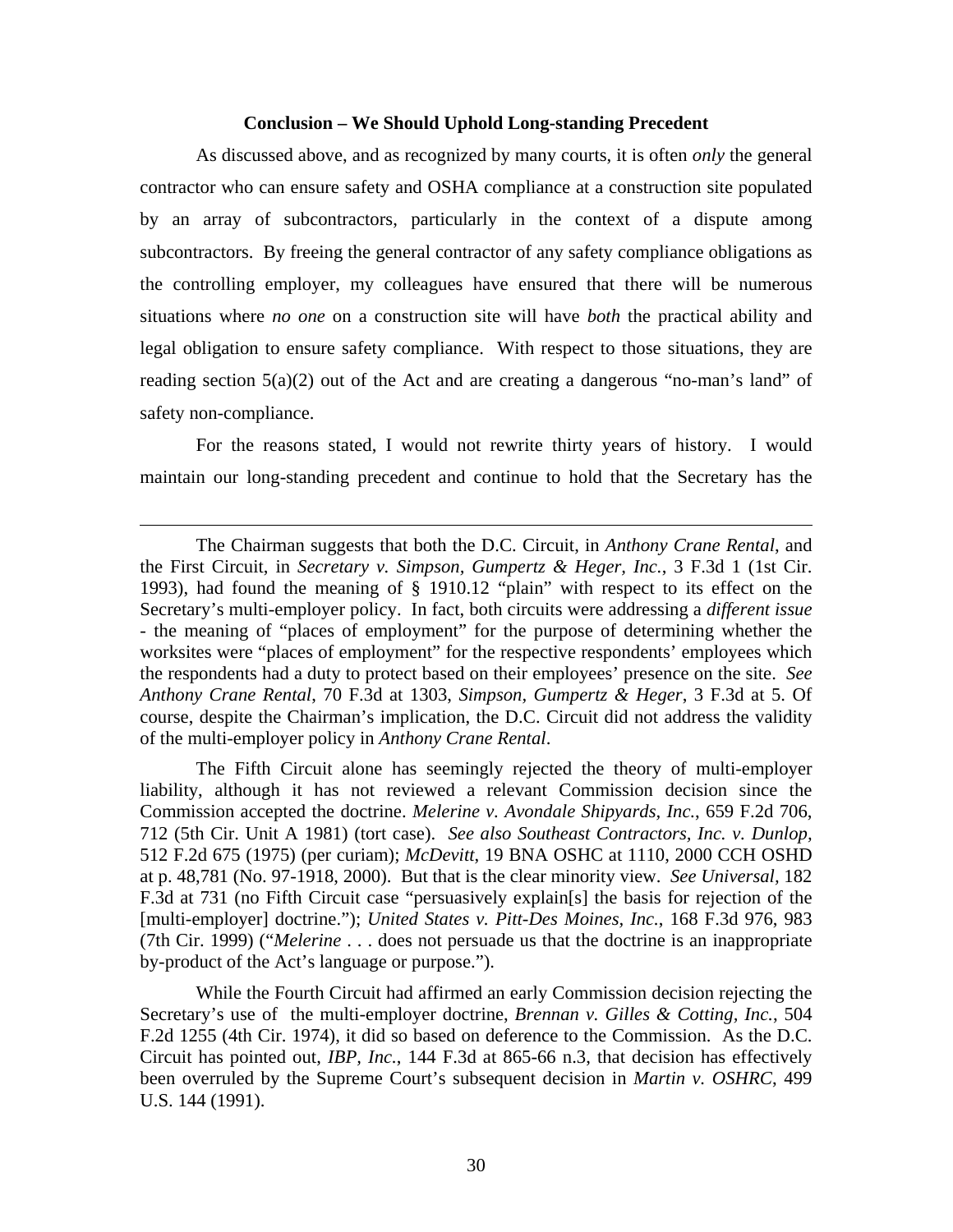lawful authority to apply the multi-employer doctrine to general contractors at construction worksites. In the context of over thirty years of precedent, I cannot join those who would reverse that precedent and further straitjacket the Secretary's lawful exercise of prosecutorial discretion in protecting worker safety.

I respectfully dissent.

 $\sqrt{s/2}$  $\frac{S}{S}$ <br>Thomasina V. Rogers Commissioner

Dated: April 27, 2007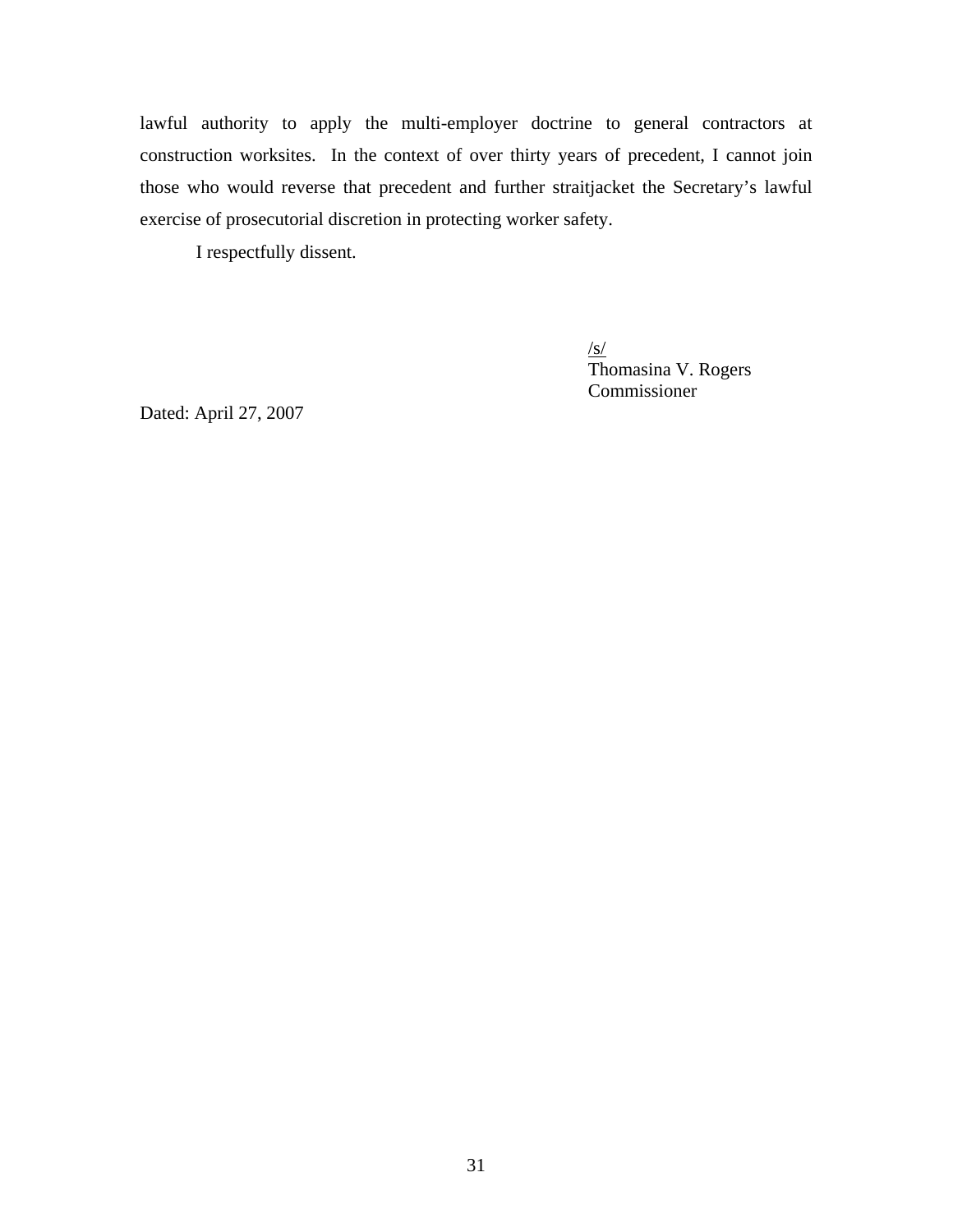Secretary of Labor,

Complainant,

v. **I** OSHRC Docket No. 03-1622

Summit Contractors, Inc.,

Repsondent.

Appearances:

Robert C. Beal, Esquire Robert E. Rader, Esquire Office of the Solicitor Rader &Campbell U. S. Department of Labor Dallas, Texas For Complainant

Dallas, Texas For Respondent

Before: Administrative Law Judge Ken S. Welsch

#### **DECISION AND ORDER**

Summit Contractors, Inc. (Summit), contests a serious citation for violation of 29 C.F.R. § 1926.451(g)(1)(vii) issued on August 25, 2003, by the Occupational Safety and Health Administration (OSHA). The citation alleges that Summit, as the general contractor for the construction of a college dormitory in Little Rock, Arkansas, failed to ensure that employees of a masonry subcontractor were utilizing fall protection while working on scaffolds in excess of 12 feet above the ground. The citation proposes a penalty of \$4,000.

The hearing was held in Little Rock, Arkansas, on January 27, 2004, and the record remained opened until March 1, 2004, for the inclusion of two trial depositions. Jurisdiction and coverage are stipulated (Tr. 4).

Summit does not dispute the existence of the violative conditions as described in the citation. Summit asserts, however, that as general contractor who neither created nor had employees exposed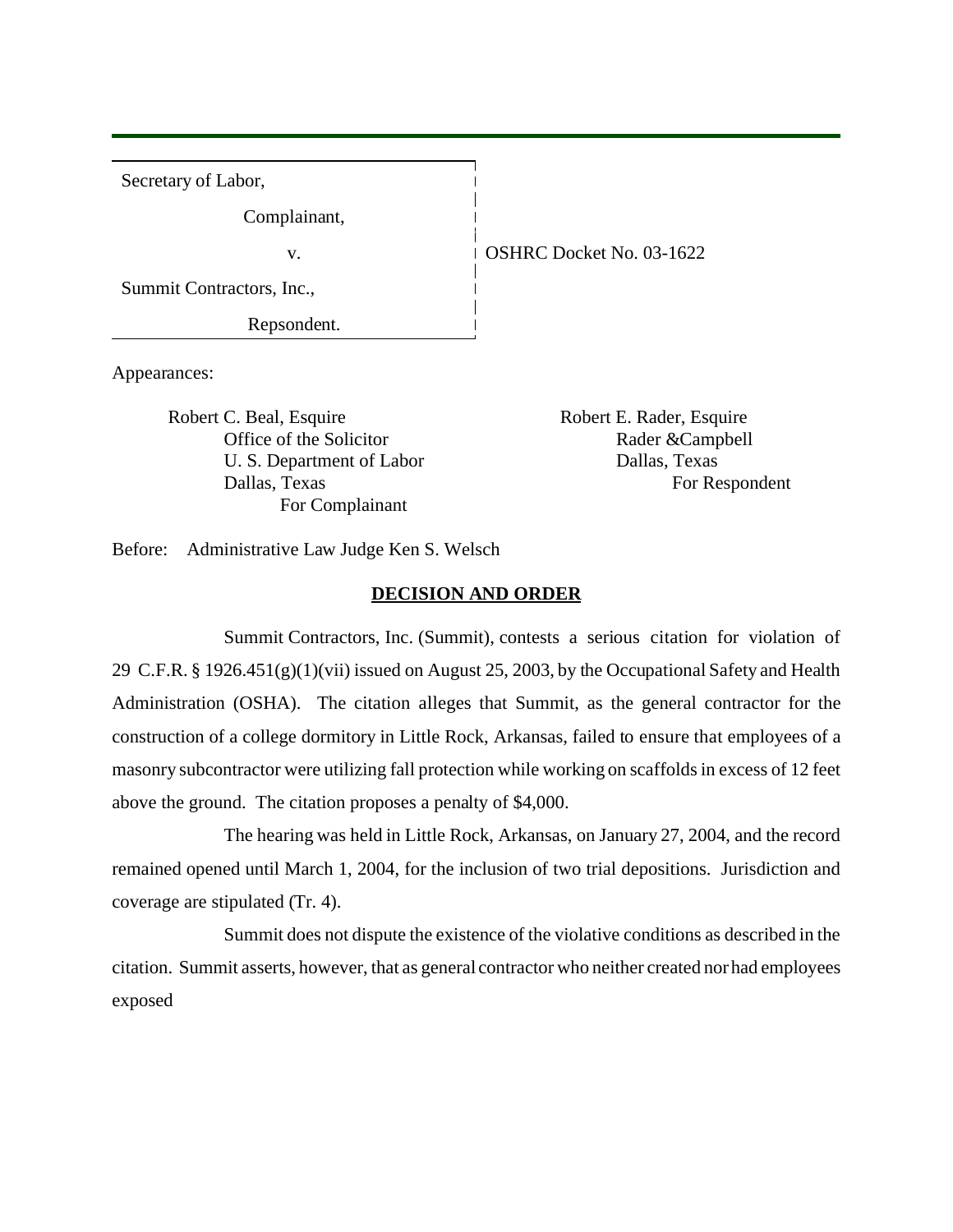to the fall hazard, it cannot be cited for the violation. Summit argues that the multi-employer worksite doctrine is invalid, and that it lacked sufficient control of the jobsite as general contractor to prevent or abate the violation.

For the reasons discussed, Summit's arguments are rejected. The serious citation is affirmed and a penalty of \$2,000 is assessed.

#### *Background*

Summit is in business as a general contractor overseeing construction projects. Its corporate office is located in Jacksonville, Florida. Summit employs approximately 180 employees. It employs no construction trade employees (Tr. 258-259).

In December 2002, Summit and Collegiate Development Services, LP, the developer for the property owner, entered into a construction contract to build new student housing for Philander Smith College in Little Rock, Arkansas. Summit contracted to serve as general contractor and assumed the construction responsibilities for the project (Exhs. C-7, JT -2, pp. 5-6). The proposed dormitory consisted of a three-story building with 134 units comprising approximately 90,000 square feet (Exh. Jt-1, p. 42; Tr. 142, 192).

To perform the construction work, Summit contracted approximately fifteen subcontractors and nine vendors<sup>1</sup> (Exh. C-6; Tr. 104). Summit's project superintendent, Jimmy Guevara, and three assistant project superintendents worked at the project coordinating the vendors, scheduling the work of the various subcontractors, and ensuring that a subcontractor's work was performed in accordance with the subcontract agreement (Tr. 101-102, 110-111). Summit's project manager Jon Lee visited the site twice a month to check on the progress and schedules (Exh. Jt-1, p. 5; Tr. 102-103).

The site clearing and foundation preparation work began in January 2003. The framing work commenced on April 28, 2003 (Exh. Jt-1, p. 19; Tr. 103, 193). Summit's contract with the developer required Summit to complete the project in 150 days. Otherwise, Summit was subject to paying liquidated damages (Exh. Jt-1, p. 19). The dormitory was completed on schedule

1

Superintendent Guevara testified that thirty to forty subcontractors worked on the project (Tr. 104). However, Summit's list of subcontractors shows only fifteen subcontractors and nine vendors (Exh. C-6).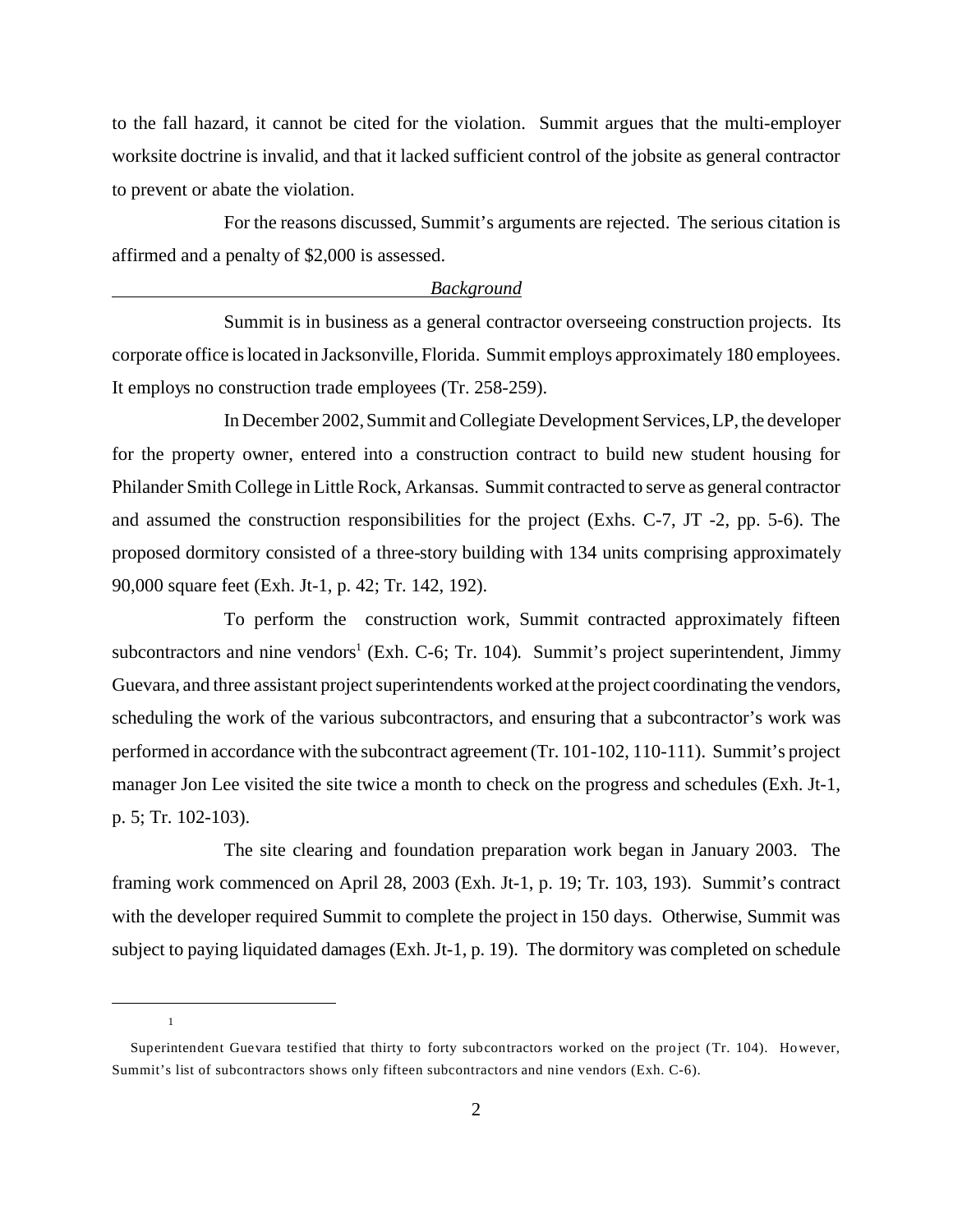on August 15, 2003 (Tr. 193).

Summit subcontracted All Phase Construction, Inc. (All Phase), to complete the exterior brick masonry work for the new building (Exh. Jt-1, p. 20, C-8; Tr. 104). All Phase started the brick work on May 23, 2003 (Exh. C-9). To access the building's exterior, All Phase leased scaffolds which it installed and moved as its brick work progressed around the building (Tr. 202).

Summit's project superintendent Guevara testified that prior to OSHA's inspection, he had observed All Phase employees on the scaffold without using personal fall protection. The scaffold also lacked guardrails. Guevara stated that he told the All Phase superintendent of the lack of fall protection and advised them to correct it (Tr. 116, 119-120). According to Guevara, All Phase would implement fall protection until the scaffold was moved to another location when employees again would work without fall protection. Guevara explained that this occurred two or three times prior to the OSHA inspection (Tr. 129).

On June 18, 2003, OSHA Compliance Officer (CO) Richard Watson, while driving to another inspection site, observed and photographed employees on a scaffold at the student housing project laying bricks approximately 12 feet above the ground without fall protection (Exh. C-1; Tr. 33). After receiving permission from his office to conduct an inspection, CO Watson returned to the project on June 19, 2003. He again observed and photographed employees on a scaffold laying bricks without fall protection (Exhs. C-2, C-3; Tr. 37). Upon entering the project, CO Watson was informed by project superintendent Guevara that the masonry contractor was All Phase (Exh. C-9; Tr. 169). However, Summit would not permit CO Watson to conduct a walkaround inspection until its safety officer who lived in Jacksonville, Florida, was present (Tr. 38, 40). OSHA agreed to wait, and the walkaround inspection was performed on June 24, 2003. However, All Phase was not on site (Exh. C-9; Tr. 38-40, 233-234).

As a result of CO Watson's observations on June 18 through19, 2003, Summit received a serious citation for violation of 29 C.F.R. § 1926.451(g)(1)(vii). All Phase also received a citation which included an alleged violation of § 1926.451(g)(1)(vii) and a proposed penalty of \$2,500 (Tr. 79, 81).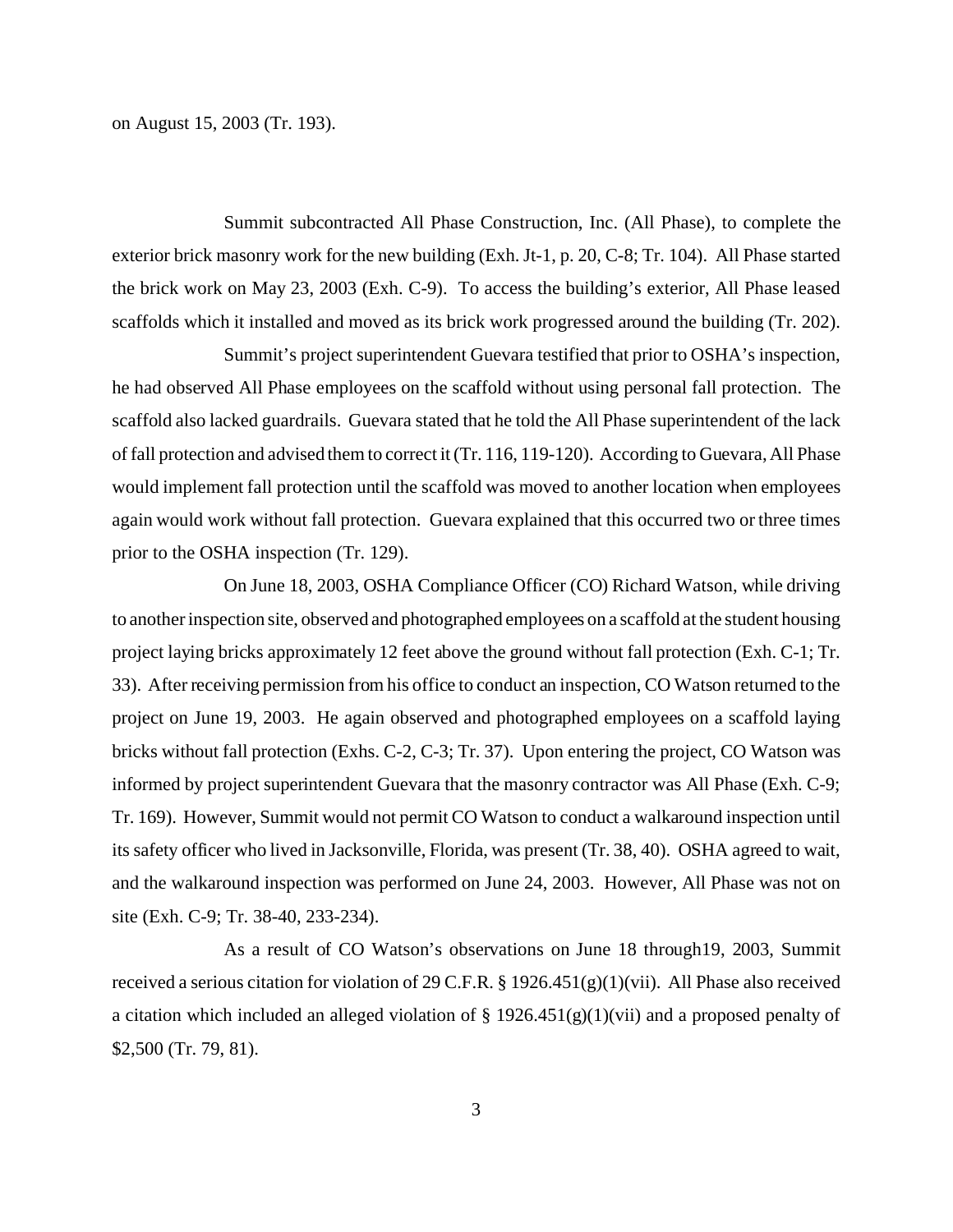#### *Discussion*

It is undisputed that Summit did not create, nor was its employees exposed to, the lack of fall protection on the scaffold (Tr. 27). The scaffold was leased and erected by All Phase. There is no evidence that Summit or other subcontractors ever used the scaffold or that their employees were exposed to a fall hazard. The exposed employees were employed by All Phase, a subcontractor hired by Summit (Tr. 79, 83, 202-203). CO Watson observed All Phase employees on the scaffold without fall protection on two successive days (June 18 and 19, 2003).

Summit does not dispute that the cited standard,  $\S 1926.451(g)(1)(vii)$ , applies to the scaffolding conditions existing at the construction site or that All Phase's employees<sup>2</sup> were exposed to a fall hazard of 12 feet and 18 feet without personal fall protection or a guardrail system on the scaffold (Tr. 26, 37). Section 1926.450(g)(1)(vii) applies to all scaffolds used in workplaces covered by the construction industry standards. See 29 C.F.R. § 1926.450(a).

Summit stipulates that it was aware that All Phase's employees were not utilizing personal fall protection and that the scaffold lacked guardrails (Tr. 24, 48, 116). The lack of fall protection was open and obvious and in plain view from the street and Summit's jobsite trailer (Exhs. C-1, C-2; Tr. 33, 36-37, 46). Summit's superintendent inspected the jobsite once or twice each day, and his three assistants were on site overseeing the subcontractors' work. They were on the jobsite on June 18 and 19, 2003, at the time of the alleged violations (Tr. 137-138, 140, 200). On June 19, the superintendent had walked the jobsite prior to CO Watson's arrival (Tr. 140).

Summit's superintendent had observed the same violations several times earlier by All Phase and had asked All Phase to correct the violations (Tr. 119-120, 122). Also, there is no dispute that the superintendent knew the scaffolding fall protection requirements since he had previously received OSHA training (Tr. 123).

2

During the hearing, Summit speculated that the exposed employees were independent contractors hired by All Phase (Tr. 26, 79). However, this was not established or argued in its posthearing brief. Therefore, the exposed employees are considered employed by All Phase. This was CO Watson's understanding during his inspection (Tr.47). Also, the subcontract agreement requires Summit to approve in writing the hiring of contractors by subcontractors (Exh. C-8, Art. 8). Summit offered no written approvals.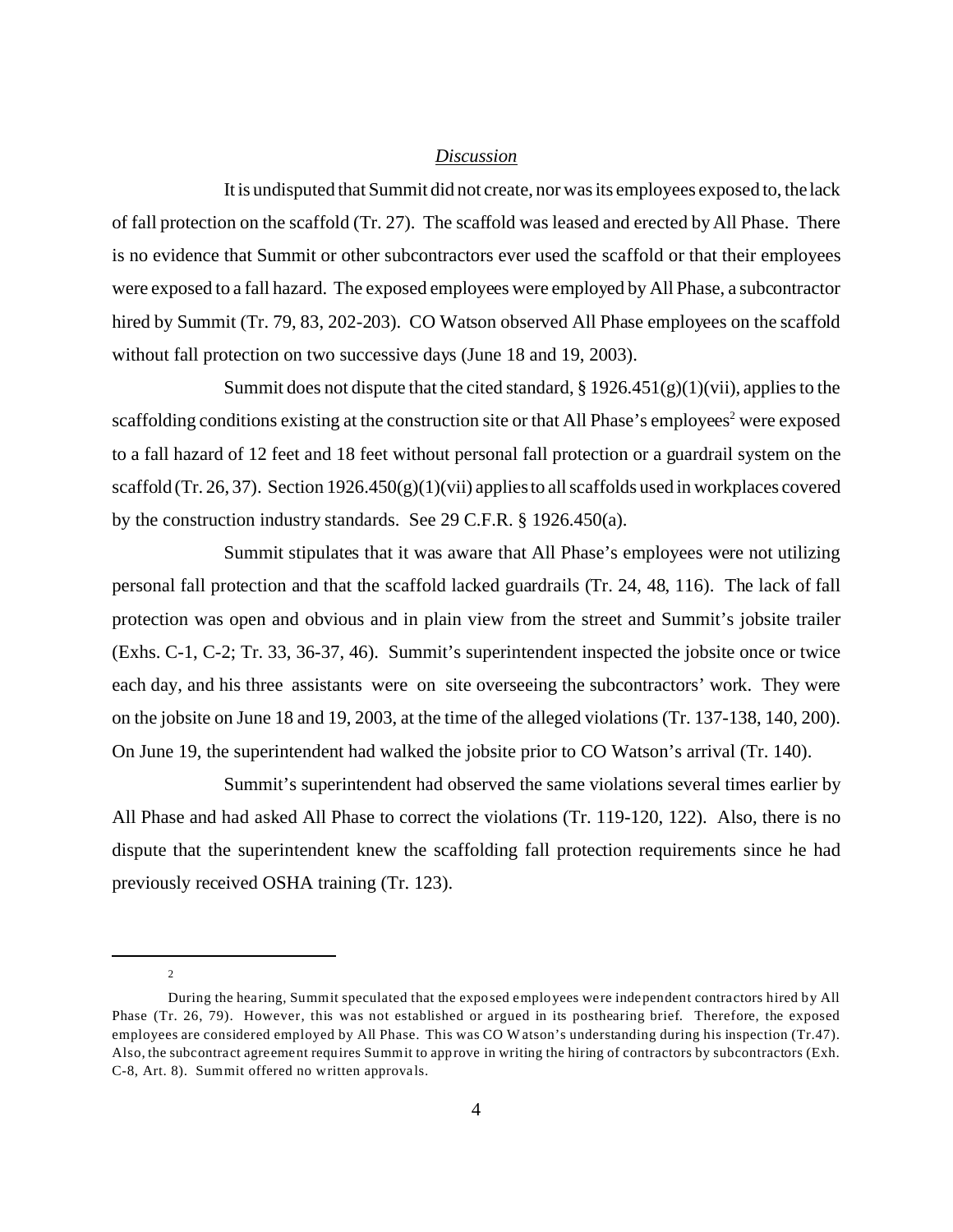Based on these undisputed stipulations, if Summit is found to have sufficient authority and control to prevent or abate the scaffold violation under the multi-employer worksite doctrine, a serious violation of § 1926.451(g)(1)(viii) is supported by the record.<sup>3</sup>

#### Multi-Employer Worksite Doctrine

Under the multi-employer worksite doctrine, an employer, including a general contractor who controls or creates a worksite safety hazard, may be liable for violations of the Occupational Safety and Health Act (Act) even if the employees exposed to the hazard are solely employees of another employer. A general contractor may be held responsible on a construction site to ensure a subcontractor's compliance with safety standards, such as fall protection requirements, if it can be shown that the general contractor could reasonably be expected to prevent or detect and abate the violative condition by reason of its supervisory capacity and control over the worksite. *Centex-Rooney Construction Co.*, 16 BNA OSHC 2127, 2129-2130 (No. 92-0851, 1994).

As it has argued in earlier cases, 4 Summit challenges the multi-employer worksite doctrine. In this case, Summit has moved for declaratory relief asserting that there is no basis in the Act and regulations for the multi-employer worksite doctrine. However, since the doctrine is based on

4

<sup>3</sup>

In its answer, Summit asserts an infeasibility defense. Other than its lack of control argument, Summit does not argue, and the record does not support, that fall protection for employees on the scaffold was technically or economically infeasible. Also, there is no showing that the effect of implementing measures against All Phase to assure compliance would adversely affect Summit's financial condition. Summit's affirmative defense of infeasibility is rejected.

Summit has a history of cases before Commission judges on the issue of the multi-employer worksite doctrine. Summit's alleged violations for the most part were vacated on the basis of lack of knowledge and, in one case, lack of control. *See Summit Contractors, Inc*., 20 BNA OSHC 1118 (No. 01-1891, 2003) (ALJ Spies) (after rejecting arguments that the multi-employer worksite doctrine contravenes the Act and that Summit lacked sufficient control, the citation was vacated because of Summit's lack of knowledge of the unsafe condition); *Summit Contractors, Inc*., 19 BNA OSHC 2089 (No. 01-1614, 2002) (ALJ Schoenfeld) (vacated citation based on Summit's lack of sufficient authority to control the manner a subcontractor complied with the safety requirements and finding that the authority to terminate a subcontract is not a sufficient basisto hold the general contractor responsible for the subcontractor's violations); *Summit Contractors, Inc*., 19 BNA OSHC 1270 (No. 00-0838, 2000) (ALJ Spies) (as general contractor and controlling employer who had two employees exposed, Summit had the responsibility to comply with the fire extinguishing standard); *Summit Contractors, Inc*., 18 BNA OSHC 1861 (No. 98-1015, 1999) (ALJ Spies) (the citation was affirmed because Summit retained a safety consultant to advise it of potential safety hazards and issued fines to subcontractors for safety violations); and *Summit Contractors, Inc*., 17 BNA OSHC 1854 (No. 96-55, 1996) (ALJ Welsch) (the citation was vacated because Summit as general contractor lacked knowledge of the hazard).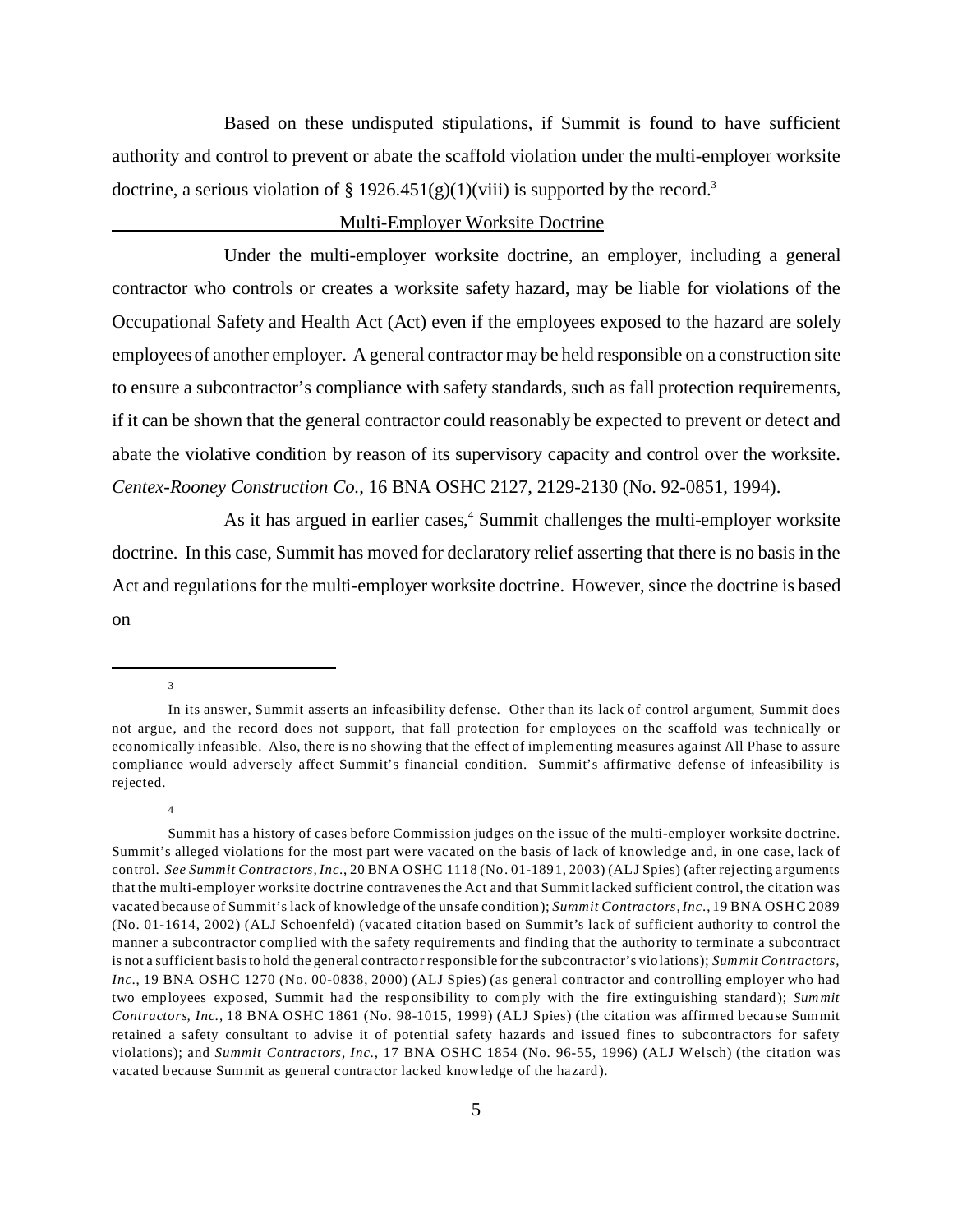Review Commission precedent, it is not appropriate for a Commission judge to engage in such declaratory relief. Also, the Commission has already rejected many of the arguments raised by Summit and discussed the basis for the doctrine. *Access Equipment Systems, Inc.*, 18 BNA OSHC 1718, 1723-1724 (No. 95-1449, 1999).

The multi-employer worksite doctrine, as applied by the Review Commission, has been accepted in one form or another in at least six circuits and rejected outright in only one. See *U.S. v. Pitt-Des Moines, Inc*., 168 F.3d 976 (7th Cir. 1999); *R.P. Carbone Constr. Co. v. OSHRC*, 166 F.3d 815 (6th Cir. 1998); *Beatty Equip. Leasing, Inc. v. Secretary of Labor*, 577 F.2d 534 (9th Cir. 1978); *Marshall v. Knutson Constr. Co.*, 566 F.2d 596 (8th Cir. 1977); *Brennan v. OSHRC* 513 F.2d 1032 (2d Cir. 1975); and *Universal Construction Company Inc v. OSHRC,* 182 F.3d 726 (10th Cir. 1999). But *see Southeast Contractors, Inc. v. Dunlop*, 512 F.2d 675 (5th Cir. 1975).

In this case, Summit's office is located in Jacksonville, Florida, and the worksite at issue was in Arkansas. These states are located in the Eleventh and Eighth Circuits where this case could be appealed.<sup>5</sup> The Eight and Eleventh circuits have not rejected the multi-employer worksite doctrine. The Eighth Circuit has accepted the doctrine. *Marshall v. Knutson Constr. Co.*, 566 F.2d 596 (8th Cir. 1977) (an employer who has control over an entire worksite must take whatever measures are "commensurate with its degree of supervisory capacity"). The Eleventh Circuit has not had an opportunity to rule on the doctrine. Although several employers have argued that the Eleventh Circuit has rejected the multi-employerworksite doctrine based on earlier Fifth Circuit case law, the Review Commission has ruled otherwise. *McDevitt Street Bovis, Inc.,* 19 BNA OSHC 1108, 1111-1112 (No. 97-1918, 2000)(case law decided by the former Fifth Circuit rejecting the multi-employer worksite doctrine does not preclude application of the Review Commission's precedent regarding the doctrine in the Eleventh Circuit). Additionally, Summit could appeal to the D. C. Circuit. Although the D.C. Circuit has questioned the doctrine's validity in a manufacturing

<sup>&</sup>lt;sup>5.</sup> Where it is highly probable that a Commission decision would be appealed to a particular circuit, the Commission has generally applied the precedent of that circuit in deciding the case-even though it may differ from the Commission's precedent." *Kerns Brothers Tree Service,* 18 BNA OSHC 2064, 2067 (No. 96-1719, 2000).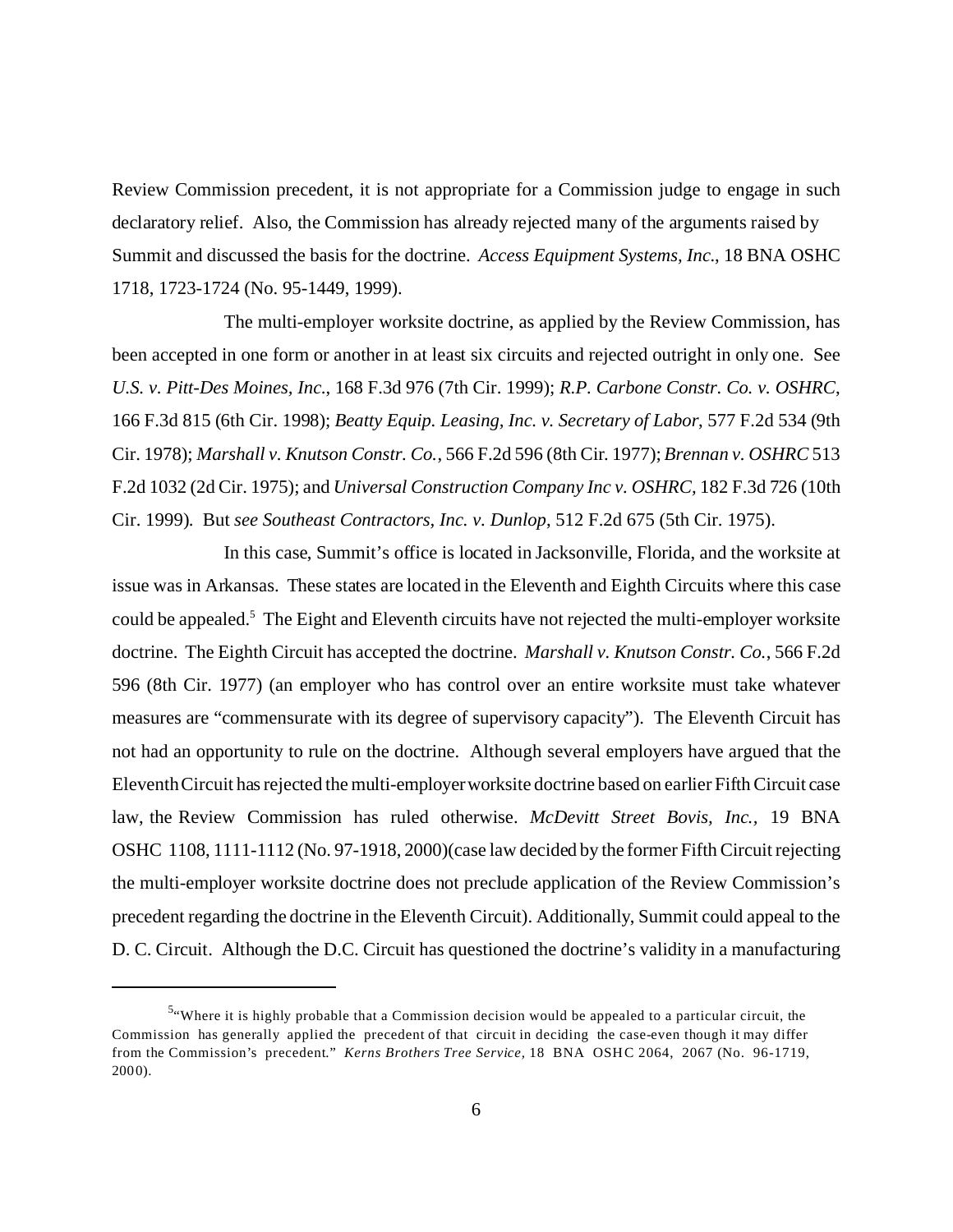plant in *IBP*, *Inc. v. Herman*, 144 F.3d 861 (D.C. Cir. 1998),<sup>6</sup> it did not specifically reject the doctrine. The multi-employer worksite doctrine is still viable before the Review Commission. *McDevitt Street Bovis, Inc., Id.* 

Thus, Commission precedent and the applicable Circuit court precedent do not reject the multi-employer worksite doctrine.

In this case, Summit asserts that OSHA's Directive CPL 2-0.124 ("Multi-Employer Citation Policy") issued by the Secretary on December 10, 1999, is not enforceable because it is contrary to the OSHA's published regulation at 29 C.F.R. §1910.12.

Section 1910.12(a) provides in part that "[e]ach employer shall protect the employment and places of employment of each of *his employees* engaged in construction work by complying with the appropriate standards prescribed in this paragraph" (emphasis added). Summit argues that because § 1910.12(a) places safety responsibility on the employer for its own employees engaged in construction work, OSHA's multi-employer worksite citation policy in OSHA Directive CPL 2- 0.124 ("Multi-Employer Citation Policy") which permits citing a non-exposing and non-creating employer, is unenforceable.

Summit's argument regarding OSHA's multi-employer citation policy is rejected. The citation at issue alleges Summit violated  $\S$  1926.451(g)(1)(vii). In deciding this case, it is the applicable Review Commission precedent which determines if Summit, as a general contractor, is responsible for the alleged scaffold violation and not an internal guideline used by an OSHA compliance officer. The Review Commission does not consider an OSHA CPL or other internal directives as binding on the Commission, and may only look to them as an aid in resolving interpretations under the Act. The CPL does not confer procedural or substantive rights on employers and does not have the force and effect of law. *Drexel Chemical Company*, 17 BNA OSHC 1908,

6

In *IBP, Inc*.,17 BNA OSHC 2073 (No. 93-3059, 1997), the Review Commission held the owner of a plant responsible for LOTO violations of an independent contractor while cleaning meat processing machinery. The Commission found that the plant owner had supervisory authority over the worksite; it had contractual authority to bar entry to the independent contractor and, although its employees were not exposed, it owned the machinery which gave it responsibility to do what was reasonably expected to abate violations. The D.C. Court of Appeals reversed the Commission finding that the Secretary had not shown sufficient control. A contract provision allowing the owner to terminate the contract was not sufficient to show control. Control and preventability are the keys to the applicability of the doctrine, not whether the employer is a general contractor.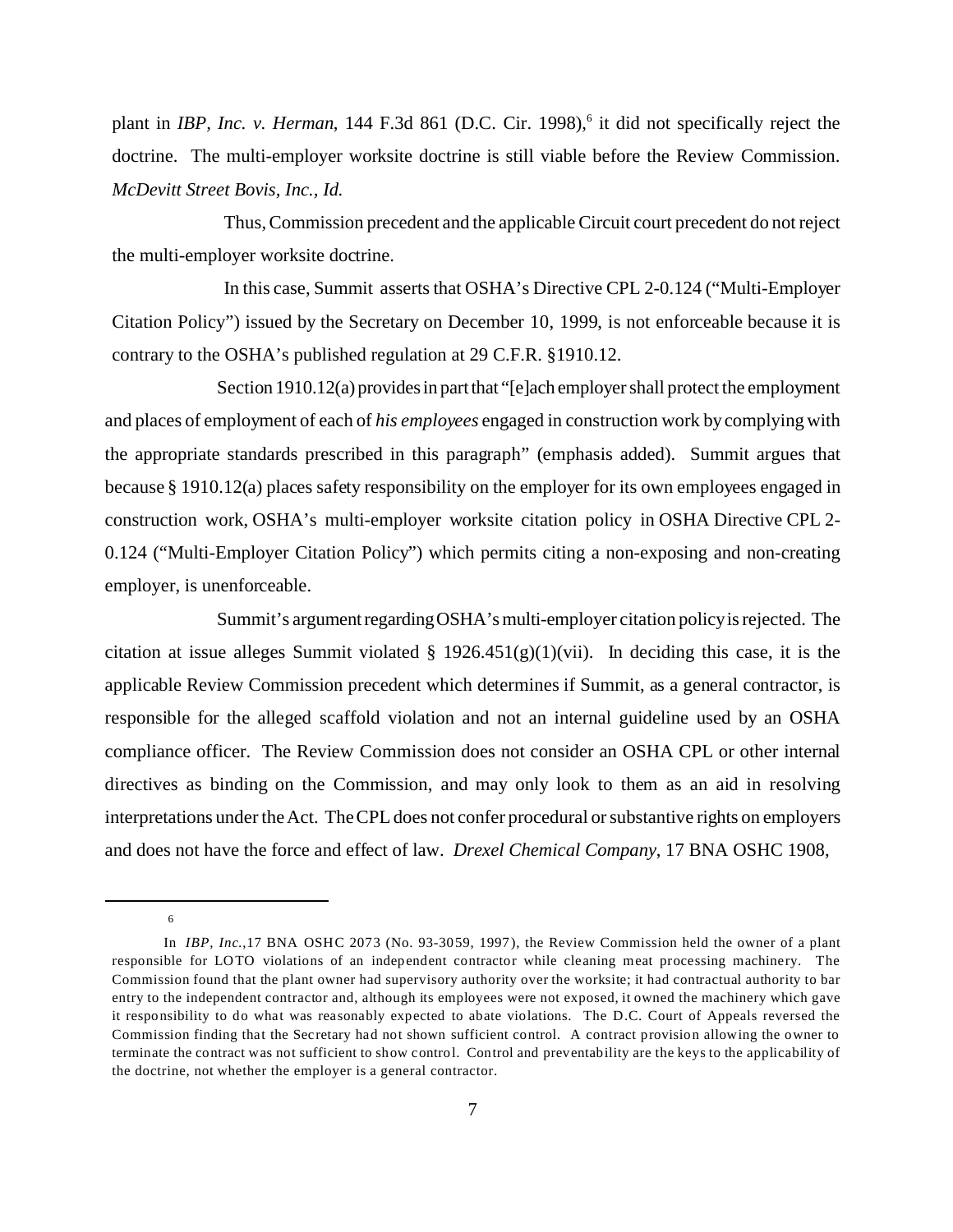1910, n. 3 (No. 94-1460, 1997). Also, Summit's reading of § 1910.12 is too narrow. The standard does not prohibit application of an employer's safety responsibility to employees of other employers.

## Summit's Control of the Worksite

Summit concedes that it knew of All Phase's repeated failure to provide fall protection or require employees to utilize personal fall protection while on a scaffold more than 10 feet above the ground (Tr. 24, 26, 48, 116). The Secretary concedes that Summit was not a creating or exposing employer (Tr. 27, 79).

 The issue in dispute is whether Summit had sufficient supervisory authority and control of the student housing worksite to prevent and abate the violative condition which exposed All Phase's employees to a fall hazard.<sup>7</sup> As discussed, to determine whether a general contractor such as Summit is a controlling employer for purposes of multi-employer responsibility, the general contractor must be in a position to prevent or correct a violation or to require another employer to prevent or correct the violation. Such control may be in the form of an explicit or implicit contract right to require another employer to adhere to safety requirements and to correct violations the controlling employer discovers.

Summit maintains that it is company policy not to be responsible for the safety of a subcontractor's employees or for any OSHA requirements placed on subcontractors (Exh. Jt-2, pp. 4-5; Tr. 42). This policy is reflected in Summit's subcontract agreements and its safety manual. Summit's subcontract with All Phase, as well as with its other subcontractors, provides that:

> All parties hereby agree that SUBCONTRACTOR has sole responsibility for compliance with all of the requirements of the Occupational Safety and Health Act of 1970 and agrees to indemnify and hold harmless CONTRACTOR against any legal liability or loss including personal injuries which CONTRACTOR may incur due to SUBCONTRACTOR's failure to comply with the above referenced act. In the event any fines or legal costs are assessed against

7

Summit's argument that Judge Shoenfeld's decision involving Summit, 19 BNA OSHC 2089 (No. 01-1614, 2002), finding a lack of control is *res judicata* is rejected. Judge Shoenfeld's decision is a non-binding, unreviewed decision of a Commission judge based on the facts in his case. Judge Shoenfeld's decision is not a final adjudication on all issues. *Leone Construction Co*., 3 BNA OSHC 1979 (No. 4090, 1976). Also, since *res judicata* was not pled until Summit's posthearing brief, the affirmative defense was waived. 29 C.F.R. 2200.34(b)(4).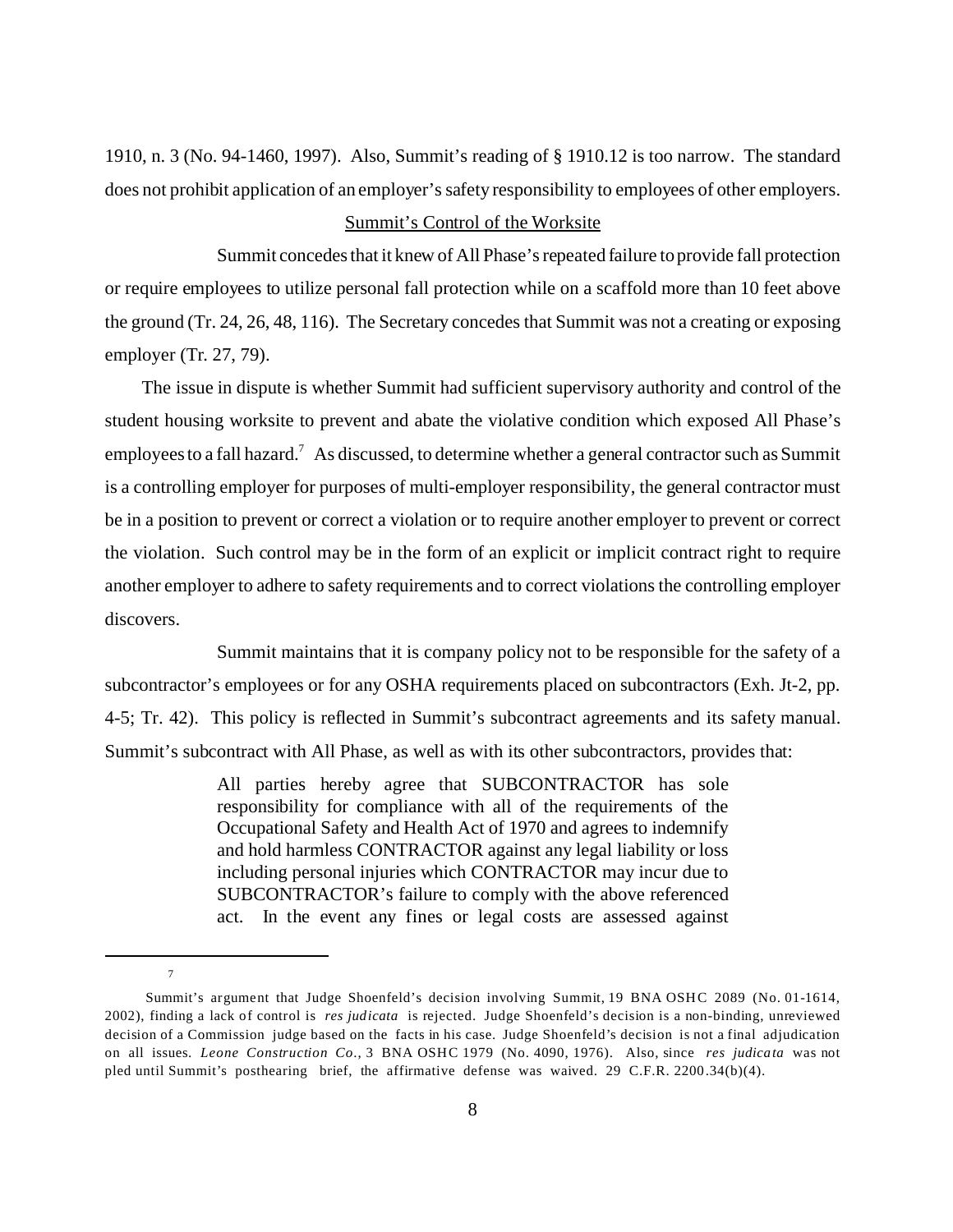CONTRACTOR by any governmental agency due to noncompliance of safety codes or regulations by SUBCONTRACTOR, such cost will be deducted, by change order, from SUBCONTRACTOR's Subcontract amount. (Exh. C-8, Attach A, section 4).

Summit's safety manual provides that:

[b]ecause the subcontractors and sub-subcontractors are each separate employers,Summitis not legally responsible for their compliance with OSHA. Nor would it be feasible or reasonable for Summit to assume responsibility for any subcontractor's compliance with OSHA because Summit has no control over a subcontractor's hiring, training or disciplinary practices. (Exh. C-5, p. DOL 18).

If a subcontractor's safety violations are observed, the safety manual provides that:

If, during the normal course of operations, an open and obvious hazard is observed, Summit will contact the appropriate trade supervisor/foreman and ask that they correct the hazard. Summit encourages all trades to emphasize safety while they are on the project. In cases where questions arise regarding some safety or health issue, Summit's Director of Safety will, if asked, act as a resource in an attempt to assist a subcontractor with their question by providing copies of relevant standards or other helpful information (Exh. C-5, p. DOL 19).

Regardless of its stated company policy,<sup>8</sup> Summit, pursuant to the contract with the owner's representative in this case, agreed to be responsible for the safety of subcontractors' employees. In its contract with Collegiate Development, the owner's representative, Summit, agreed to "indemnify and hold harmless the Design-Builder, the Owner and their respective agents, servants and employees from and against claims, damages, losses and expenses, including but not limited to, attorneys' fees arising out of or resulting from performance of the Work, provided that such claim, damage, loss or expense is attributable to . . . .

> (e) liability imposed upon any Indemnified party directly or indirectly by Contractor's failure or the failure of any of Contractor's or a Subcontractor's employees to comply with any Occupational Safety and Health Administration (or related statutes) violations and any

<sup>8</sup> It is noted that an employer cannot contract away its responsibilities under the Act. *Pride Oil Well Service*, 15 BNA OSHC 1809 (No. 87-692, 1992).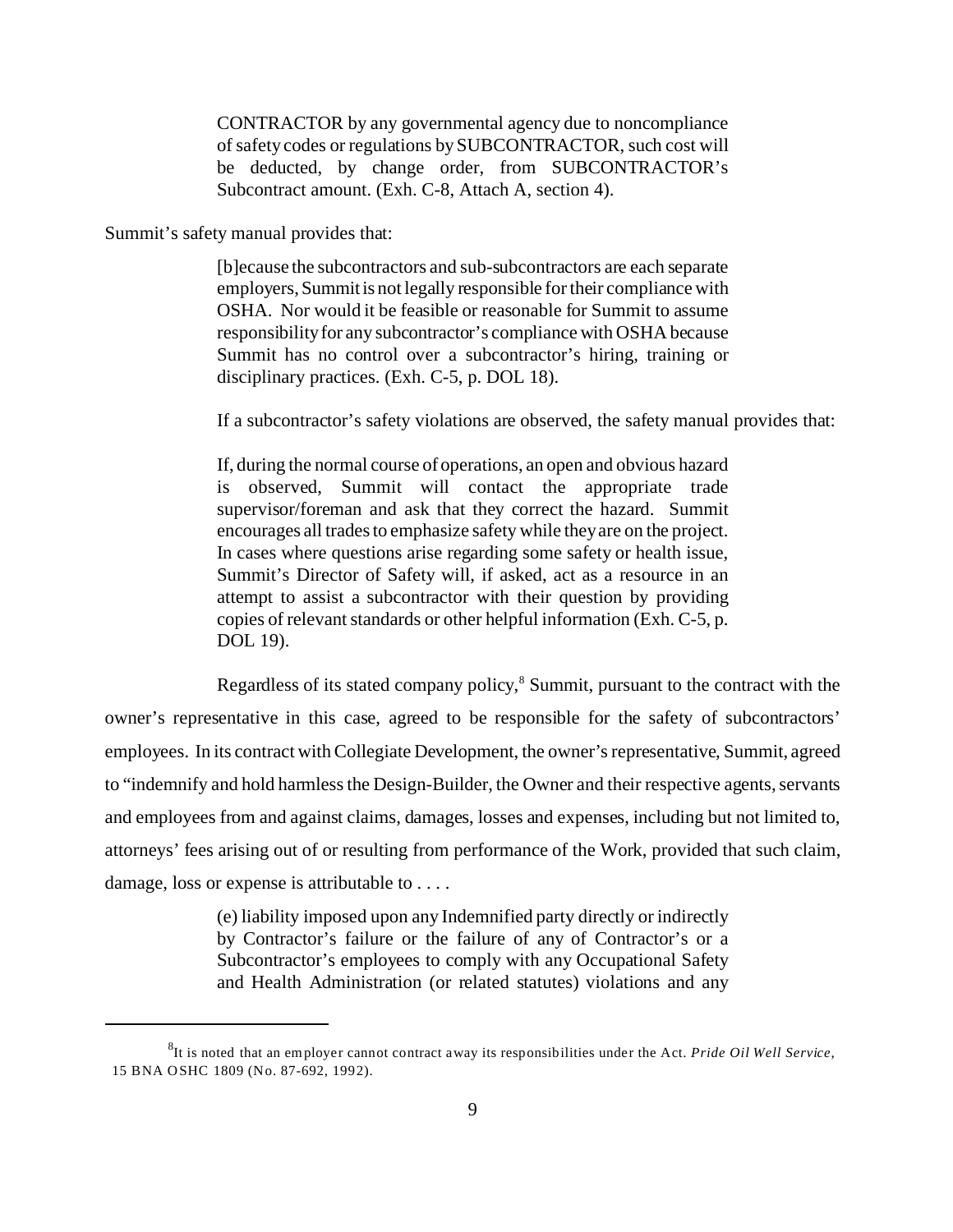penalties including enhancements, resulting in whole or in part from Contractor's acts or omissions . . . ." (Exh. C-7, Section XII).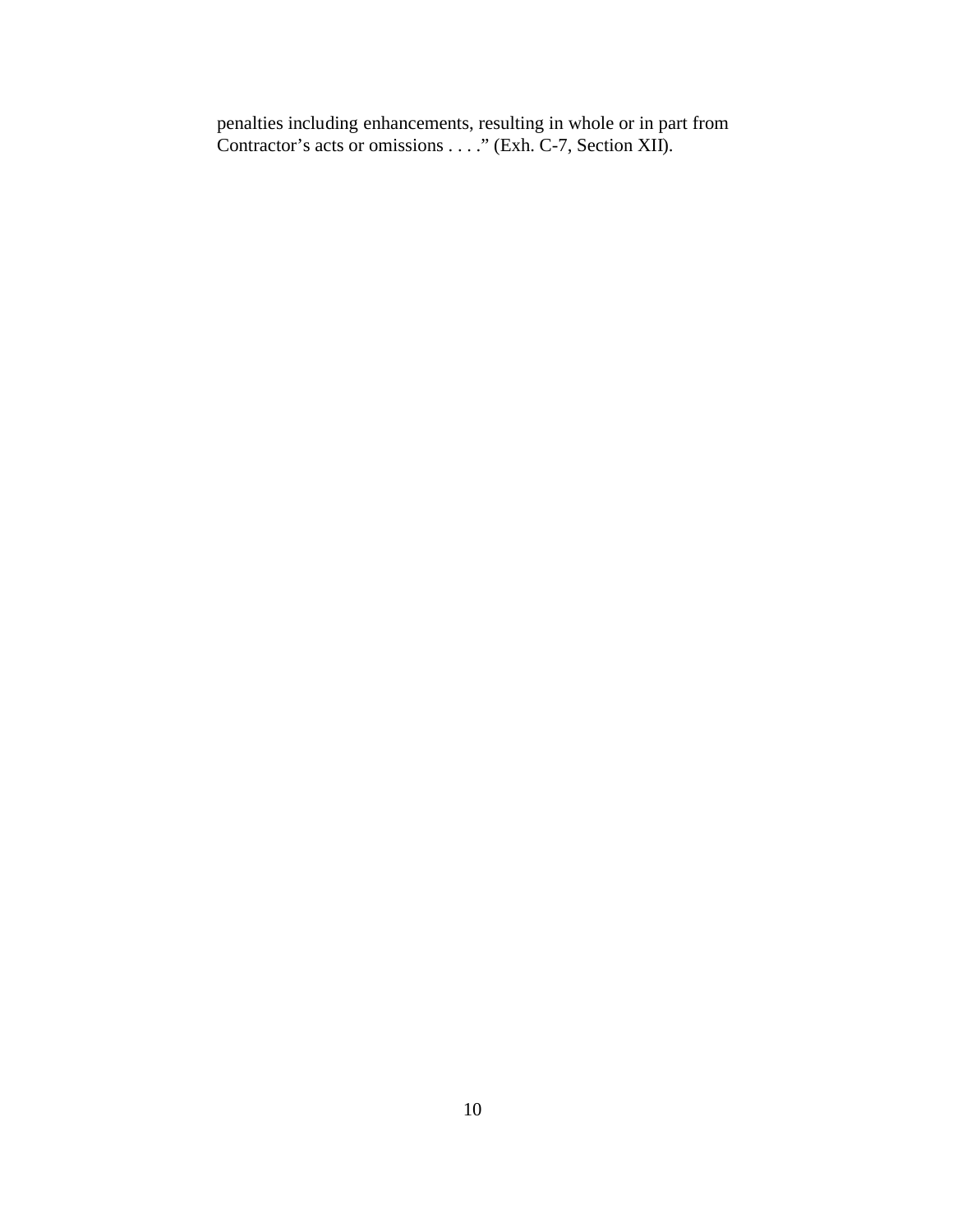Summit also accepted responsibility "for initiating, maintaining and supervising all safety precautions and programs in connection with the performance of the Contract" and to "take reasonable precautions for safety of, and shall provide reasonable protection to prevent damage, injury or loss to: a. employees on the Work and other persons who may be affected thereby" (Exh. C-7, Section XIII, para. A.1 and para. B.1). Summit agreed to "comply with applicable laws, ordinances, rules, regulations and lawful orders of public authorities bearing on the safety of persons or property or their protection from damage, injury or loss (Exh. C-7, Section XIII, para. B.2). Summit acknowledged responsibility "for all general conditions work such as, but not by way of limitation, hoists, safety equipment, and portable toilets" (Exh. C-7, Section I, para. F).

Based on these contractual obligations with the property owner's representative, Summit explicitly agreed to protect the safety of subcontractors' employees. The plain, unambiguous language of the agreement provides that Summit had to protect all "employees on the Work" and "other persons who may be affected thereby." Summit's former vice-president defined the term "Work" to include any type of construction work performed by any worker of a subcontractor (Exh. Jt-2, p. 16).<sup>9</sup> If Summit failed to comply with these safety obligations, the owner had the right to terminate the agreement or to pursue other remedies (Exh. C-7, Section XXVII, para. A and C).

When Summit attempts to avoid responsibility for the safety of subcontractors' employees on a given construction project, it attaches an addendum to the general contract with the owner. Summit normally uses a standard American Institute of Architects (AIA) contract form which holds the general contractor responsible. To the general contract, Summit attaches an addendum that expressly negates the responsibility for the safety of a subcontractor's employees (Tr. 247, 266-267).

However, for the Philander Smith College construction project, Summit did not avoid such responsibility and no addendum was attached to the general contract. Summit admits that the agreement with the owner's representative was different from Summit's typical agreement (Tr. 247). The agreement for this project was based on a form provided by the owner's representative. Summit did not write the contract or negotiate any changes (Exh. Jt-2, p. 5-6, 13).

<sup>&</sup>lt;sup>9</sup>Despite Summit's former vice-president's testimony that he did not see anything in the contract regarding Summit's responsibility for subcontractor safety and, if he had, he would have tried to negotiate changes, the clear language of the contract provides otherwise (Exh. Jt-2, p. 7).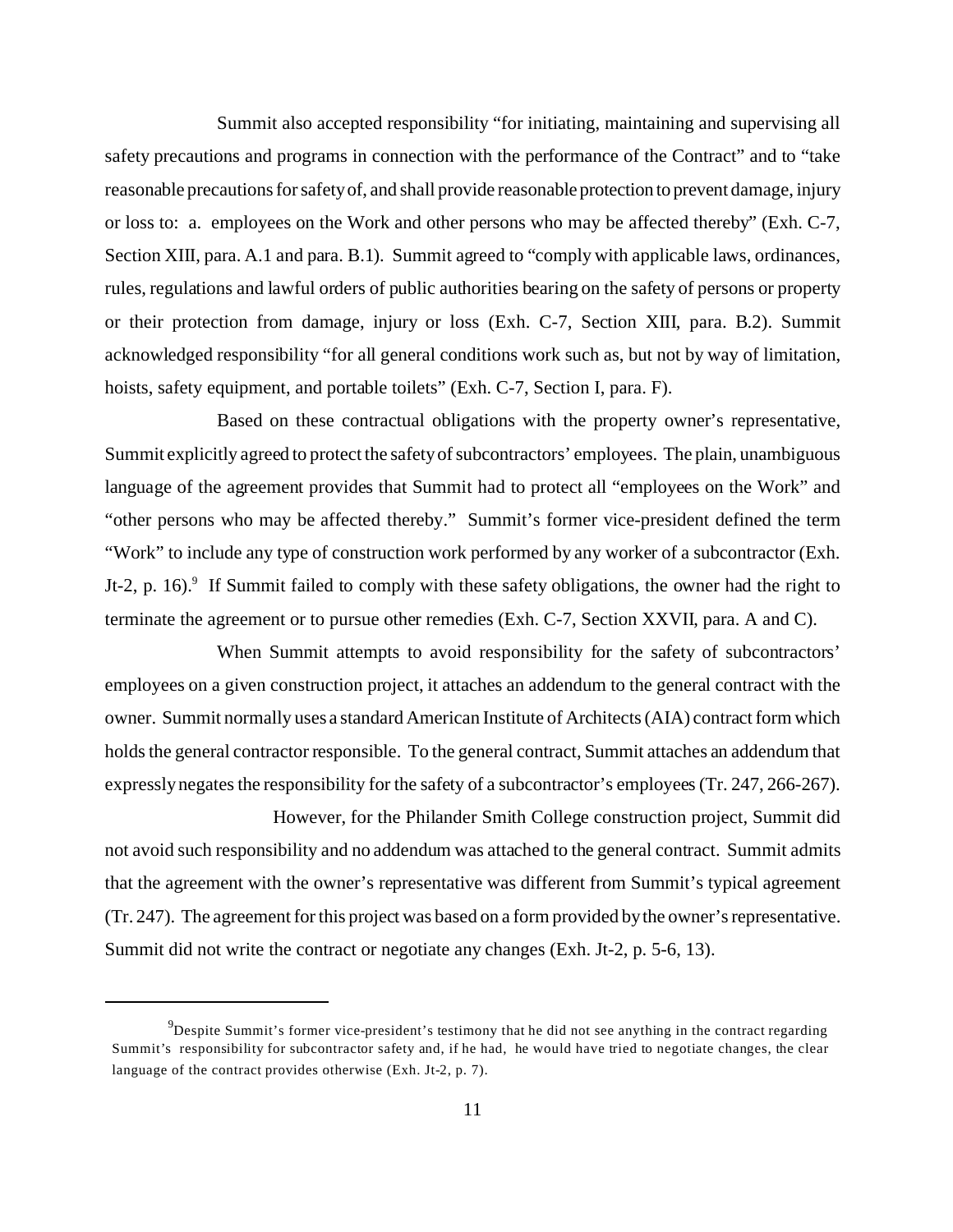Based on its agreement with the owner's representative, Summit contracted with various subcontractors, including All Phase, to perform the actual construction work for the new student

housing. Summit used its standard subcontract agreement form which it required all subcontractors to sign (Exh. Jt-1, pp. 49-50).

The subcontract with All Phase also establishes Summit's requisite control over the safety of All Phase's workers. In Article 6 of the subcontract with All Phase, the

> SUBCONTRACTOR agrees to be bound to CONTRACTOR by the terms and conditions of the General Contract between CONTRACTOR and OWNER as well as this Subcontract Agreement and hereby assumes towards the CONTRACTOR all of the duties, obligations and responsibilities applicable to SUBCONTRACTOR's work which the CONTRACTOR owes towards the Owner under the General Contract. (Exh. C-8)

Summit also required the subcontractor to "comply with all laws, ordinances, rules, regulations and orders of any public authority bearing on the performance of the Work" (Exh. C-8, Art. 9). The subcontract required All Phase to warrant and guarantee that all of its work would be "in compliance with all federal, state and local codes and requirements (Exh. C-8, Art. 15). Although the subcontract attempts to place responsibility for compliance with the Occupational Safety and Health Act (Act) on the subcontractor, the subcontractor is required to hold Summit harmless against any liability, including the assessment of OSHA fines and legal costs. Summit is reimbursed for fines assessed and legal costs incurred as a result of the subcontractor's failure to comply with safety requirements. Summit retained the authority to deduct the OSHA fines and legal costs from the subcontract amount by change order.

Additionally, other provisions of the subcontract shows Summit's control over the safety of All Phase's employees. All Phase's subcontract provided that the subcontractor could not subcontract without the prior written consent of Summit, and Summit had sole discretion on whether to approve a subcontractor's subcontractor. Also, subcontractors were required to keep their work areas clean and orderly subject to Summit's approval. The subcontract required All Phase to have on site at all times a "competent superintendent and necessary assistants all approved by" Summit, one of which had to be able to speak English (Exh. C-8, Attachment A, para. 17, 33, 45). All Phase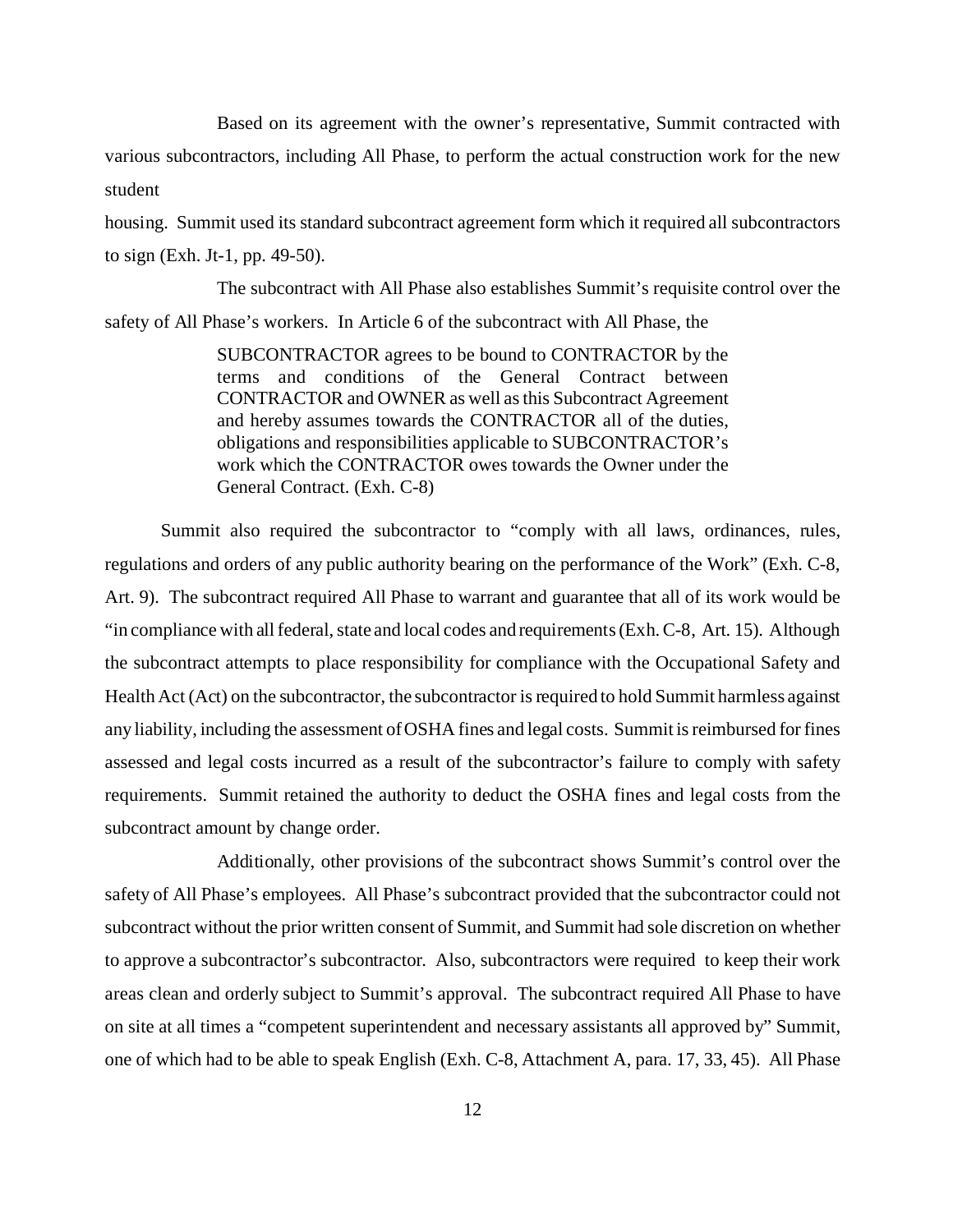agreed that "any scaffolding installed by SUBCONTRACTOR to install this scope of work shall be OSHA approved"-- meaning that it would comply with OSHA regulations (Exh. C-8, Attachment B, para. 20). Summit required that All Phase comply with all governing laws imposed by all Federal governing authorities, including the Occupational Safety and Health Act (Exh. C-8, Attachment A, para. 42 and Attachment B, preamble).

Moreover, Summit's control over All Phase's worksite is addressed in paragraph 5 of Attachment A to the subcontract (Exh. C-8) which provides that:

> All parties hereby agree that control of the Work Schedule, use of the site and coordination of all on-site personnel will be perform under the complete direction of CONTRACTOR's supervisory staff. CONTRACTOR may enforce upon SUBCONTRACTOR

> any of the following actions in order to expedite or coordinate the work. However, CONTRACTOR does not assume any liability for delays to SUBCONTRACTOR or third parties in connection with coordination of on-site personnel. These actions include, but are not limited to, the following:

A) Designated storage, designated unloading and parking areas.

B) Require unacceptable materials, equipment or vehicles to be removed from the project.

C) Limit the use of the site by SUBCONTRACTOR's equipment, vehicles, personnel or stored materials.

D) Temporarily or permanently bar specific personnel from the site. Listed below is a partial list of reasons to deny a person access to the project.

- 1) Drug or alcohol use
- 2) Fighting, possession of weapons
- 3) Theft
- 4) Harassment of anyone on or off the project
- 5) Personal use of the areas near the project limits for parking, eating, sleeping, etc.

6) Failure to cooperate with CONTRACTOR's supervisory personnel or comply with project documents.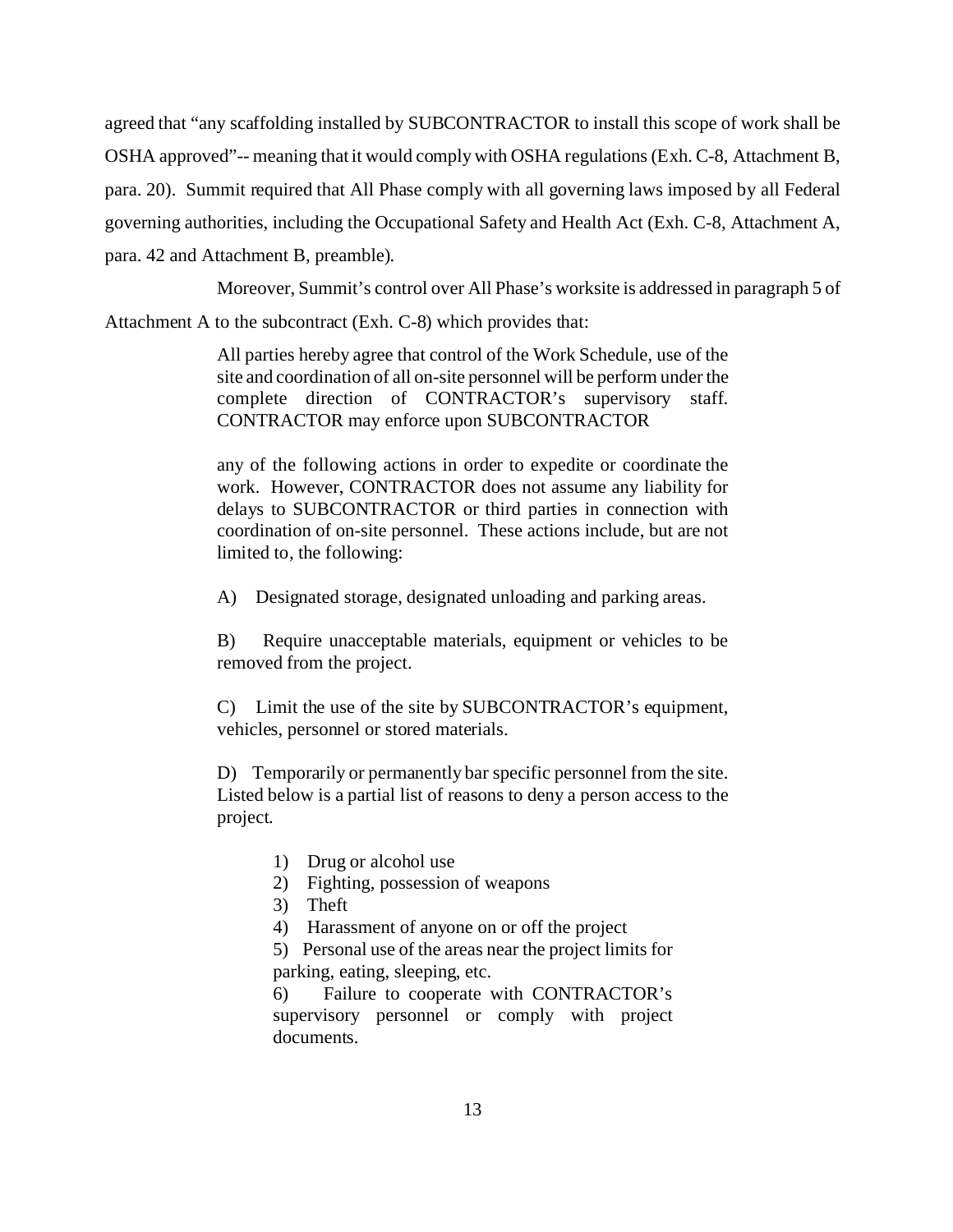Summit's authority explicitly granted by a combination of contract provisions is broad enough to necessarily involve subcontractor employees' safety. Summit held authority over the

subcontractor's actions, as well as authority over conditions affecting general safety on the worksite. The authority granted Summit mirrored how Summit actually controlled the project. In addition to accepting responsibility for compliance with OSHA's safety requirements in its contract with the owner, and by requiring its subcontractors to hold Summit harmless for a failure to comply, Summit held sufficient authority and control over the worksite and the safety of the employees.

The Review Commission considers supervisory authority and controlsufficient where the general contractor has specific authority to demand a subcontractor's compliance with safety requirements, stop a contractor's work for failure to observe safety precautions, and remove a contractor from the worksite. *McDevitt Street Bovis, Inc.*, *supra*. Summit held this control over All Phase.

Thirty-eight employees of four subcontractors including All Phase were working on the student housing project on June 18 and 19, 2003 (Exh. C-9). Summit's project superintendent and his three assistants were also present on site. The assistants were assigned to particular locations in the building where the subcontractors performed their jobs, and the project superintendent inspected the site twice daily to ensure progress and quality of work. Summit kept track of the subcontractor's activities on the worksite. Guevara, as project superintendent, prepared a project diary and daily report at the end of the day which detailed the activities performed by the subcontractors and the occurrence of any problems (Exh. C-9).

Respondent held the power to hire and fire subcontractors (Tr. 104, 109, 149-150). Summit controlled the sequencing of work, telling subcontractors when to start and finish their work (Tr. 109, 144). Summit controlled the quality of work, ensuring through inspections that subcontractors performed their work in accordance with the contract specifications and blueprints (Tr. 109-111). Summit had authority to correct deficiencies in the work of the subcontractors (Tr. 144). Summit conducted injury investigations for employees of subcontractors who were injured at the worksite (Exh. C-9, entry April 16, 2003; Tr. 163-167). At the preconstruction meeting, Summit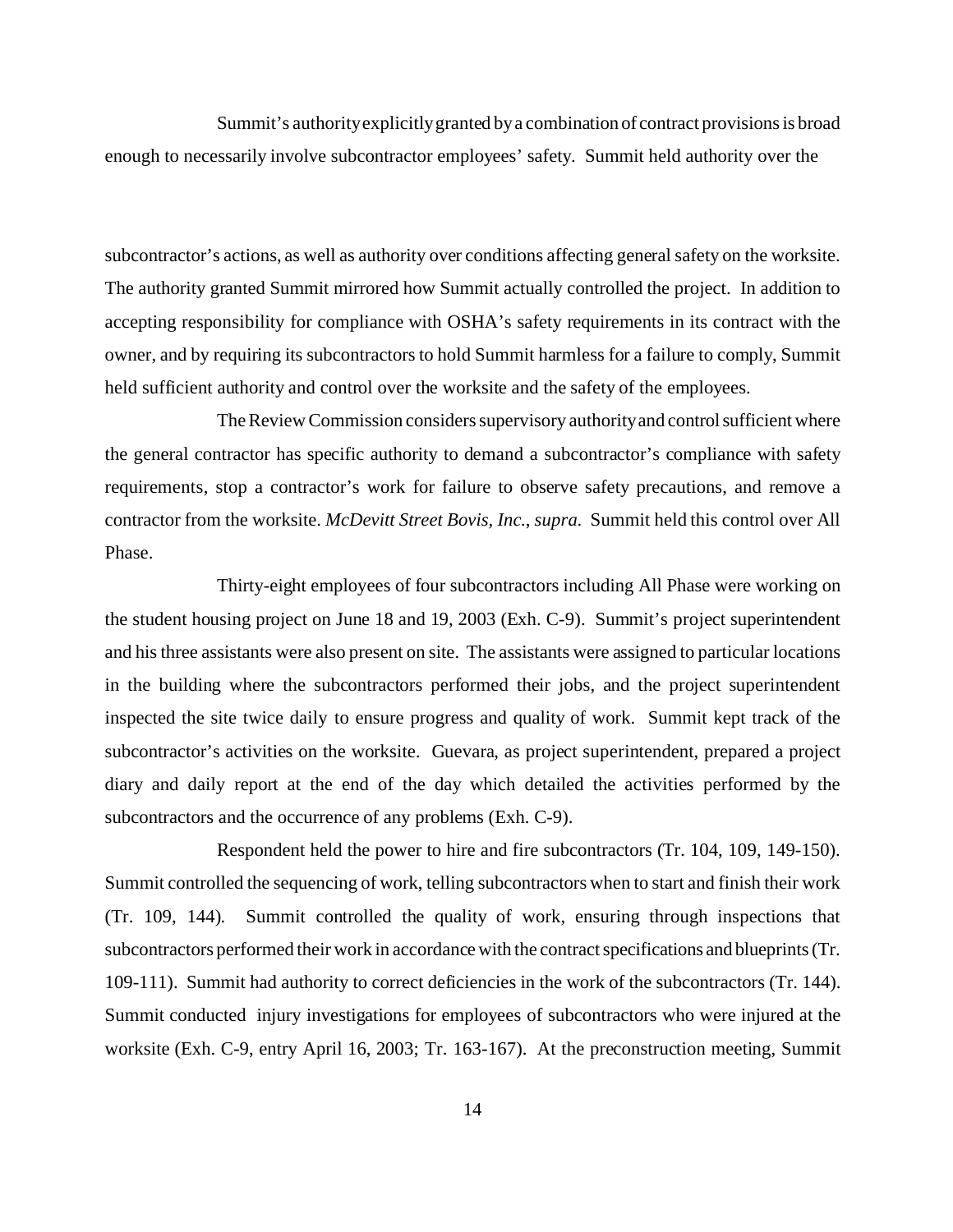conducted a safety presentation which included fall protection and invited subcontractors to attend (Tr. 213-214).

If, during the normal course of his activities, Summit's superintendent observed an obvious safety concern, the superintendent requested the subcontractor to rectify the hazard immediately (Tr.

222, 244). This is what superintendent Guevara advised several times prior to the OSHA inspection. He mentioned to All Phase at least twice that its employees were not using fall protection while laying bricks from the scaffold (Tr. 120, 129, 205). As recognized by superintendent Guevara, subcontractors generally complied with his safety warnings (Tr. 129).

Summit's claim that it has only a limited ability to require a subcontractor to correct safety violations is disingenuous. The subcontract which Summit drafted and required subcontractors to sign in order to work on the student housing project retained Summit's authority to terminate, suspend or withhold contract payments from any subcontractor who failed to abide by its directions. Summit, not the subcontractors, dictated the terms of the subcontract and what occurred on the worksite. Guevara testified that subcontractors never refused any of its requests concerning safety (Tr. 113, 129). This shows a recognition by the subcontractors of Summit's control and authority over the worksite.

As a general contractor, Summit held a unique position on the construction project. The subcontract agreement provided Summit multiple methods to enforce All Phase's compliance with OSHA requirements. Summit chose the subcontractors for the work, controlled the scheduling of their work, and could enforce penalties or ultimately terminate the subcontract if the subcontractor failed to meet its schedule. Summit had the right to terminate All Phase for convenience or for cause if the subcontractor failed to "perform the Work in Accordance with the Contract Documents," disregarded "Laws, Codes or Regulations of any public body having jurisdiction, or "otherwise violates in any way provisions of the Contract Documents" (Exh. C-8, Art. 14(b)). This right included the power to fire a subcontractor for the violation of OSHA regulations (Exh. Jt-1, pp. 14-15). Although termination of a subcontractor could cause serious problems with the scheduling;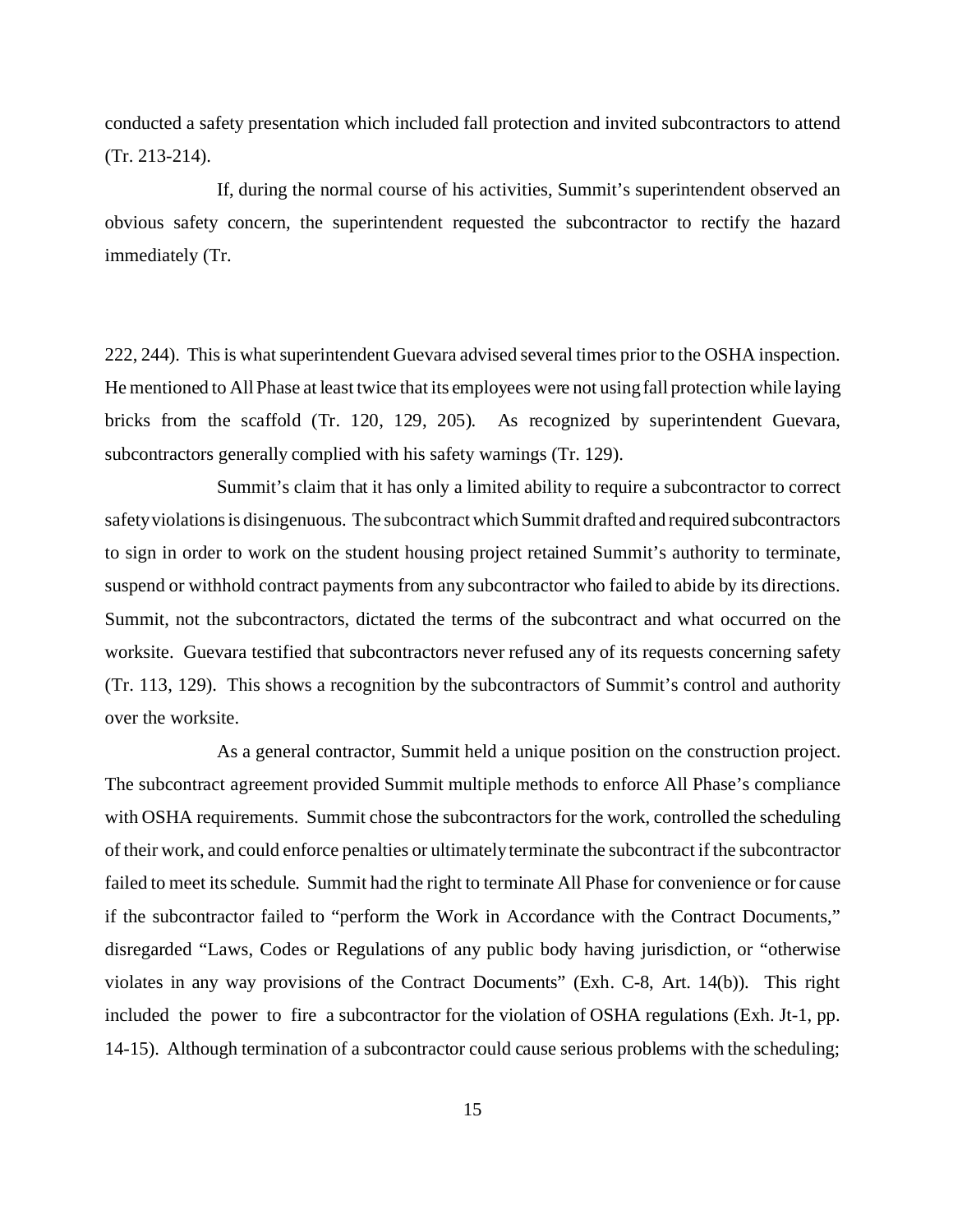nevertheless, Summit has exercised that ultimate control when necessary.

Summit also had the right to exclude All Phase from the jobsite and to take possession of the Work (Exh. C-8, Art. 14). Summit could temporarily or permanently bar specific personnel of All Phase from the jobsite for failure to cooperate with Summit's supervisors (Exh. C-8, Attachment A, para 5). In fact, Summit's safety and health manual contemplated that a partial or total work stoppage might be required until corrective action is taken (Exh. C-5, p. 72). In Article 14 of the subcontract

agreement, Summit retained the authority to suspend the subcontractor for not more than 90 days without cause.

If termination or suspension were too harsh a remedy, the subcontract provided other methods by which to enforce All Phase's compliance with OSHA. Summit had the right to retain 10 percent of the contract amount until All Phase satisfied all of its contractual obligations (Exh. C-8, Art. 3(d); Tr. 114-115). Summit's safety policy also provides that the project superintendent could solicit

assistance from Summit's safety director or the project manager (Tr. 222, 229-230). In fact, the project superintendent testified that when he had encountered a problem with a roofing subcontractor during a rain, he took the problem to his project manager who corrected it by dealing directly with the subcontractor's officers (Tr. 169-171). This was not done, however, when All Phase repeatedly failed to require fall protection for employees (Tr. 231).

Within its control and authority over the safety of All Phase employees, Summit failed to exercise reasonable care. Summit had observed scaffolding violations several times by All Phase prior to the OSHA inspection. On each occasion, Summit did no more than ask All Phase to correct the violation. Despite having knowledge of the June 18 and 19 violations at issue, Summit did not request All Phase to correct the violations (Tr. 121-122). Instead Summit rescheduled the OSHA inspection to June 24, 2003, when All Phase was not onsite. There is no showing that Summit took any corrective action such as inspecting All Phase for fall protection requirements, conducting worksite safety meetings or training, and enforcing compliance with a graduated system of enforcement.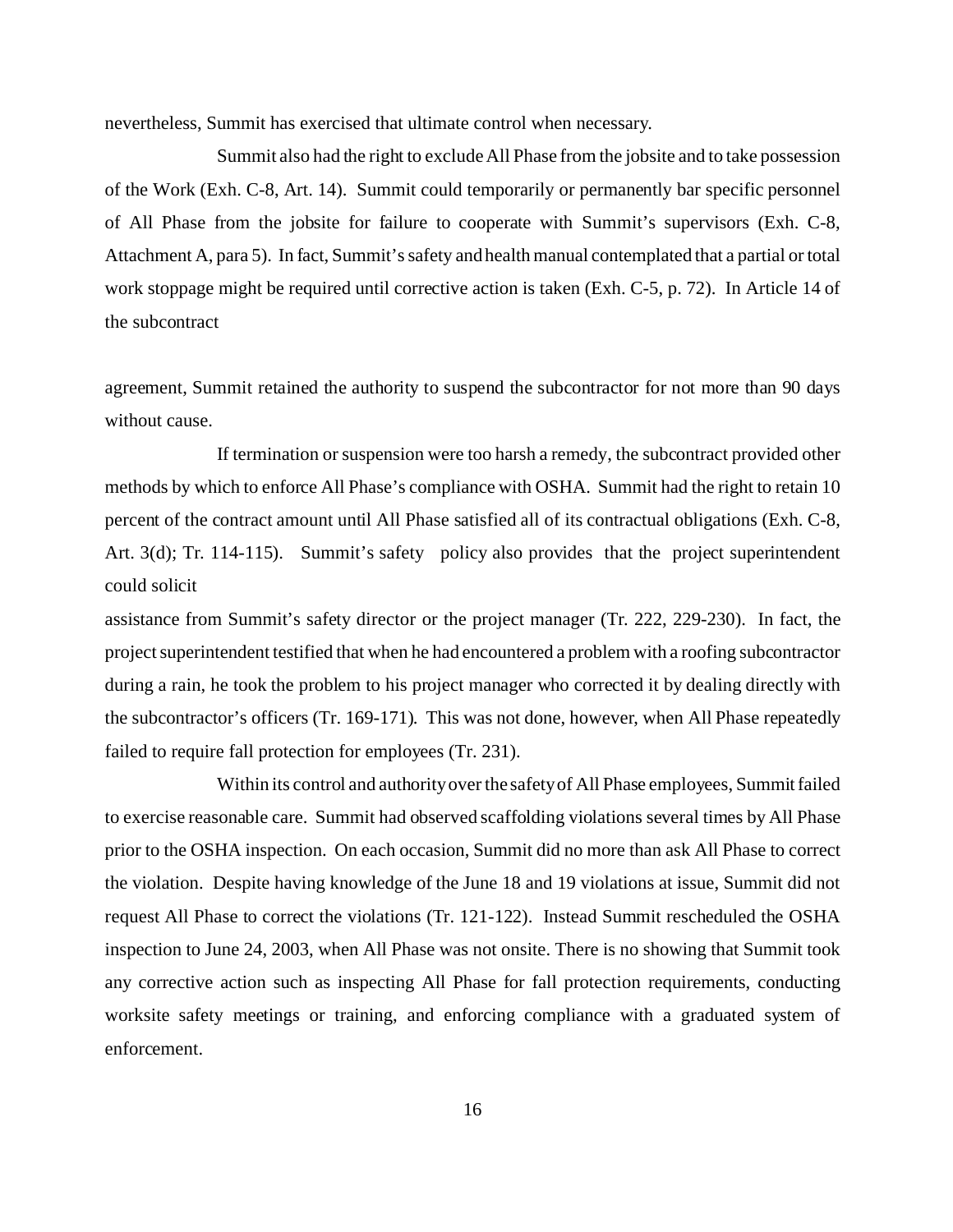# Summit's violation of § 1926.451(g)(1)(vii) is established.

# Serious Classification

In order to establish that a violation is "serious" under  $\S 17(k)$  of the Act, the Secretary must establish that there is a substantial probability of death or serious physical harm that could result from the cited condition and the employer knew or should have known of the violation. Showing the likelihood of an accident is not required. *Spancrete Northeast, Inc.,* 15 BNA OSHC 1020, 1024 (No. 86-521, 1991).